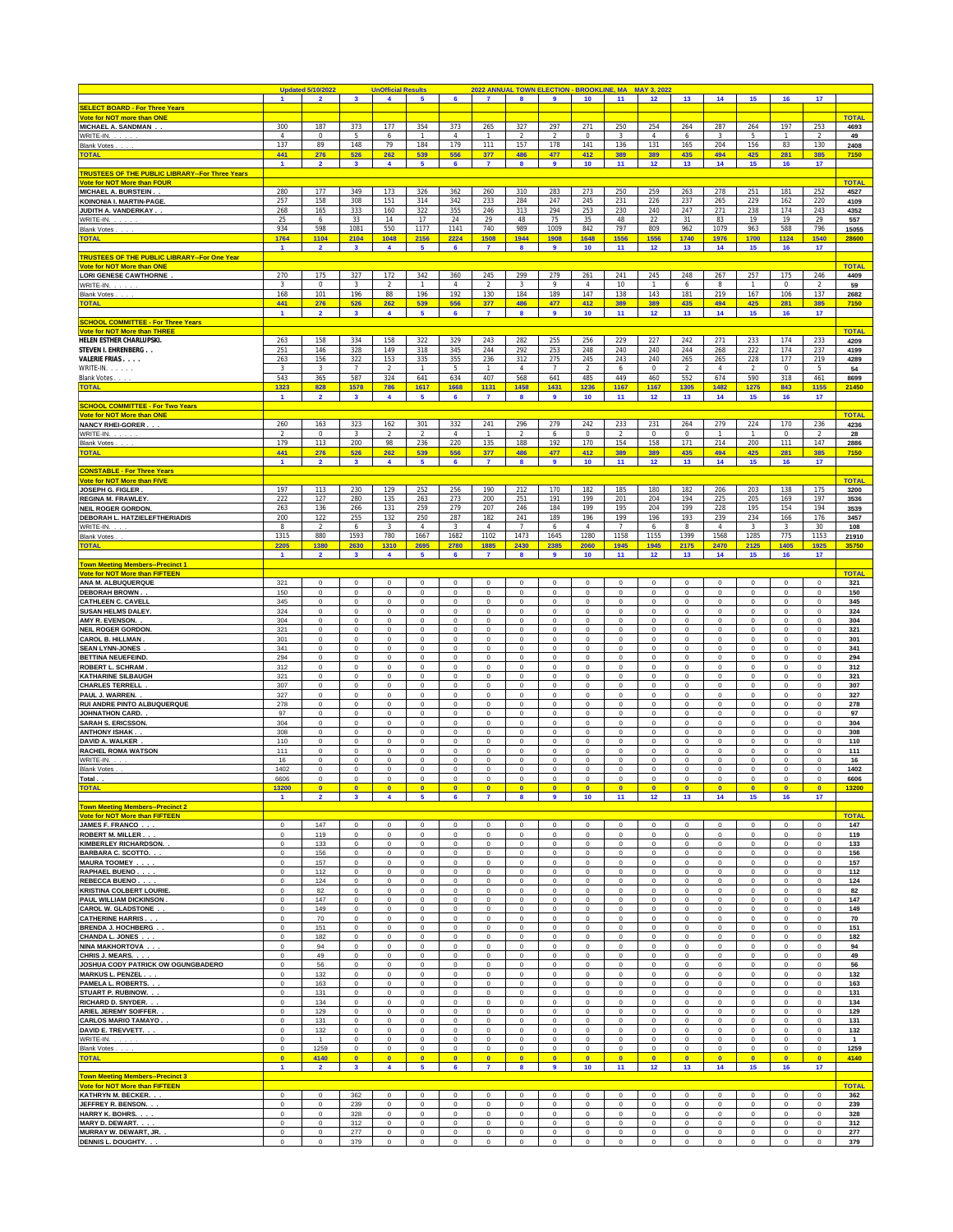| PETER FRUMKIN                                                             | $\mathbf 0$                    | $\mathbf 0$                      | 226                             | $\bf{0}$                             | $\mathbf 0$                | $\mathbf 0$                | 0                              | $\mathbf 0$                | $\mathbf 0$                                 | $\mathbf 0$                     | $\mathbf 0$                | 0                          | $\mathbf 0$                | $\mathbf 0$                | $\mathbf 0$             | $\mathbf 0$                        | 0                        | 226                 |
|---------------------------------------------------------------------------|--------------------------------|----------------------------------|---------------------------------|--------------------------------------|----------------------------|----------------------------|--------------------------------|----------------------------|---------------------------------------------|---------------------------------|----------------------------|----------------------------|----------------------------|----------------------------|-------------------------|------------------------------------|--------------------------|---------------------|
| JANE C. GILMAN. .                                                         | $\mathbf 0$                    | $\circ$                          | 304                             | $\pmb{0}$                            | $\mathbf 0$                | $\mathbf 0$                | $\mathbf 0$                    | $\mathbf 0$                | $\mathbf 0$                                 | $\mathsf 0$                     | $\mathbf 0$                | $\mathsf 0$                | $\mathsf 0$                | $\pmb{0}$                  | $\mathbf 0$             | $\mathbf 0$                        | $\mathbf 0$              | 304                 |
| <b>GINA MARIE HAHN.</b>                                                   | $\bf{0}$                       | $\circ$                          | 294                             | $\pmb{0}$                            | $\pmb{0}$                  | $\mathbf 0$                | $\mathbf 0$                    | $\mathbf 0$                | $\mathbf 0$                                 | $\mathsf 0$                     | $\mathbf 0$                | $\mathsf 0$                | $\mathbf 0$                | $\pmb{0}$                  | $\mathbf 0$             | $\mathbf 0$                        | $\mathbf 0$              | 294                 |
| <b>MARIAH C. NOBREGA</b>                                                  | $\bf{0}$                       | $\circ$                          | 216                             | $\mathbf 0$                          | $\pmb{0}$                  | $\mathbf 0$                | 0                              | $\mathbf 0$                | $\mathbf 0$                                 | $\mathsf 0$                     | $\mathbf 0$                | $\mathsf 0$                | $\mathbf 0$                | $\bf{0}$                   | $\mathbf 0$             | $\mathbf 0$                        | $\mathbf 0$              | 216                 |
| KATHLEEN M. SCANLON                                                       | $\bf{0}$                       | $\circ$                          | 310                             | $\mathbf 0$                          | $\mathbf 0$                | $\mathbf 0$                | 0                              | $\mathbf 0$                | $\mathbf 0$                                 | $\mathsf 0$                     | $\mathbf 0$                | $\mathsf 0$                | $\mathbf 0$                | $\bf{0}$                   | $\mathbf 0$             | $\mathbf 0$                        | $\mathbf 0$              | 310                 |
| <b>FRANK R. STEINFIELD</b>                                                | $\mathbf{0}$                   | $\circ$                          | 362                             | $\mathbf 0$                          | $\mathbf 0$                | $\mathbf 0$                | $\mathbf 0$                    | $\mathbf 0$                | $\mathbf 0$                                 | $\mathsf 0$                     | $\mathbf 0$                | $\mathsf 0$                | $\mathbf 0$                | $\mathbf 0$                | $\mathbf 0$             | $\mathbf 0$                        | $\mathbf 0$              | 362                 |
| <b>REBECCA E. STONE.</b>                                                  | $\mathbf{0}$                   | $\circ$                          | 317                             | $\mathbf 0$                          | $\mathbf 0$                | $\mathbf 0$                | $\mathbf 0$                    | $\mathbf 0$                | $\mathbf 0$                                 | $\mathsf 0$                     | $\mathbf 0$                | $\mathbf 0$                | $\mathbf 0$                | $\mathbf 0$                | $\mathbf 0$             | $\mathsf 0$                        | $\mathbf 0$              | 317                 |
| MICHAEL WIECEK.                                                           | $\mathbf{0}$                   | $\circ$                          | 135                             | $\mathbf 0$                          | $\mathbf 0$                | $\mathbf 0$                | $\mathbf 0$                    | $\mathbf 0$                | $\mathbf 0$                                 | $\mathsf 0$                     | $\mathbf 0$                | $\mathbf 0$                | $\mathbf 0$                | $\mathbf 0$                | $\mathbf 0$             | $\mathsf 0$                        | $\mathbf 0$              | 135                 |
| <b>SEAN THOMAS JOHNATHA LECKEY</b>                                        | $\mathbf{0}$                   | $\circ$                          | 125                             | $\mathbf 0$                          | $\mathbf 0$                | $\mathbf 0$                | $\mathbf 0$                    | $\mathbf 0$                | $\mathbf 0$                                 | $\mathsf 0$                     | $\mathbf 0$                | $\mathbf 0$                | $\mathbf 0$                | $\mathbf 0$                | $\bf{0}$                | $\mathsf 0$                        | $\mathbf 0$              | 125                 |
| DONALD G. LEKA.<br>JOANNE MARIE LIAUTAUD                                  | 0                              | $\,0\,$                          | 259                             | $\bf{0}$                             | 0                          | $\,0\,$                    | $\mathsf{O}\xspace$            | 0                          | $\mathbf 0$                                 | 0                               | $\mathbf 0$                | 0                          | $\,0\,$                    | $\pmb{0}$                  | 0                       | $\mathbf 0$                        | 0                        | 259                 |
| FELINA SILVER ROBINSON                                                    | 0                              | $\,$ 0                           | 267                             | $\pmb{0}$                            | 0                          | $\,0\,$                    | $\mathsf{O}\xspace$            | 0                          | $\bf{0}$                                    | 0                               | $\mathbf 0$                | 0                          | $\,0\,$                    | $\pmb{0}$                  | $\mathbf 0$             | $\mathbf 0$                        | 0                        | 267                 |
|                                                                           | 0                              | $\,$ 0                           | 273                             | $\pmb{0}$                            | $\mathbf 0$                | $\,0\,$                    | $\mathsf{O}\xspace$            | 0                          | $\bf{0}$                                    | 0                               | $\mathbf 0$                | 0                          | $\,0\,$                    | $\pmb{0}$                  | $\mathbf 0$             | $\mathbf 0$                        | 0                        | 273                 |
| BENJAMIN M. STERN. .                                                      | 0                              | $\,$ 0                           | 221                             | $\pmb{0}$                            | $\mathbf 0$                | $\,0\,$                    | $\mathsf{O}\xspace$            | 0                          | $\bf{0}$                                    | 0                               | $\mathbf 0$                | 0                          | $\,0\,$                    | $\pmb{0}$                  | $\mathbf 0$             | $\mathsf 0$                        | 0                        | 221                 |
| NATHANIEL B. TUCKER.                                                      | 0                              | $\,$ 0                           | 349                             | $\pmb{0}$                            | $\pmb{0}$                  | $\,0\,$                    | $\mathbf 0$                    | 0                          | $\bf{0}$                                    | 0                               | $\mathbf 0$                | 0                          | $\,0\,$                    | $\pmb{0}$                  | $\mathbf 0$             | $\mathsf 0$                        | 0                        | 349                 |
| KARA JEAN VANGUILDER.                                                     | 0                              | $\bf 0$                          | 192                             | $\pmb{0}$                            | $\pmb{0}$                  | $\,0\,$                    | $\mathbf 0$                    | 0                          | $\bf{0}$                                    | $\mathbf 0$                     | $\mathbf 0$                | 0                          | $\,0\,$                    | $\pmb{0}$                  | $\mathbf 0$             | $\mathsf 0$                        | 0                        | 192                 |
| WRITE-IN.                                                                 | 0                              | $\,$ 0                           | $\overline{\phantom{a}}$        | $\pmb{0}$                            | 0                          | $\,0\,$                    | $\mathbf 0$                    | 0                          | $\pmb{0}$                                   | 0                               | $\mathbf 0$                | 0                          | $\,0\,$                    | $\pmb{0}$                  | $\mathbf 0$             | $\mathsf 0$                        | 0                        | $\overline{7}$      |
| Blank Votes<br><b>TOTAL</b>                                               | 0                              | $\,0\,$                          | 2136                            | $\bf{0}$                             | 0                          | $\,0\,$                    | $\mathbf 0$                    | $\mathbf 0$                | $\pmb{0}$                                   | $\mathbf 0$                     | $\mathbf 0$                | 0                          | $\,0\,$                    | $\pmb{0}$                  | 0                       | $\mathsf 0$                        | 0                        | 2136                |
|                                                                           | $\bullet$<br>$\blacksquare$    | $\overline{0}$<br>$\overline{2}$ | 7890<br>$\overline{\mathbf{3}}$ | $\bullet$<br>$\overline{\mathbf{4}}$ | $\bullet$<br>5             | $\bullet$<br>6             | $\overline{\mathbf{0}}$<br>7   | $\bullet$<br>8             | $\overline{\mathbf{0}}$<br>$\boldsymbol{9}$ | $\bullet$<br>10                 | $\bullet$<br>11            | $\bullet$<br>12            | $\bullet$<br>13            | $\bullet$<br>14            | $\bullet$<br>15         | $\overline{\mathbf{0}}$<br>16      | $\bullet$<br>17          | 7890                |
| <b>Town Meeting Members--Precinct 4</b><br>Vote for NOT More than FIFTEEN |                                |                                  |                                 |                                      |                            |                            |                                |                            |                                             |                                 |                            |                            |                            |                            |                         |                                    |                          | <b>TOTAL</b>        |
| <b>ALAN CHRIST.</b>                                                       | 0                              | $\circ$                          | $\mathsf 0$                     | 157                                  | $\mathbf 0$                | $\mathbf 0$                | $\mathbf 0$                    | $\Omega$                   | $\mathbf 0$                                 | $\mathsf 0$                     | $\mathbf 0$                | $\mathsf 0$                | $\mathbf 0$                | $\bf{0}$                   | $\Omega$                | $\mathsf 0$                        | $\mathbf 0$              | 157                 |
| <b>ROBERT STEVEN DAVES</b>                                                | 0                              | $\circ$                          | $\mathsf 0$                     | 164                                  | $\mathbf 0$                | $\,0\,$                    | 0                              | $\mathbf 0$                | $\mathbf 0$                                 | $\mathsf 0$                     | $\pmb{0}$                  | $\pmb{0}$                  | $\,0\,$                    | $\pmb{0}$                  | $\Omega$                | $\mathsf 0$                        | $\mathbf 0$              | 164                 |
| CHRISTOPHER S. DEMPSEY<br><b>WENDY S. MACHMULLER</b>                      | 0                              | $\circ$<br>$\circ$               | $\mathsf 0$<br>$\mathbf 0$      | 125<br>169                           | $\pmb{0}$<br>$\pmb{0}$     | $\,0\,$                    | $\mathbf 0$<br>$\mathbf 0$     | $\mathbf 0$<br>$\mathbf 0$ | $\mathbf 0$<br>$\mathbf 0$                  | $\mathsf 0$<br>$\mathsf 0$      | $\mathbf 0$<br>$\mathbf 0$ | $\pmb{0}$<br>$\pmb{0}$     | $\,0\,$                    | $\pmb{0}$<br>$\pmb{0}$     | $\mathbf 0$<br>$\bf{0}$ | $\mathsf{O}\xspace$<br>$\circ$     | $\pmb{0}$<br>$\mathbf 0$ | 125                 |
| <b>WENDY WALSH MACMILLAN</b>                                              | 0<br>0                         | $\circ$                          | $\mathsf 0$                     | 111                                  | $\pmb{0}$                  | $\,0\,$<br>$\,0\,$         | $\mathbf 0$                    | $\mathbf 0$                | $\mathbf 0$                                 | $\mathsf 0$                     | $\pmb{0}$                  | $\pmb{0}$                  | $\,0\,$<br>$\,0\,$         | $\mathbf 0$                | $\bf{0}$                | $\circ$                            | $\mathbf 0$              | 169<br>111          |
| DONELLE S. O'NEAL, SR.                                                    | 0                              | $\circ$                          | $\mathsf 0$                     | 179                                  | $\pmb{0}$                  | $\,0\,$                    | $\mathbf 0$                    | $\mathbf 0$                | $\mathbf 0$                                 | $\mathsf 0$                     | $\pmb{0}$                  | $\pmb{0}$                  | $\,0\,$                    | $\mathbf 0$                | $\bf{0}$                | $\mathbf{0}$                       | $\mathbf 0$              | 179                 |
| <b>VENA LOUISE PRIESTLY</b>                                               | $\,0\,$                        | $\circ$                          | $\mathsf 0$                     | 166                                  | $\mathbf 0$                | $\,0\,$                    | $\mathbf 0$                    | $\mathbf 0$                | $\mathbf 0$                                 | $\mathsf 0$                     | $\pmb{0}$                  | $\mathbf 0$                | $\mathsf{O}\xspace$        | $\mathbf 0$                | $\mathbf 0$             | $\mathbf{0}$                       | $\mathbf 0$              | 166                 |
| JENNIFER M. RAITT                                                         | $\,0\,$                        | $\circ$                          | $\mathsf 0$                     | 100                                  | $\mathbf 0$                | $\bf{0}$                   | $\mathbf 0$                    | $\mathbf 0$                | $\mathbf 0$                                 | $\mathsf 0$                     | $\pmb{0}$                  | $\mathbf 0$                | $\mathsf 0$                | $\mathbf 0$                | $\mathbf 0$             | $\mathbf{0}$                       | $\mathbf 0$              | 100                 |
| <b>KAREN E. AMBROSE</b>                                                   | $\bf{0}$                       | $\circ$                          | $\mathbf 0$                     | 157                                  | $\pmb{0}$                  | $\pmb{0}$                  | $\mathbf 0$                    | $\mathbf 0$                | $\mathbf 0$                                 | $\mathsf 0$                     | $\pmb{0}$                  | $\pmb{0}$                  | $\mathbf 0$                | $\mathbf 0$                | $\mathbf 0$             | $\mathbf{0}$                       | $\mathbf 0$              | 157                 |
| <b>THOMAS AMBROSE.</b>                                                    | $\bf{0}$                       | $\circ$                          | $\mathbf 0$                     | 155                                  | $\pmb{0}$                  | $\bf{0}$                   | $\mathbf 0$                    | $\mathbf 0$                | $\mathbf 0$                                 | $\mathsf 0$                     | $\pmb{0}$                  | $\pmb{0}$                  | $\mathbf 0$                | $\mathbf 0$                | $\mathbf 0$             | $\mathbf{0}$                       | $\mathbf 0$              | 155                 |
| <b>ELIZABETH CHILDS</b>                                                   | $\bf{0}$                       | $\circ$                          | $\mathbf 0$                     | 141                                  | $\mathbf 0$                | $\bf{0}$                   | $\mathbf 0$                    | $\mathbf 0$                | $\mathbf 0$                                 | $\mathsf 0$                     | $\pmb{0}$                  | $\mathbf 0$                | $\mathbf 0$                | $\mathbf 0$                | $\mathbf 0$             | $\mathbf{0}$                       | $\mathbf 0$              | 141                 |
| <b>KALYMBA D. CLARK</b>                                                   | $\mathbf{0}$                   | $\circ$                          | $\mathbf 0$                     | 153                                  | $\mathbf 0$                | $\bf{0}$                   | $\mathbf 0$                    | $\mathbf 0$                | $\mathbf 0$                                 | $\mathsf 0$                     | $\mathbf 0$                | $\mathbf 0$                | $\mathbf 0$                | $\mathbf 0$                | $\mathbf 0$             | $\mathbf{0}$                       | $\mathbf 0$              | 153                 |
| RALPH G. GRIECO                                                           | $\mathbf{0}$                   | $\circ$                          | $\mathbf 0$                     | 107                                  | $\mathbf 0$                | $\bf{0}$                   | $\mathbf 0$                    | $\mathbf 0$                | $\mathbf 0$                                 | $\mathsf 0$                     | $\mathbf 0$                | $\mathbf 0$                | $\mathbf 0$                | $\mathbf 0$                | $\mathbf 0$             | $\mathbf{0}$                       | $\mathbf 0$              | 107                 |
| PAUL F. HSIEH                                                             | $\mathbf{0}$                   | $\circ$                          | $\mathbf 0$                     | 172                                  | $\mathbf 0$                | $\mathbf 0$                | $\mathbf 0$                    | $\mathbf 0$                | $\mathbf 0$                                 | $\Omega$                        | $\mathbf 0$                | $\mathbf 0$                | $\mathbf 0$                | $\mathbf 0$                | $\mathbf 0$             | $\circ$                            | $\mathbf 0$              | 172                 |
| <b>MATTHEW D. HYATT</b>                                                   | $\mathbf{0}$                   | $\circ$                          | $\mathbf 0$                     | 131                                  | $\mathbf 0$                | $\mathbf 0$                | $\mathbf 0$                    | $\mathbf 0$                | $\mathbf 0$                                 | $\Omega$                        | $\mathbf 0$                | $\mathbf 0$                | $\mathbf 0$                | $\mathbf 0$                | $\mathbf 0$             | $\circ$                            | $\mathbf 0$              | 131                 |
| <b>ELIZABETH P. LINDER</b>                                                | $\overline{0}$                 | $\circ$                          | $\mathbf 0$                     | 144                                  | $\mathbf 0$                | $\overline{0}$             | $\mathbf 0$                    | $\mathbf 0$                | $\mathbf 0$                                 | $\Omega$                        | $\overline{0}$             | $\mathbf 0$                | $\mathbf 0$                | $\mathbf 0$                | $\mathbf 0$             | $\mathbf{0}$                       | $\mathbf 0$              | 144                 |
| <b>SHAWN K. O'NEAL</b>                                                    | $\mathbf 0$<br>$\mathbf 0$     | $\circ$<br>$\circ$               | $\Omega$<br>$\Omega$            | 161<br>175                           | $\mathsf 0$<br>$\mathsf 0$ | $\mathbf 0$<br>$\mathbf 0$ | 0<br>$\mathbf 0$               | $\Omega$<br>$\Omega$       | $\mathbf 0$<br>$\mathbf 0$                  | $\Omega$<br>$\Omega$            | $\mathbf 0$                | $\mathsf 0$<br>$\mathbf 0$ | $\mathbf 0$<br>$\mathsf 0$ | $\pmb{0}$                  | $\Omega$<br>$\Omega$    | $\mathsf{O}\xspace$<br>$\mathsf 0$ | $\Omega$<br>$\Omega$     | 161<br>175          |
| <b>MARIANNA JISUN YANG</b><br>WRITE-IN.                                   | 0                              | $\circ$                          | $\Omega$                        | $\overline{1}$                       | $\mathsf 0$                | $\mathbf 0$                | $\mathbf 0$                    | $\Omega$                   | $\mathbf 0$                                 | $\Omega$                        | $\mathbf 0$<br>$\mathbf 0$ | $\mathbf 0$                | $\mathsf 0$                | $\pmb{0}$<br>$\pmb{0}$     | $\Omega$                | $\mathsf 0$                        | $\Omega$                 | $\mathbf{1}$        |
| <b>Blank Votes.</b>                                                       | $\mathbf 0$                    | $\mathsf 0$                      | $\mathbf 0$                     | 1262                                 | $\mathsf 0$                | $\mathbf 0$                | $\mathsf{o}\,$                 | $\Omega$                   | $\mathbf 0$                                 | $\Omega$                        | $\mathbf 0$                | $\mathbf 0$                | $\mathsf 0$                | $\mathbf 0$                | $\Omega$                | $\mathsf{O}\xspace$                | $\mathbf 0$              | 1262                |
| <b>TOTAL</b>                                                              | $\bullet$                      | $\overline{0}$                   | $\overline{0}$                  | 3930                                 | $\overline{0}$             | $\bullet$                  | $\overline{0}$                 | $\bullet$                  | $\overline{0}$                              | $\bullet$                       | $\bullet$                  | $\bullet$                  | $\overline{0}$             | $\bullet$                  | $\overline{0}$          | $\bullet$                          | $\bullet$                | 3930                |
| <b>Town Meeting Members--Precinct 5</b>                                   | $\overline{1}$                 | $\overline{2}$                   | $\overline{\mathbf{3}}$         | 4                                    | 5                          | $6\phantom{a}$             | $\overline{7}$                 | $\mathbf{a}$               | $\overline{9}$                              | 10 <sub>1</sub>                 | 11                         | 12                         | 13                         | 14                         | 15                      | 16                                 | 17                       |                     |
| Vote for NOT More than FIFTEEN<br><b>BONNIE M. BASTIEN.</b>               | $\mathbf 0$                    | $\circ$                          | $\Omega$                        | $\mathbf 0$                          | 269                        | $\Omega$                   | $\Omega$                       | $\Omega$                   | $\mathbf 0$                                 | $\Omega$                        | $\mathbf 0$                | $\Omega$                   | $\mathsf 0$                | $\mathbf 0$                | $\Omega$                | $\circ$                            | $\Omega$                 | <b>TOTAL</b><br>269 |
| <b>CYNTHIA DRAKE</b>                                                      | $\mathbf 0$                    | $\mathsf 0$                      | $\Omega$                        | $\pmb{0}$                            | 297                        | $\mathbf 0$                | 0                              | $\Omega$                   | $\mathbf 0$                                 | $\Omega$                        | $\mathbf 0$                | $\Omega$                   | $\mathbf 0$                | $\mathbf 0$                | $\Omega$                | $\mathsf 0$                        | $\Omega$                 | 297                 |
| <b>ANTHONY E. FLINT</b>                                                   | 0                              | $\mathsf 0$                      | $\Omega$                        | $\pmb{0}$                            | 268                        | $\mathbf 0$                | $\mathbf 0$                    | $\mathbf 0$                | $\mathbf 0$                                 | $\Omega$                        | $\mathbf 0$                | $\mathsf 0$                | $\mathbf 0$                | $\mathbf 0$                | $\Omega$                | $\mathsf 0$                        | $\Omega$                 | 268                 |
| <b>MICHAEL A. GLOVER</b>                                                  | $\mathbf 0$                    | $\circ$                          | $\Omega$                        | $\pmb{0}$                            | 331                        | $\mathbf 0$                | $\mathbf 0$                    | $\Omega$                   | $\mathbf 0$                                 | $\Omega$                        | $\mathbf 0$                | $\mathsf 0$                | $\mathbf 0$                | $\mathbf 0$                | $\Omega$                | $\mathsf 0$                        | $\Omega$                 | 331                 |
| <b>HUGH MATTISON</b>                                                      | $\mathbf 0$                    | $\circ$                          | $\Omega$                        | $^{\circ}$                           | 281                        | $\mathbf 0$                | $\mathbf 0$                    | $\Omega$                   | $\mathbf 0$                                 | $\Omega$                        | $\mathbf 0$                | $\Omega$                   | $\mathbf 0$                | $\mathbf 0$                | $\Omega$                | $\mathbf 0$                        | $\Omega$                 | 281                 |
| PHYLLIS O'LEARY                                                           | $\mathbf 0$                    | $^{\circ}$                       | $\Omega$                        | $^{\circ}$                           | 288                        | $\mathbf 0$                | $\Omega$                       | $\Omega$                   | $\mathbf 0$                                 | $\Omega$                        | $\mathbf 0$                | $\Omega$                   | $\mathbf 0$                | $^{\circ}$                 | $\Omega$                | $\mathbf 0$                        | $\Omega$                 | 288                 |
| <b>WILLIAM E. REYELT</b>                                                  | $^{\circ}$                     | $^{\circ}$                       | $\Omega$                        | $^{\circ}$                           | 294                        | $\mathbf 0$                | $\Omega$                       | $\Omega$                   | $\Omega$                                    | $\Omega$                        | $\mathbf 0$                | $\Omega$                   | $\Omega$                   | $^{\circ}$                 | $\Omega$                | $\Omega$                           | $\Omega$                 | 294                 |
| <b>NEIL A. WISHINSKY</b>                                                  | $^{\circ}$                     | $\Omega$                         | $\Omega$                        | $^{\circ}$                           | 260                        | $\Omega$                   | $\Omega$                       | $\Omega$                   | $\Omega$                                    | $\Omega$                        | $\mathbf 0$                | $\Omega$                   | $\Omega$                   | $^{\circ}$                 | $\Omega$                | $\Omega$                           | $\Omega$                 | 260                 |
| <b>WENDY SHERIDAN AMES</b>                                                | $^{\circ}$                     | $\Omega$                         | $\Omega$                        | $^{\circ}$                           | 307                        | $\Omega$                   | $\Omega$                       | $\Omega$                   | $\Omega$                                    | $\Omega$                        | $\mathbf 0$                | $\Omega$                   | $\Omega$                   | $^{\circ}$                 | $\Omega$                | $\Omega$                           | $\Omega$                 | 307                 |
| <b>KEVIN ALLEN ENGLAND</b>                                                | $^{\circ}$                     | $\Omega$                         | $\Omega$                        | $^{\circ}$                           | 285                        | $\Omega$                   | $\Omega$                       | $\Omega$                   | $\Omega$                                    | $\Omega$                        | $\mathbf 0$                | $\Omega$                   | $\Omega$                   | $^{\circ}$                 | $\Omega$                | $\Omega$                           | $\Omega$                 | 285                 |
| <b>WENDY A. FRIEDMAN</b>                                                  | $^{\circ}$                     | $\Omega$                         | $\Omega$                        | $^{\circ}$                           | 270                        | $\Omega$                   | $\Omega$                       | $\Omega$                   | $\Omega$                                    | $\Omega$                        | $\mathbf 0$                | $\Omega$                   | $\Omega$                   | $\Omega$                   | $\Omega$                | $\Omega$                           | $\Omega$                 | 270                 |
| EDWARD N. GADSBY, JR                                                      | $\Omega$                       | $\Omega$                         | $\Omega$                        | $^{\circ}$                           | 237                        | $\Omega$                   | $\Omega$                       | $\Omega$                   | $\Omega$                                    | $\Omega$                        | $\mathbf 0$                | $\Omega$                   | $\Omega$                   | $\Omega$                   | $\Omega$                | $\Omega$                           | $\Omega$                 | 237                 |
| PERRY GROSSMAN                                                            | $\Omega$                       | $\Omega$                         | $\Omega$                        | $^{\circ}$                           | 340                        | $\Omega$                   | $\Omega$                       | $\Omega$                   | $\Omega$                                    | $\Omega$                        | $\Omega$                   | $\Omega$                   | $\Omega$                   | $\Omega$                   | $\Omega$                | $\Omega$                           | $\Omega$                 | 340                 |
| <b>KEITH O. LACY</b>                                                      | $\Omega$                       | $\Omega$                         | $\Omega$                        | $\bf{0}$                             | 272                        | $\Omega$                   | $\Omega$                       | $\Omega$                   | $\Omega$                                    | $\Omega$                        | $\Omega$                   | $\Omega$                   | $\Omega$                   | $\Omega$                   | $\Omega$                | $\Omega$                           | $\Omega$                 | 272                 |
| <b>OMAR S. MABROUK</b>                                                    | $\Omega$                       | $\Omega$                         | $\Omega$                        | $\bf{0}$                             | 282                        | $\Omega$                   | $\Omega$                       | $\Omega$                   | $\Omega$                                    | $\Omega$                        | $\Omega$                   | $\Omega$                   | $\Omega$                   | $\Omega$                   | $\Omega$                | $\Omega$                           | $\Omega$                 | 282                 |
| <b>ALEXANDER ROSS NEARY</b>                                               | $\Omega$                       | $\Omega$                         | $\Omega$                        | $\Omega$                             | 160                        | $\Omega$                   | $\Omega$                       | $\Omega$                   | $\Omega$                                    | $\Omega$                        | $\Omega$                   | $\Omega$                   | $\Omega$                   | $\Omega$                   | $\Omega$                | $\Omega$                           | $\Omega$                 | 160                 |
| <b>ALOK KUMAR SOMANI</b>                                                  | $\Omega$                       | $\Omega$                         | $\Omega$                        | $\Omega$                             | 240                        | $\Omega$                   | $\Omega$                       | $\Omega$                   | $\Omega$                                    | $\Omega$                        | $\Omega$                   | $\Omega$                   | $\Omega$                   | $\Omega$                   | $\Omega$                | $\Omega$                           | $\Omega$                 | 240                 |
| <b>SUSAN C. WISHINSKY</b>                                                 | $\Omega$                       | $\Omega$                         | $\Omega$                        | $\Omega$                             | 260                        | $\Omega$                   | $\Omega$                       | $\Omega$                   | $\Omega$                                    | $\Omega$                        | $\Omega$                   | $\Omega$                   | $\Omega$                   | $\mathbf 0$                | $\Omega$                | $\Omega$                           | $\Omega$                 | 260                 |
| <b>WRITE-IN.</b>                                                          | $\Omega$                       | $\Omega$                         | $\Omega$                        | $\Omega$                             | 22                         | $\Omega$                   | $\Omega$                       | $\Omega$                   | $\Omega$                                    | $\Omega$                        | $\Omega$                   | $\Omega$                   | $\Omega$                   | $\mathbf 0$                | $\Omega$                | $\Omega$                           | $\Omega$                 | 22                  |
| <b>Blank Votes</b>                                                        | $\mathbf 0$                    | $\mathsf 0$                      | $\mathbf 0$                     | $\mathbf 0$                          | 3106                       | $\mathbf 0$                | 0                              | $\mathbf 0$                | $\mathbf 0$                                 | $\mathsf 0$                     | $\mathbf 0$                | 0                          | $\mathsf 0$                | $\mathbf 0$                | $\mathbf 0$             | $\mathbf 0$                        | $\mathsf 0$              | 3106                |
| <b>TOTAL</b>                                                              | $\overline{0}$<br>$\mathbf{1}$ | $\overline{0}$<br>$\overline{2}$ | $\bullet$<br>$\mathbf{3}$       | $\bullet$<br>$\blacktriangleleft$    | 8085<br>5                  | $\overline{0}$<br>6        | $\overline{0}$<br>$\mathbf{7}$ | $\overline{0}$<br>8        | $\overline{0}$<br>$\boldsymbol{9}$          | $\mathbf{0}$<br>10 <sub>1</sub> | $\bullet$<br>11            | $\overline{0}$<br>12       | $\overline{0}$<br>13       | $\overline{0}$<br>14       | $\mathbf{0}$<br>15      | $\overline{0}$<br>16               | $\bullet$<br>17          | 8085                |
| own Meeting Members--Precinct 6<br>ote for NOT More than FIFTEEN          |                                |                                  |                                 |                                      |                            |                            |                                |                            |                                             |                                 |                            |                            |                            |                            |                         |                                    |                          | <b>TOTAL</b>        |
| <b>JOHN BASSETT</b>                                                       | $\mathbf 0$                    | $\circ$                          | $\mathsf 0$                     | $\mathbf 0$                          | $\mathsf 0$                | 323                        | 0                              | $\bf{0}$                   | $\mathbf 0$                                 | $\mathsf 0$                     | $\mathbf 0$                | $\mathsf 0$                | $\mathsf 0$                | $\mathbf 0$                | $\mathbf 0$             | $\mathsf 0$                        | $\mathbf 0$              | 323                 |
| <b>RYAN D. BLACK</b>                                                      | $\mathbf 0$                    | $\mathbf 0$                      | $\mathsf 0$                     | $\bf{0}$                             | $\mathsf 0$                | 246                        | 0                              | $\Omega$                   | $\mathbf 0$                                 | $\mathbf 0$                     | $\mathbf 0$                | $\mathsf 0$                | $\mathsf 0$                | $\mathbf 0$                | $\mathsf 0$             | $\mathsf 0$                        | $\mathbf 0$              | 246                 |
| ARTHUR WELLINGTON CONQUEST, III                                           | $\mathbf 0$                    | $\mathbf 0$                      | $\mathbf 0$                     | $\mathbf 0$                          | $\mathsf 0$                | 268                        | 0                              | $\mathbf 0$                | $\mathbf 0$                                 | 0                               | $\mathbf 0$                | $\mathsf 0$                | $\mathsf 0$                | $\mathsf 0$                | $\mathbf 0$             | $\mathbf 0$                        | $\mathbf 0$              | 268                 |
| <b>MALCOLM COLTRANE DOLDRON</b>                                           | $\mathbf 0$                    | $\mathbf 0$                      | $\mathsf 0$                     | $\mathbf 0$                          | $\mathsf 0$                | 280                        | 0                              | $\mathbf 0$                | $\mathbf 0$                                 | 0                               | $\mathsf 0$                | $\mathsf 0$                | $\mathsf 0$                | $\mathbf 0$                | $\mathsf 0$             | $\mathbf 0$                        | $\mathbf 0$              | 280                 |
| <b>SCOTT L. ENGLANDER</b>                                                 | $\mathbf 0$                    | $\mathbf 0$                      | $\mathbf 0$                     | $\bf{0}$                             | $\mathsf 0$                | 288                        | 0                              | $\mathbf 0$                | $\mathbf 0$                                 | 0                               | $\mathsf 0$                | $\mathsf 0$                | $\mathsf 0$                | $\mathbf 0$                | $\mathsf 0$             | $\mathbf 0$                        | $\mathbf 0$              | 288                 |
| <b>DANIEL REUVEN FISHMAN</b>                                              | $^{\circ}$                     | $\mathbf 0$                      | $\Omega$                        | $\mathbf 0$                          | 0                          | 234                        | $\mathbf{0}$                   | $\Omega$                   | $\mathbf 0$                                 | $\Omega$                        | $\mathbf 0$                | 0                          | $^{\circ}$                 | $^{\circ}$                 | $\Omega$                | $\Omega$                           | $\mathbf 0$              | 234                 |
| NATALIA LINOS.                                                            | $\mathbf 0$                    | $\mathbf 0$                      | $\mathbf 0$                     | $\mathbf 0$                          | $\mathsf 0$                | 326                        | 0                              | $\mathbf 0$                | $\mathbf 0$                                 | $\mathsf 0$                     | $\mathsf 0$                | $\mathsf 0$                | $\mathsf 0$                | $\mathbf 0$                | $\mathbf 0$             | $\mathbf 0$                        | $\mathbf 0$              | 326                 |
| CLINTON Q. RICHMOND                                                       | $\mathbf 0$                    | $\mathsf 0$                      | $\mathbf 0$                     | $\mathbf 0$                          | 0                          | 253                        | 0                              | $\mathbf 0$                | $\mathbf 0$                                 | $\mathsf 0$                     | $\mathbf 0$                | 0                          | $\mathsf 0$                | $\mathbf 0$                | $\mathbf 0$             | $\mathbf 0$                        | $\mathbf 0$              | 253                 |
| JEFFREY RUDOLPH.                                                          | $\mathbf 0$                    | $\mathbf 0$                      | $\mathbf 0$                     | $\mathbf 0$                          | 0                          | 269                        | 0                              | $\mathbf 0$                | $\mathbf 0$                                 | $\mathsf 0$                     | $\mathbf 0$                | 0                          | $\mathsf 0$                | $\mathbf 0$                | $\mathbf 0$             | $\mathbf 0$                        | $\mathbf 0$              | 269                 |
| DANIEL G. SALTZMAN                                                        | $\mathbf 0$                    | $\mathbf 0$                      | $\mathbf 0$                     | $\mathbf 0$                          | 0                          | 299                        | 0                              | $\mathbf 0$                | $\mathbf 0$                                 | $\mathsf 0$                     | $\mathbf 0$                | 0                          | $\mathsf 0$                | $\mathbf 0$                | $\mathbf 0$             | $\mathbf 0$                        | $\mathbf 0$              | 299                 |
| KIM SMITH                                                                 | $\mathbf 0$                    | $\mathsf 0$                      | $\mathbf 0$                     | $\mathbf 0$                          | 0                          | 355                        | 0                              | $\mathbf 0$                | $\mathbf 0$                                 | $\mathsf 0$                     | $\mathbf 0$                | 0                          | $\mathsf 0$                | $\mathbf 0$                | $\mathbf 0$             | $\mathbf 0$                        | $\mathbf 0$              | 355                 |
| <b>VIRGINIA A. SMITH.</b>                                                 | $\mathbf 0$                    | $\mathsf 0$                      | $\mathbf 0$                     | $\mathbf 0$                          | 0                          | 300                        | 0                              | $\mathbf 0$                | $\mathbf 0$                                 | $\mathsf 0$                     | $\mathbf 0$                | 0                          | $\mathsf 0$                | $\mathbf 0$                | $\mathbf 0$             | $\mathsf 0$                        | $\mathbf 0$              | 300                 |
| <b>RUTHANN SNEIDER</b>                                                    | $\mathbf 0$                    | $\mathsf 0$                      | $\mathbf 0$                     | $\mathbf 0$                          | 0                          | 241                        | 0                              | $\mathbf 0$                | $\mathbf 0$                                 | $\mathsf 0$                     | $\mathbf 0$                | 0                          | $\mathsf 0$                | $\mathbf 0$                | $\mathbf 0$             | $\mathsf 0$                        | $\mathbf 0$              | 241                 |
| <b>MARISSA FARLAND VOGT.</b>                                              | $\mathbf 0$                    | $\mathsf 0$                      | $\mathbf 0$                     | $\mathbf 0$                          | 0                          | 267                        | 0                              | $\mathbf 0$                | $\mathbf 0$                                 | $\mathsf 0$                     | $\mathbf 0$                | 0                          | $\mathsf 0$                | $\mathbf 0$                | $\mathbf 0$             | $\mathsf 0$                        | $\mathbf 0$              | 267                 |
| JENNIFER ANNE AMIGONE                                                     | $\mathbf 0$                    | $\mathsf 0$                      | $\mathbf 0$                     | $\mathbf 0$                          | 0                          | 267                        | 0                              | $\mathbf 0$                | $\mathbf 0$                                 | $\mathsf 0$                     | $\mathbf 0$                | 0                          | $\mathsf 0$                | $\mathbf 0$                | $\mathbf 0$             | $\mathsf 0$                        | $\mathbf 0$              | 267                 |
| <b>GORDON E. BENNETT</b>                                                  | $\mathbf 0$                    | $\mathsf 0$                      | $\mathbf 0$                     | $\mathbf 0$                          | 0                          | 195                        | 0                              | $\mathbf 0$                | $\mathbf 0$                                 | $\mathsf 0$                     | $\mathbf 0$                | 0                          | $\mathsf 0$                | $\mathbf 0$                | $\mathbf 0$             | $\mathbf 0$                        | $\mathbf 0$              | 195                 |
| <b>LAURA BETH BRADFORD.</b>                                               | $\mathbf 0$                    | $\mathsf 0$                      | $\mathbf 0$                     | $\mathbf 0$                          | 0                          | 231                        | 0                              | $\mathbf 0$                | $\mathbf 0$                                 | $\mathsf 0$                     | $\mathbf 0$                | 0                          | $\mathsf 0$                | $\mathbf 0$                | $\mathbf 0$             | $\mathsf 0$                        | $\mathbf 0$              | 231                 |
| GIDEON COLTOF.                                                            | $\mathbf 0$                    | $\mathsf 0$                      | $\mathbf 0$                     | $\mathbf 0$                          | 0                          | 246                        | 0                              | $\mathbf 0$                | $\mathbf 0$                                 | $\mathsf 0$                     | $\mathbf 0$                | 0                          | $\mathsf 0$                | $\mathbf 0$                | $\mathbf 0$             | $\mathsf 0$                        | $\mathbf 0$              | 246                 |
| ANA ROSA OTERO.                                                           | $\mathbf 0$                    | $\mathsf 0$                      | $\mathbf 0$                     | $\mathbf 0$                          | 0                          | 294                        | 0                              | $\mathbf 0$                | $\mathbf 0$                                 | $\mathsf 0$                     | $\mathbf 0$                | 0                          | $\mathsf 0$                | $\mathbf 0$                | $\mathbf 0$             | $\mathsf 0$                        | $\mathbf 0$              | 294                 |
| <b>DAVID CRAWFORD PORTER</b>                                              | $\mathbf 0$                    | $\mathsf 0$                      | $\mathbf 0$                     | $\mathbf 0$                          | 0                          | 200                        | 0                              | $\mathbf 0$                | $\mathbf 0$                                 | $\mathsf 0$                     | $\mathbf 0$                | 0                          | $\mathsf 0$                | $\mathbf 0$                | $\mathbf 0$             | $\mathsf 0$                        | $\mathbf 0$              | 200                 |
| ETHAN JAMES TREISTMAN                                                     | $\mathbf 0$                    | $\mathbf 0$                      | $\mathbf 0$                     | $\mathbf 0$                          | 0                          | 250                        | 0                              | $\mathbf 0$                | $\mathbf 0$                                 | $\mathsf 0$                     | $\mathbf 0$                | 0                          | $\mathsf 0$                | $\mathbf 0$                | $\mathbf 0$             | $\mathsf 0$                        | $\mathbf 0$              | 250                 |
| <b>LAWRENCE ARNOLD WHITNEY.</b>                                           | $\mathbf 0$                    | $\mathbf 0$                      | $\mathbf 0$                     | $\mathbf 0$                          | 0                          | 119                        | 0                              | $\mathbf 0$                | $\mathbf 0$                                 | $\mathsf 0$                     | $\mathbf 0$                | 0                          | $\mathsf 0$                | $\mathbf 0$                | $\mathbf 0$             | $\mathsf 0$                        | $\mathbf 0$              | 119                 |
| WRITE-IN.                                                                 | $\mathbf 0$                    | $\mathsf 0$                      | $\mathbf 0$                     | $\mathbf 0$                          | 0                          | 32                         | 0                              | $\mathbf 0$                | $\mathbf 0$                                 | $\mathsf 0$                     | $\mathbf 0$                | 0                          | $\mathsf 0$                | $\mathbf 0$                | $\mathbf 0$             | $\mathsf 0$                        | $\mathbf 0$              | 32                  |
| Blank Votes                                                               | $\mathbf 0$                    | $\mathbf 0$                      | $\mathbf 0$                     | $\mathbf 0$                          | 0                          | 2557                       | $\mathsf{o}\,$                 | $\pmb{0}$                  | $\,0\,$                                     | $\mathsf{O}\xspace$             | $\mathbf 0$                | 0                          | $\mathbf 0$                | $\mathbf 0$                | $\mathbf 0$             | $\mathsf{O}\xspace$                | $\mathbf 0$              | 2557                |
| <b>TOTAL</b>                                                              | $\bullet$                      | $\bullet$                        | $\bullet$                       | $\bullet$                            | $\pmb{0}$                  | 8340                       | $\bullet$                      | $\bullet$                  | $\bullet$                                   | $\bullet$                       | $\bullet$                  | $\bullet$                  | $\bullet$                  | $\bullet$                  | $\overline{0}$          | $\bullet$                          | $\bullet$                | 8340                |
|                                                                           | $\blacksquare$                 | $\overline{\mathbf{2}}$          | 3                               | $\blacktriangleleft$                 | $\overline{\mathbf{5}}$    | 6                          | $\overline{7}$                 | 8                          | $\overline{9}$                              | 10                              | 11                         | 12                         | 13                         | 14                         | 15                      | 16                                 | 17                       |                     |
| own Meeting Members--Precinct 7<br>ote for NOT More than FIFTEEN          |                                |                                  |                                 |                                      |                            |                            |                                |                            |                                             |                                 |                            |                            |                            |                            |                         |                                    |                          | <b>TOTAL</b>        |
| ERNEST A. FREY.                                                           | $\mathbf 0$                    | $\mathbb O$                      | $\mathbf 0$                     | $\mathbf 0$                          | $\mathsf 0$                | $^{\circ}$                 | 203                            | $\mathbf 0$                | $\mathbf 0$                                 | $\mathsf 0$                     | $\mathbf 0$                | $\mathbf 0$                | $\mathsf 0$                | $\mathbf 0$                | $\mathbf 0$             | $\mathbf 0$                        | $\mathbf 0$              | 203                 |
| SUSAN N. GRANOFF                                                          | $\mathbf 0$                    | $\,0\,$                          | $\mathbf 0$                     | $\mathbf 0$                          | 0                          | $\mathbf 0$                | 214                            | $\pmb{0}$                  | $\mathbf 0$                                 | $\mathsf 0$                     | $\mathbf 0$                | 0                          | $\mathbf 0$                | $\mathbf 0$                | $\mathbf 0$             | $\,0\,$                            | $\mathbf 0$              | 214                 |
| KELLY A. HARDEBECK .                                                      | 0                              | $\,0\,$                          | $\mathbf 0$                     | $\mathbf 0$                          | 0                          | $\mathbf 0$                | 192                            | $\pmb{0}$                  | $\mathbf 0$                                 | $\mathsf 0$                     | $\mathbf 0$                | 0                          | $\mathbf 0$                | $\mathbf 0$                | $\mathbf 0$             | $\,$ 0                             | $\mathbf 0$              | 192                 |
| LARA F. JARRELL.                                                          | $\mathbf 0$                    | $\,0\,$                          | $\mathbf 0$                     | $\mathbf 0$                          | 0                          | $\mathbf 0$                | 184                            | $\pmb{0}$                  | $\mathbf 0$                                 | $\mathbf 0$                     | $\mathbf 0$                | 0                          | $\mathbf 0$                | $\mathbf 0$                | $\mathbf 0$             | $\,$ 0                             | 0                        | 184                 |
| MARK E. LEVY                                                              | $\mathbf 0$                    | $\,0\,$                          | $\mathbf 0$                     | $\pmb{0}$                            | 0                          | $\mathbf 0$                | 191                            | $\bf{0}$                   | $\mathbf 0$                                 | $\mathbf 0$                     | $\mathbf 0$                | 0                          | $\,0\,$                    | $\mathbf 0$                | $\mathbf 0$             | $\,0\,$                            | 0                        | 191                 |
| JONATHAN J. MARGOLIS.                                                     | $\mathbf 0$                    | $\,0\,$                          | $\mathbf 0$                     | $\pmb{0}$                            | 0                          | $\mathbf 0$                | 205                            | $\bf{0}$                   | $\mathbf 0$                                 | $\mathbf 0$                     | $\mathbf 0$                | 0                          | $\mathbf 0$                | $\mathbf 0$                | $\mathbf 0$             | $\,$ 0                             | 0                        | 205                 |
| STACEY ZELBOW PROVOST.                                                    | $\mathbf 0$                    | $\,$ 0                           | $\mathbf 0$                     | $\pmb{0}$                            | 0                          | $\mathbf 0$                | 112                            | $\bf{0}$                   | $\mathbf 0$                                 | $\mathbf 0$                     | $\mathbf 0$                | 0                          | $\mathbf 0$                | $\mathbf 0$                | $\mathbf 0$             | $\,$ 0                             | 0                        | 112                 |
| RITA SHON-BAKER<br>AN WAPINSKI<br>π                                       | $\mathbf 0$<br>0               | $\,$ 0<br>$\,$ 0                 | $\mathbf 0$<br>$\mathbf 0$      | $\pmb{0}$<br>$\pmb{0}$               | 0<br>0                     | 0<br>0                     | 190<br>204                     | $\bf{0}$<br>$\bf{0}$       | $\bf{0}$<br>$\bf{0}$                        | $\mathbf 0$<br>$\mathbf 0$      | $\mathbf 0$<br>$\mathbf 0$ | 0<br>0                     | $\,0\,$<br>$\,0\,$         | $\mathbf 0$<br>$\mathbf 0$ | $\mathbf 0$<br>0        | $\,0\,$<br>$\,0\,$                 | 0<br>0                   | 190<br>204          |
| CHICHIWU                                                                  | 0                              | $\,0\,$                          | $\mathbf 0$                     | $\pmb{0}$                            | 0                          | 0                          | 233                            | $\bf{0}$                   | $\bf{0}$                                    | $\mathbf 0$                     | $\mathbf 0$                | 0                          | $\,0\,$                    | $\mathbf 0$                | 0                       | $\,0\,$                            | 0                        | 233                 |
| AMANDA L. ZIMMERMAN.                                                      | 0                              | $\,$ 0                           | $\mathbf 0$                     | $\bf{0}$                             | 0                          | 0                          | 206                            | $\bf{0}$                   | $\bf{0}$                                    | $\mathbf 0$                     | $\mathbf 0$                | 0                          | $\,0\,$                    | $\mathbf 0$                | 0                       | 0                                  | 0                        | 206                 |
| SUSAN F. COHEN.                                                           | 0                              | $\,0\,$                          | 0                               | $\bf{0}$                             | 0                          | 0                          | 208                            | $\bf{0}$                   | $\bf{0}$                                    | $\mathbf 0$                     | $\mathbf 0$                | 0                          | $\,0\,$                    | $\mathbf 0$                | 0                       | 0                                  | 0                        | 208                 |
| SIMON DAVID ACE GROSSMAN                                                  | 0                              | $\,0\,$                          | $\,$ 0                          | $\mathbf 0$                          | 0                          | 0                          | 195                            | $\mathbf 0$                | $\bf{0}$                                    | $\mathbf 0$                     | $\mathbf 0$                | 0                          | $\,0\,$                    | $\mathbf 0$                | 0                       | $\,$ 0                             | 0                        | 195                 |
| JOHN P. HEBERT.                                                           | $\,0\,$                        | $\,0\,$                          | $\mathsf 0$                     | $\mathbf 0$                          | 0                          | $\,0\,$                    | 188                            | $\mathbf 0$                | $\mathbf 0$                                 | $\mathbf 0$                     | $\mathbf 0$                | $\mathbf 0$                | $\mathsf 0$                | $\mathbf 0$                | $\,0\,$                 | $\,0\,$                            | $\pmb{0}$                | 188                 |
| CRAIG E. MILLER                                                           | $\mathbf 0$                    | $\mathbf 0$                      | $\mathsf 0$                     | $\mathbf 0$                          | $\mathbf 0$                | $\mathbf 0$                | 166                            | $\bf{0}$                   | $\mathbf 0$                                 | $\mathbf 0$                     | $\mathbf 0$                | $\mathbf 0$                | $\mathsf 0$                | $\mathbf 0$                | $\mathbf 0$             | $\mathbf 0$                        | $\pmb{0}$                | 166                 |
| JERRY O. NAVARRETE.                                                       | $\bf{0}$                       | $\mathbf 0$                      | $\mathbf 0$                     | $\bf{0}$                             | $\pmb{0}$                  | $\bf{0}$                   | 176                            | $\bf{0}$                   | $\mathbf 0$                                 | $\mathsf 0$                     | $\mathbf 0$                | $\pmb{0}$                  | $\mathbf 0$                | $\pmb{0}$                  | $\mathbf 0$             | $\mathbf 0$                        | $\pmb{0}$                | 176                 |
| <b>COLIN S. STOKES</b>                                                    | $\bf{0}$                       | $\,0\,$                          | $\mathbf 0$                     | $\mathbf 0$                          | $\mathbf 0$                | $\mathbf 0$                | 206                            | $\mathbf 0$                | $\mathbf 0$                                 | $\mathsf{O}\xspace$             | $\mathbf 0$                | $\mathbf 0$                | $\mathsf{O}\xspace$        | $\mathbf 0$                | $\mathbf 0$             | $\mathsf{O}\xspace$                | $\mathbf 0$              | 206                 |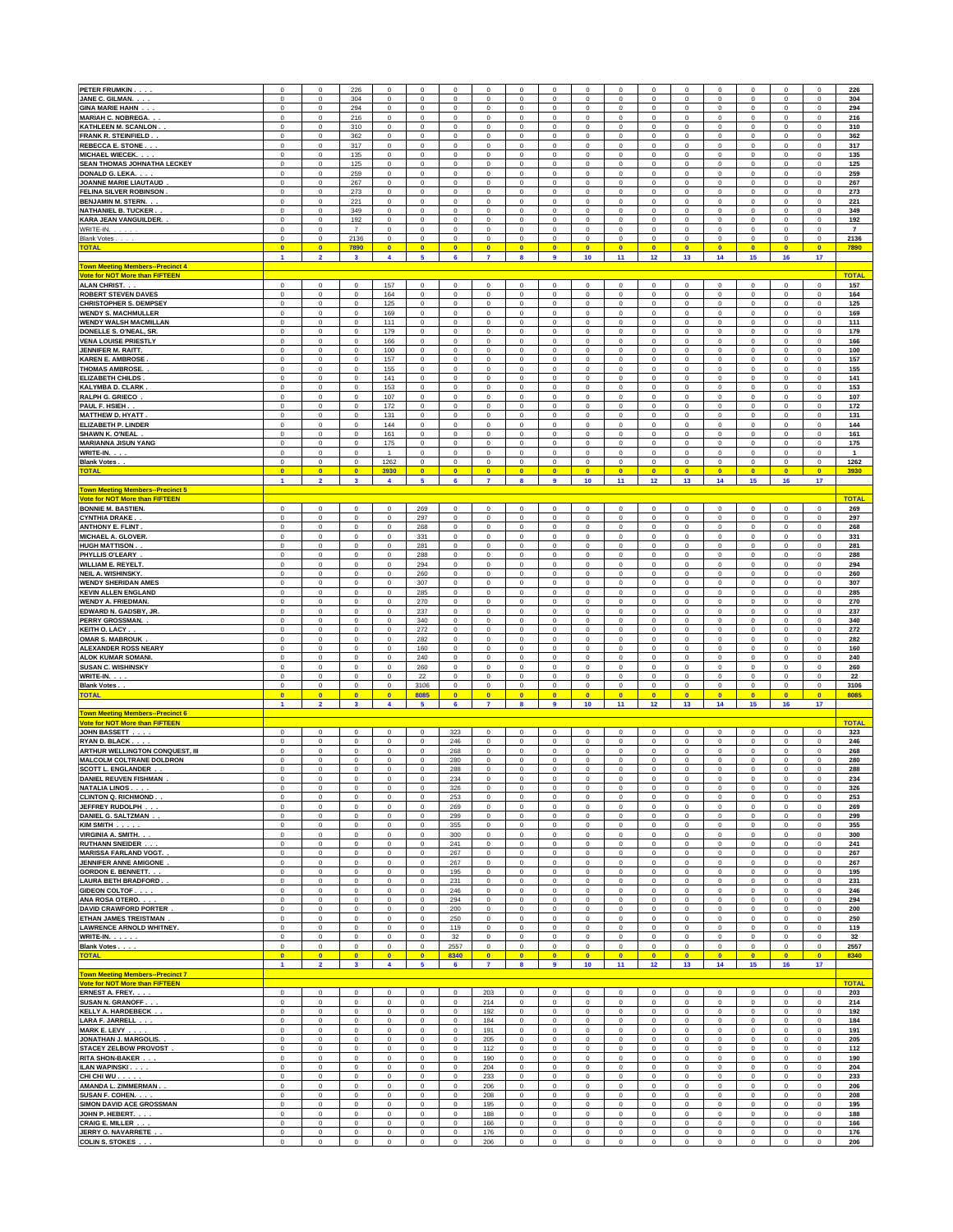| WRITE-IN.                                                                  | 0                                 | $^{\circ}$                  | $^{\circ}$                           | $^{\circ}$                           | 0                          | $^{\circ}$                  | $\overline{2}$              | $^{\circ}$                 | $^{\circ}$                    | $\Omega$                   | $\Omega$                   | $\Omega$                   | $^{\circ}$                    | $^{\circ}$                 | $\Omega$                  | 0                          | $\Omega$                   | $\overline{2}$      |
|----------------------------------------------------------------------------|-----------------------------------|-----------------------------|--------------------------------------|--------------------------------------|----------------------------|-----------------------------|-----------------------------|----------------------------|-------------------------------|----------------------------|----------------------------|----------------------------|-------------------------------|----------------------------|---------------------------|----------------------------|----------------------------|---------------------|
| <b>Blank Votes.</b>                                                        | $\mathbf 0$                       | $\mathbf 0$                 | $\mathsf 0$                          | $\mathbf 0$                          | $^{\circ}$                 | $^{\circ}$                  | 2380                        | $\mathbf 0$                | $\mathbf 0$                   | $\mathbf 0$                | $\mathbf 0$                | $\mathbf 0$                | $\mathbf 0$                   | $\mathbf 0$                | $\mathbf 0$               | $\mathbf 0$                | $\pmb{0}$                  | 2380                |
| <b>TOTAI</b>                                                               | $\bullet$                         | $\overline{0}$              | $\bullet$                            | $\overline{0}$                       | $\mathbf{0}$               | $\mathbf{0}$                | 5655                        | $\mathbf{0}$               | $\overline{0}$                | $\Omega$                   | $\mathbf{0}$               | $\overline{0}$             | $\overline{0}$                | $\overline{\mathbf{0}}$    | $\Omega$                  | $\overline{0}$             | $\bullet$                  | 5655                |
| <b>Town Meeting Members--Precinct 8</b>                                    | $\mathbf{1}$                      | $\overline{2}$              | $\overline{\mathbf{3}}$              | $\overline{\mathbf{4}}$              | $\overline{\mathbf{5}}$    | $6\phantom{a}$              | 7                           | 8                          | $\overline{\mathbf{9}}$       | 10                         | 11                         | 12                         | 13                            | 14                         | 15                        | 16                         | 17                         |                     |
| <b>Vote for NOT More than FIFTEEN</b><br><b>TRACIE ELLIOT BURNS</b>        | $\overline{0}$                    | $\mathsf 0$                 | $\mathbf 0$                          | $\mathbf 0$                          | $^{\circ}$                 | $^{\circ}$                  | $\mathbf 0$                 | 257                        | $\mathbf 0$                   | $\mathsf 0$                | $\mathbf 0$                | 0                          | $\mathsf 0$                   | $\mathbf{0}$               | $\mathbf 0$               | $\mathsf 0$                | $\mathbf 0$                | <b>TOTAL</b><br>257 |
| <b>DAVID-MARC GOLDSTEIN</b>                                                | $^{\circ}$                        | $^{\circ}$                  | $\mathbf 0$                          | $\mathbf 0$                          | $\mathbf 0$                | $\Omega$                    | $\mathbf 0$                 | 233                        | $\mathbf 0$                   | $\mathsf 0$                | $\mathbf 0$                | $\mathsf 0$                | $\mathsf 0$                   | $\overline{0}$             | $^{\circ}$                | $\mathbf 0$                | $\mathbf 0$                | 233                 |
| ANNE GREENWALD.                                                            | $\overline{0}$                    | $\theta$                    | $\mathbf{0}$                         | $\mathbf{0}$                         | $\mathbf{0}$               | $^{\circ}$                  | $^{\circ}$                  | 231                        | $^{\circ}$                    | $\mathbf 0$                | $\mathbf 0$                | $\overline{0}$             | $\mathbf 0$                   | $\overline{\mathbf{0}}$    | $^{\circ}$                | $^{\circ}$                 | $\bf{0}$                   | 231                 |
| JOHN HARRIS                                                                | 0                                 | $\mathbf 0$                 | 0                                    | $\mathbf 0$                          | $^{\circ}$                 | $^{\circ}$                  | $\mathbf 0$                 | 212                        | $\mathbf 0$                   | $\mathbf 0$                | $\mathbf 0$                | $\mathbf 0$                | $\mathsf 0$                   | $\mathbf 0$                | $\mathbf 0$               | $\mathbf 0$                | $\mathbf 0$                | 212                 |
| <b>BENJAMIN HELLERSTEIN</b>                                                | 0                                 | $\mathsf 0$                 | 0                                    | $\mathbf 0$                          | $\mathbf 0$                | $^{\circ}$                  | $\mathbf 0$                 | 171                        | $\mathbf 0$                   | $\mathsf 0$                | $\mathbf 0$                | $\mathbf 0$                | $\mathsf 0$                   | $\mathbf 0$                | $\mathbf 0$               | $\mathbf 0$                | $\mathbf 0$                | 171                 |
| ANITA L. JOHNSON                                                           | $\mathbf 0$                       | $\,$ 0                      | $\mathbf 0$                          | $\mathbf 0$                          | $\mathbf 0$                | $\mathbf 0$                 | $\mathbf 0$                 | 268                        | $\mathbf 0$                   | $\mathsf 0$                | $\mathbf 0$                | $\mathbf 0$                | $\mathsf 0$                   | $\mathbf 0$                | $\mathbf 0$               | $\mathbf 0$                | $\mathbf 0$                | 268                 |
| <b>ARDEN REAMER</b>                                                        | $\mathbf 0$                       | $\mathsf 0$                 | $\mathbf 0$                          | $\mathbf 0$                          | $\mathbf 0$                | $\mathbf 0$                 | $\mathbf 0$                 | 278                        | $\mathbf 0$                   | $\mathsf 0$                | $\mathbf 0$                | $\mathbf 0$                | $\mathsf 0$                   | $\mathbf 0$                | $\mathbf 0$               | $\mathbf 0$                | $\mathbf 0$                | 278                 |
| <b>DIANA LEES SPIEGEL</b>                                                  | $\mathbf 0$                       | $\mathsf 0$                 | $\mathbf 0$                          | $\mathbf 0$                          | $\mathbf 0$                | $\mathbf 0$                 | $\mathbf 0$                 | 229                        | $\mathbf 0$                   | $\mathsf 0$                | $\mathbf 0$                | $\mathbf 0$                | $\mathsf 0$                   | $\mathbf 0$                | $\mathbf 0$               | $\mathbf 0$                | $\mathbf 0$                | 229                 |
| <b>STANLEY L. SPIEGEL</b>                                                  | $\mathbf 0$                       | $\mathsf 0$                 | $\mathbf 0$                          | $\mathbf 0$                          | $\mathbf 0$                | $\mathbf 0$                 | $\mathbf 0$                 | 201                        | $\mathbf 0$                   | $\mathsf 0$                | $\mathbf 0$                | $\mathbf 0$                | $\mathsf 0$                   | $\mathbf 0$                | $\mathbf 0$               | $\mathbf 0$                | $\mathbf 0$                | 201                 |
| <b>MICHAEL W. TOFFEL</b>                                                   | $\mathbf 0$                       | $\mathsf 0$                 | $\mathbf 0$                          | $\mathbf 0$                          | $\mathbf 0$                | $\mathbf 0$                 | $\mathbf 0$                 | 314                        | $\mathbf 0$                   | $\mathsf 0$                | $\mathbf 0$                | $\mathbf 0$                | $\mathsf 0$                   | $\mathbf 0$                | $\mathbf 0$               | $\mathbf 0$                | $\mathbf 0$                | 314                 |
| DONALD C. WEITZMAN                                                         | $\mathbf 0$                       | $\mathsf 0$                 | $\mathbf 0$                          | $\mathbf 0$                          | $\mathbf 0$                | $\mathbf 0$                 | $\mathbf 0$                 | 257                        | $\mathbf 0$                   | $\mathsf 0$                | $\mathbf 0$                | $\mathbf 0$                | $\mathsf 0$                   | $\mathbf 0$                | $\mathbf 0$               | $\mathbf 0$                | $\mathbf 0$                | 257                 |
| <b>SAM L. COURNOYER</b>                                                    | $\mathbf 0$                       | $\mathsf 0$                 | $\mathbf 0$                          | $\mathbf 0$                          | $\mathbf 0$                | $\mathbf 0$                 | $\mathbf 0$                 | 182                        | $\mathbf 0$                   | $\mathsf 0$                | $\mathbf 0$                | $\mathbf 0$                | $\mathsf 0$                   | $\mathbf 0$                | $\mathbf 0$               | $\mathbf 0$                | $\mathbf 0$                | 182                 |
| <b>TYLER JAMES DADDIO</b>                                                  | $\mathbf 0$                       | $\mathsf 0$                 | $\mathbf 0$                          | $\mathbf 0$                          | $\mathbf 0$                | $\mathbf 0$                 | $\mathbf 0$                 | 174                        | $\mathbf 0$                   | $\mathsf 0$                | $\mathbf 0$                | $\mathbf 0$                | $\mathsf 0$                   | $\mathbf 0$                | $\mathbf 0$               | $\mathbf 0$                | $\mathbf 0$                | 174                 |
| SAUL J. FELDMAN                                                            | $\mathbf 0$                       | $\mathsf 0$                 | $\mathbf 0$                          | $\mathbf 0$                          | $\mathbf 0$                | $\mathbf 0$                 | $\mathbf 0$                 | 138                        | $\mathbf 0$                   | $\mathsf 0$                | $\mathbf 0$                | $\mathbf 0$                | $\mathsf 0$                   | $\mathbf 0$                | $\mathbf 0$               | $\mathbf 0$                | $\mathbf 0$                | 138                 |
| <b>CAROLYN GAIL GOODWIN</b>                                                | $\mathbf 0$                       | $\mathsf 0$                 | $\mathbf 0$                          | $\mathbf 0$                          | $\mathbf 0$                | $\mathbf 0$                 | $\mathbf 0$                 | 253                        | $\mathbf 0$                   | $\mathsf 0$                | $\mathbf 0$                | 0                          | $\mathsf 0$                   | $\mathbf 0$                | $\mathbf 0$               | $\mathbf 0$                | $\mathbf 0$                | 253                 |
|                                                                            | $\mathbf 0$                       | $\mathsf 0$                 | $\mathbf 0$                          | $\mathbf 0$                          | $\mathbf 0$                | $\mathbf 0$                 | $\mathbf 0$                 | 227                        | $\mathbf 0$                   | $\mathsf 0$                | $\mathbf 0$                | 0                          | $\mathsf 0$                   | $\mathbf 0$                | $\mathbf 0$               | $\mathbf 0$                | $\mathbf 0$                | 227                 |
| <b>NANCY SCHNEIDER HELLER</b><br><b>CHARLES JAY HOMER.</b>                 | $\mathbf 0$                       | $\mathsf 0$                 | $\mathbf 0$                          | $\mathbf 0$                          | $\mathbf 0$                | $\mathbf 0$                 | $\mathbf 0$                 | 230                        | $\mathbf 0$                   | $\mathsf 0$                | $\mathbf 0$                | 0                          | $\mathsf 0$                   | $\mathbf 0$                | $\mathbf 0$               | $\mathbf 0$                | $\mathbf 0$                | 230                 |
| <b>CHRISTINA MARIE KOVACH</b>                                              | $\mathbf 0$                       | $\mathsf 0$                 | $\mathbf 0$                          | $\mathbf 0$                          | $\mathbf 0$                | $\mathbf 0$                 | $\mathbf 0$                 | 227                        | $\mathbf 0$                   | $\mathsf 0$                | $\mathbf 0$                | 0                          | $\mathsf 0$                   | $\mathbf 0$                | $\mathbf 0$               | $\mathbf 0$                | $\mathbf 0$                | 227                 |
| <b>ALEXANDER LEBOVITZ</b>                                                  | $\mathbf 0$                       | $\mathsf 0$                 | $\mathbf 0$                          | $\mathbf 0$                          | $\mathbf 0$                | $\mathbf 0$                 | $\mathbf 0$                 | 202                        | $\mathbf 0$                   | $\mathsf 0$                | $\mathbf 0$                | 0                          | $\mathsf 0$                   | $\mathbf 0$                | $\mathbf 0$               | $\mathbf 0$                | $\mathbf 0$                | 202                 |
| <b>AONE LIYUAN WANG</b>                                                    | $\mathbf 0$                       | $\mathsf 0$                 | $\mathbf 0$                          | $\mathbf 0$                          | $\mathbf 0$                | $\mathbf 0$                 | $\mathbf 0$                 | 240                        | $\mathbf 0$                   | $\mathsf 0$                | $\mathbf 0$                | 0                          | $\mathsf 0$                   | $\mathbf 0$                | $\mathbf 0$               | $\mathbf 0$                | $\mathbf 0$                | 240                 |
| WRITE-IN.                                                                  | $\mathbf 0$                       | $\mathsf 0$                 | $\mathbf 0$                          | $\mathbf 0$                          | 0                          | $\mathbf 0$                 | $\mathbf 0$                 | $\overline{7}$             | $\mathbf 0$                   | $\mathsf 0$                | $\mathbf 0$                | 0                          | $\mathsf 0$                   | $\mathbf 0$                | $\mathbf 0$               | $\mathbf 0$                | $\mathbf 0$                | $\overline{7}$      |
| <b>Blank Votes.</b>                                                        | $\mathbf 0$                       | $\mathsf 0$                 | $\mathsf 0$                          | $\mathbf 0$                          | 0                          | $\mathbf 0$                 | 0                           | 2759                       | $\mathbf 0$                   | $\mathsf 0$                | $\mathbf 0$                | 0                          | $\mathbf 0$                   | $\mathbf 0$                | $\mathbf 0$               | $\mathbf 0$                | $\mathsf 0$                | 2759                |
| <b>TOTAL</b>                                                               | $\bullet$                         | $\overline{0}$              | $\overline{0}$                       | $\overline{0}$                       | $\mathbf{0}$               | $\overline{0}$              | $\overline{0}$              | 7290                       | $\overline{0}$                | $\overline{0}$             | $\bullet$                  | $\overline{0}$             | $\bullet$                     | $\overline{0}$             | $\mathbf{0}$              | $\overline{0}$             | $\mathbf{0}$               | 7290                |
| own Meeting Members--Precinct 9                                            | $\mathbf{1}$                      | $\overline{2}$              | $\overline{\mathbf{3}}$              | $\overline{\mathbf{4}}$              | 5                          | 6                           | $\overline{7}$              | 8                          | $\overline{9}$                | 10                         | 11                         | 12                         | 13                            | 14                         | 15                        | 16                         | 17                         |                     |
| <b>Vote for NOT More than FIFTEEN</b>                                      |                                   |                             |                                      |                                      |                            |                             |                             |                            |                               |                            |                            |                            |                               |                            |                           |                            |                            | <b>TOTAL</b>        |
| PAUL HARRIS.                                                               | $\mathbf 0$                       | $\mathsf 0$                 | $\mathbf 0$                          | $\mathbf 0$                          | 0                          | $\mathbf 0$                 | 0                           | $\mathbf 0$                | 305                           | $\mathsf 0$                | $\mathbf 0$                | 0                          | $\mathbf 0$                   | $\mathbf 0$                | $\mathbf 0$               | $\mathsf 0$                | $\mathbf 0$                | 305                 |
| <b>SARAH B. KITTERMAN</b>                                                  | $\mathbf 0$                       | $\circ$                     | $\mathsf 0$                          | $\mathbf 0$                          | $\mathsf 0$                | $\mathbf 0$                 | 0                           | $\mathbf 0$                | 213                           | $\mathsf 0$                | $\mathsf 0$                | 0                          | $\mathsf 0$                   | $\mathbf 0$                | $\mathbf 0$               | $\mathbf 0$                | $\mathbf 0$                | 213                 |
| <b>ROBERT D. LEPSON</b>                                                    | $\mathbf 0$                       | $\circ$                     | $\mathsf 0$                          | $\mathbf 0$                          | $\mathsf 0$                | $\mathbf 0$                 | $\mathbf 0$                 | $\mathbf 0$                | 222                           | $\mathbf 0$                | $\mathsf 0$                | $\mathsf 0$                | $\mathsf 0$                   | $\mathbf 0$                | $\mathbf 0$               | $\mathbf 0$                | $\mathbf 0$                | 222                 |
| <b>ELIZABETH CATHERINE</b>                                                 | $\mathbf 0$                       | $\circ$                     | $\mathsf 0$                          | $\mathbf 0$                          | $\mathbf 0$                | $^{\circ}$                  | $\mathbf 0$                 | $\mathbf 0$                | 213                           | $\mathbf 0$                | $\mathsf 0$                | $\mathsf 0$                | $\mathsf 0$                   | $\mathbf 0$                | $\mathbf 0$               | $\mathbf 0$                | $\mathbf 0$                | 213                 |
| <b>THOMAS R. MARTON</b>                                                    | $\mathbf 0$                       | $\circ$                     | $\mathsf 0$                          | $\mathbf 0$                          | $\mathbf 0$                | $^{\circ}$                  | 0                           | $\mathbf 0$                | 177                           | $\mathbf 0$                | $\mathsf 0$                | $\mathsf 0$                | $\mathsf 0$                   | $\mathbf 0$                | $\mathbf 0$               | $\mathbf 0$                | $\mathbf 0$                | 177                 |
| <b>HARRIET ROSENSTEIN</b>                                                  | 0                                 | $\circ$                     | $\mathbf 0$                          | $\bf{0}$                             | 0                          | $\,0\,$                     | 0                           | 0                          | 170                           | $\mathbf 0$                | $\mathbf 0$                | 0                          | $\,0\,$                       | $\bf{0}$                   | $\mathbf 0$               | $\,0\,$                    | 0                          | 170                 |
| <b>MARTIN R. ROSENTHAI</b>                                                 | $\mathbf 0$                       | $\circ$                     | $\mathbf 0$                          | $\pmb{0}$                            | 0                          | $\,0\,$                     | 0                           | $\bf{0}$                   | 198                           | $\mathbf 0$                | $\mathbf 0$                | 0                          | $\,0\,$                       | $\pmb{0}$                  | $\mathbf 0$               | $\mathbf 0$                | 0                          | 198                 |
| <b>CHARLES SWARTZ.</b>                                                     | $\mathbf 0$                       | $\circ$                     | $\mathbf 0$                          | $\pmb{0}$                            | 0                          | $\,0\,$                     | 0                           | $\bf{0}$                   | 201                           | $\mathsf 0$                | $\mathbf 0$                | $\mathbf 0$                | $\,0\,$                       | $\pmb{0}$                  | $\mathbf 0$               | $\mathbf 0$                | 0                          | 201                 |
| <b>GERALD M. TUCKMAN</b>                                                   | $\mathbf 0$                       | $\circ$                     | $\mathbf 0$                          | $\pmb{0}$                            | 0                          | $^{\circ}$                  | 0                           | $\bf{0}$                   | 200                           | $\mathsf 0$                | $\mathbf 0$                | $\mathbf 0$                | $\mathbf 0$                   | $\pmb{0}$                  | $\mathbf 0$               | $\mathbf 0$                | 0                          | 200                 |
| <b>DWAIGN TYNDAL.</b>                                                      | $\mathbf 0$                       | $\circ$                     | $\mathbf 0$                          | $\pmb{0}$                            | 0                          | $^{\circ}$                  | 0                           | $\bf{0}$                   | 82                            | $\mathsf 0$                | $\mathbf 0$                | $\mathbf 0$                | $\mathsf 0$                   | $\pmb{0}$                  | $^{\circ}$                | $\mathbf 0$                | 0                          | 82                  |
| JUDITH A. VANDERKAY                                                        | $\mathbf 0$                       | $\circ$                     | $\mathbf 0$                          | $\pmb{0}$                            | 0                          | $^{\circ}$                  | 0                           | $\bf{0}$                   | 194                           | $\mathsf 0$                | $\mathbf 0$                | $\pmb{0}$                  | $\mathsf 0$                   | $\pmb{0}$                  | $^{\circ}$                | $\mathbf 0$                | 0                          | 194                 |
| ROBERT J. WEINTRAUB                                                        | $\mathbf 0$                       | $\circ$                     | $\mathsf 0$                          | $\pmb{0}$                            | 0                          | $^{\circ}$                  | 0                           | $\bf{0}$                   | 246                           | $\mathsf 0$                | $\mathbf 0$                | $\pmb{0}$                  | $\mathsf 0$                   | $\pmb{0}$                  | $^{\circ}$                | $\mathbf 0$                | 0                          | 246                 |
| <b>GEORGE ABBOTT WHITE</b>                                                 | $\mathbf 0$                       | $\circ$                     | $\mathsf 0$                          | $\pmb{0}$                            | 0                          | $\,0\,$                     | 0                           | $\bf{0}$                   | 188                           | $\mathsf 0$                | $\mathbf 0$                | $\pmb{0}$                  | $\mathsf 0$                   | $\pmb{0}$                  | $\bf{0}$                  | $\mathbf 0$                | 0                          | 188                 |
| <b>ERNEST C. ADAMS</b>                                                     | $\mathbf 0$                       | $\circ$                     | $\mathbf 0$                          | $\pmb{0}$                            | 0                          | $\,0\,$                     | 0                           | $\bf{0}$                   | 140                           | $\mathsf 0$                | $\mathbf 0$                | $\pmb{0}$                  | $\mathbf 0$                   | $\pmb{0}$                  | $\bf{0}$                  | $\mathbf 0$                | 0                          | 140                 |
| LEE L. BIERNBAUM                                                           | $\mathbf 0$                       | $\circ$                     | $\mathbf 0$                          | $\pmb{0}$                            | 0                          | $\,0\,$                     | 0                           | $\bf{0}$                   | 193                           | $\mathsf 0$                | $\mathbf 0$                | $\pmb{0}$                  | $\mathbf 0$                   | $\pmb{0}$                  | $\bf{0}$                  | $\mathbf 0$                | 0                          | 193                 |
| <b>BENJAMIN BIRNBAUM</b>                                                   | $\mathbf 0$                       | $\circ$                     | $\mathbf 0$                          | $\pmb{0}$                            | 0                          | $\,0\,$                     | 0                           | $\bf{0}$                   | 155                           | $\mathsf 0$                | $\mathbf 0$                | $\pmb{0}$                  | $\mathbf 0$                   | $\pmb{0}$                  | $^{\circ}$                | $\mathbf 0$                | 0                          | 155                 |
| JACQUELINE DUPRE                                                           | 0                                 | $\circ$                     | $\mathbf 0$                          | $\pmb{0}$                            | 0                          | $\,0\,$                     | 0                           | $\bf{0}$                   | 161                           | $\mathsf 0$                | $\mathbf 0$                | $\pmb{0}$                  | $\mathbf 0$                   | $\pmb{0}$                  | $^{\circ}$                | $\mathbf 0$                | 0                          | 161                 |
| ASHLEY Y. ENG.                                                             | 0                                 | $\circ$                     | $\mathbf 0$                          | $\pmb{0}$                            | 0                          | $\,0\,$                     | 0                           | $\bf{0}$                   | 209                           | $\mathsf 0$                | $\mathbf 0$                | $\pmb{0}$                  | $\mathbf 0$                   | $\pmb{0}$                  | $^{\circ}$                | $\mathbf 0$                | 0                          | 209                 |
| <b>MARION HELEN FREEDMAN GURSPAN</b>                                       | 0                                 | $\circ$                     | $\mathbf 0$                          | $\pmb{0}$                            | 0                          | $^{\circ}$                  | 0                           | $\bf{0}$                   | 190                           | $\mathsf 0$                | $\mathbf 0$                | $\pmb{0}$                  | $\mathbf 0$                   | $\bf{0}$                   | $^{\circ}$                | $\mathbf 0$                | 0                          | 190                 |
| <b>DAMON ERIK GRAFF</b>                                                    | 0                                 | $\circ$                     | $\mathbf 0$                          | $\bf{0}$                             | 0                          | $^{\circ}$                  | 0                           | $\bf{0}$                   | 215                           | $\mathsf 0$                | $\mathbf 0$                | $\pmb{0}$                  | $\,0\,$                       | $\bf{0}$                   | $^{\circ}$                | $\mathbf 0$                | 0                          | 215                 |
| <b>SUSAN K. HOWARDS</b>                                                    | 0                                 | $\circ$                     | $\mathbf 0$                          | $\bf{0}$                             | 0                          | $^{\circ}$                  | 0                           | $\bf{0}$                   | 172                           | $\mathsf 0$                | $\mathbf 0$                | $\pmb{0}$                  | $\,0\,$                       | $\bf{0}$                   | $^{\circ}$                | $\mathbf 0$                | $\mathbf 0$                | 172                 |
| <b>MATTIE E. KLOCK</b><br>ELLEN NOVINSKY.                                  | 0                                 | $\circ$                     | $\mathsf 0$                          | $\bf{0}$                             | 0                          | $^{\circ}$<br>$\mathbf 0$   | 0                           | $\bf{0}$                   | 181                           | $\mathbf 0$<br>$\mathsf 0$ | $\mathbf 0$                | $\pmb{0}$                  | $\,0\,$                       | $\bf{0}$                   | $^{\circ}$<br>$\mathbf 0$ | $\mathbf 0$<br>$\mathbf 0$ | 0                          | 181                 |
| ALAN G. SHEPRO.                                                            | $\,0\,$<br>$\,0\,$                | $\theta$<br>$\theta$        | $\mathsf{O}\xspace$<br>$\mathsf 0$   | $\mathbf 0$<br>$\mathbf 0$           | 0<br>0                     | $\mathbf 0$                 | 0<br>0                      | $\bf{0}$<br>$\pmb{0}$      | 54<br>57                      | $\mathsf 0$                | $\mathbf 0$<br>$\mathbf 0$ | $\mathbf 0$<br>$\mathbf 0$ | $\,0\,$<br>$\mathsf 0$        | $\mathbf 0$<br>$\mathbf 0$ | $\mathbf 0$               | $\mathsf 0$                | 0<br>$\pmb{0}$             | 54<br>57            |
| <b>HAROLD MARK SIMANSKY</b>                                                | $\bf{0}$                          | $\circ$                     | $\mathbf 0$                          | $\mathbf 0$                          | $\mathbf 0$                | $\mathbf 0$                 | $\mathsf{O}\xspace$         | $\pmb{0}$                  | 229                           | $\mathsf 0$                | $\mathbf 0$                | $\pmb{0}$                  | $\mathsf 0$                   | $\pmb{0}$                  | $\mathbf 0$               | $\mathsf 0$                | $\pmb{0}$                  | 229                 |
| WRITE-IN.                                                                  | $\bf{0}$                          | $\circ$                     | $\mathsf 0$                          | $\mathbf 0$                          | $\mathbf 0$                | $\mathbf 0$                 | $\mathbf 0$                 | $\pmb{0}$                  | 25                            | $\mathsf 0$                | $\mathbf 0$                | $\mathbf 0$                | $\mathbf 0$                   | $\pmb{0}$                  | $\mathbf 0$               | $\mathsf 0$                | $\pmb{0}$                  | 25                  |
| <b>Blank Votes.</b>                                                        | $\bf{0}$                          | $\circ$                     | $\mathbf 0$                          | $\mathbf 0$                          | $\pmb{0}$                  | $\mathbf 0$                 | $\mathbf 0$                 | $\bf{0}$                   | 2565                          | $\mathsf 0$                | $\mathbf 0$                | $\pmb{0}$                  | $\mathbf 0$                   | $\mathbf 0$                | $\bf{0}$                  | $\mathbf 0$                | $\pmb{0}$                  | 2565                |
| <b>TOTAL</b>                                                               | $\bullet$                         | $\overline{0}$              | $\bullet$                            | $\bullet$                            | $\bullet$                  | $\overline{0}$              | $\overline{0}$              | $\overline{0}$             | 7155                          | $\bullet$                  | $\bullet$                  | $\bullet$                  | $\overline{0}$                | $\bullet$                  | $\overline{0}$            | $\overline{0}$             | $\bullet$                  | 7155                |
| <b>Town Meeting Members--Precinct 10</b>                                   | $\blacksquare$                    | $\overline{ }$              | $\overline{\mathbf{3}}$              | 4                                    | 5                          | 6                           | $\overline{7}$              | 8                          | 9                             | 10 <sub>1</sub>            | 11                         | 12                         | 13                            | 14                         | 15                        | 16                         | 17                         |                     |
| <b>Vote for NOT More than FIFTEEN</b><br>c<br>. SCOTT ANANIAN              | $\mathbf 0$                       | $\circ$                     | $\mathsf 0$                          | $\mathbf 0$                          | $\mathbf 0$                | $\mathbf 0$                 | 0                           | $\mathbf 0$                | $\overline{0}$                | 214                        | $\mathbf 0$                | $\mathbf 0$                | $\mathbf 0$                   | $\overline{\mathbf{0}}$    | $\mathbf 0$               | $\mathsf 0$                | $\mathbf 0$                | <b>TOTAL</b><br>214 |
| CHER K. DUFFIELD.                                                          | 0                                 | $\,0\,$                     | $\mathbf 0$                          | $\bf{0}$                             | 0                          | 0                           | $\mathbf 0$                 | $\pmb{0}$                  | $\mathbf 0$                   | 195                        | $\mathbf 0$                | 0                          | $\,0\,$                       | $\mathbf 0$                | $\mathbf 0$               | $\mathbf 0$                | $\mathbf 0$                | 195                 |
| ROSLYN L. FELDBERG                                                         | 0                                 | $\,$ 0                      | $\mathbf 0$                          | $\pmb{0}$                            | 0                          | 0                           | $\mathbf 0$                 | $\pmb{0}$                  | $\mathbf 0$                   | 245                        | $\mathbf 0$                | 0                          | $\,0\,$                       | $\mathbf 0$                | $\mathbf 0$               | $\mathsf 0$                | $\pmb{0}$                  | 245                 |
| JESSE M. GRAY                                                              | 0                                 | $\,$ 0                      | $\mathbf 0$                          | $\pmb{0}$                            | 0                          | 0                           | $\mathbf 0$                 | $\pmb{0}$                  | $\mathbf 0$                   | 247                        | $\mathbf 0$                | 0                          | $\,0\,$                       | $\mathbf 0$                | $\mathbf 0$               | $\mathbf 0$                | $\pmb{0}$                  | 247                 |
| STEFANIE A. GREENFIELD                                                     | 0                                 | $\,$ 0                      | $\mathbf 0$                          | $\pmb{0}$                            | 0                          | 0                           | 0                           | $\pmb{0}$                  | $\mathbf 0$                   | 180                        | $\mathbf 0$                | 0                          | $\,0\,$                       | $\pmb{0}$                  | $\mathbf 0$               | $\mathsf 0$                | 0                          | 180                 |
| <b>CASEY A. HATCHETT.</b>                                                  | 0                                 | $\,$ 0                      | $\mathbf 0$                          | $\bf{0}$                             | 0                          | $\,0\,$                     | 0                           | 0                          | $\mathbf 0$                   | 191                        | $\mathbf 0$                | 0                          | $\,0\,$                       | $\mathbf 0$                | $\mathbf 0$               | $\mathbf 0$                | 0                          | 191                 |
| ERIC EMANUEL HYETT.                                                        | 0                                 | $\,$ 0                      | $\mathbf 0$                          | $\pmb{0}$                            | 0                          | $\,0\,$                     | 0                           | 0                          | $\mathbf 0$                   | 212                        | $\mathbf 0$                | 0                          | $\,0\,$                       | $\mathbf 0$                | $\mathbf 0$               | $\mathbf 0$                | 0                          | 212                 |
| <b>DAVID BENJAMIN KLAFTER</b>                                              | 0                                 | $\,$ 0                      | $\mathbf 0$                          | $\pmb{0}$                            | 0                          | 0                           | 0                           | $\pmb{0}$                  | $\mathbf 0$                   | 218                        | $\mathbf 0$                | 0                          | $\,0\,$                       | $\mathbf 0$                | $\mathbf 0$               | 0                          | 0                          | 218                 |
| KIMBERLY ELIZABETH LOSCALZO                                                | 0                                 | $\,$ 0                      | $\mathbf 0$                          | $\pmb{0}$                            | 0                          | 0                           | $\mathbf 0$                 | $\pmb{0}$                  | $\mathbf 0$                   | 196                        | $\mathbf 0$                | 0                          | $\,0\,$                       | $\mathbf 0$                | $\mathbf 0$               | 0                          | 0                          | 196                 |
| ARIEL C. MADDOCKS.                                                         | 0                                 | $\mathbf 0$                 | $\mathsf 0$                          | $\pmb{0}$                            | 0                          | 0                           | $\mathbf 0$                 | $\mathbf 0$                | $\mathbf 0$                   | 206                        | $\mathbf 0$                | 0                          | $\,0\,$                       | $\pmb{0}$                  | $\mathbf 0$               | $\mathbf 0$                | 0                          | 206                 |
| <b>ALEXANDRA SANDY SPINGARN</b>                                            | 0                                 | $\mathbf 0$                 | $\mathsf 0$                          | $\pmb{0}$                            | $\mathbf 0$                | $\mathbf 0$                 | 0                           | $\mathbf 0$                | $\mathbf 0$                   | 178                        | $\mathbf 0$                | 0                          | $\mathbf 0$                   | $\mathsf 0$                | $\mathbf 0$               | $\mathbf 0$                | $\mathbf 0$                | 178                 |
| DANIEL J. STONE .                                                          | 0                                 | $\,0\,$                     | $\mathbf 0$                          | $\pmb{0}$                            | 0                          | 0                           | 0                           | 0                          | $\,0\,$                       | 178                        | 0                          | 0                          | $\mathbf 0$                   | 0                          | $\,0\,$                   | $\,0\,$                    | 0                          | 178                 |
| <b>NAOMI LEIGH SWEITZER.</b>                                               | 0                                 | $\,$ 0                      | $\mathbf 0$                          | $\bf{0}$                             | 0                          | 0                           | 0                           | $\pmb{0}$                  | $\mathbf 0$                   | 240                        | $\mathbf 0$                | 0                          | $\,0\,$                       | $\mathbf 0$                | 0                         | $\,$ 0                     | 0                          | 240                 |
| SUZETTE ABBOTT.                                                            | 0                                 | $\,0\,$                     | $\mathbf 0$                          | $\mathbf 0$                          | 0                          | 0                           | $\mathsf{o}\,$              | $\pmb{0}$                  | $\mathbf 0$                   | 200                        | $\mathbf 0$                | 0                          | $\,0\,$                       | $\mathbf 0$                | $\mathbf 0$               | $\mathsf{O}\xspace$        | 0                          | 200                 |
| RACHEL BARENBAUM                                                           | 0                                 | $\,0\,$                     | $\mathbf 0$                          | $\mathbf 0$                          | 0                          | 0                           | $\mathbf 0$                 | $\pmb{0}$                  | $\,0\,$                       | 260                        | $\mathbf 0$                | 0                          | $\,0\,$                       | $\mathbf 0$                | $\mathbf 0$               | $\mathsf 0$                | $\mathbf 0$                | 260                 |
| JOHN L. BOWMAN.                                                            | 0                                 | $\,0\,$                     | $\mathbf 0$                          | $\mathbf 0$                          | 0                          | 0                           | $\mathbf 0$                 | $\pmb{0}$                  | $\,0\,$                       | 223                        | $\mathbf 0$                | 0                          | $\,0\,$                       | $\mathbf 0$                | $\mathbf 0$               | $\mathbf 0$                | $\mathbf 0$                | 223                 |
| MICHAEL D. BURNS                                                           | 0                                 | $\,0\,$                     | $\mathbf 0$                          | $\bf{0}$                             | 0                          | 0                           | $\mathbf 0$                 | $\pmb{0}$                  | $\mathbf 0$                   | 104                        | $\mathbf 0$                | 0                          | $\,0\,$                       | $\mathbf 0$                | $\mathbf 0$               | $\mathbf 0$                | 0                          | 104                 |
| JEREMY STUART DUFFIELD                                                     | 0                                 | $\,0\,$                     | $\mathbf 0$                          | $\bf{0}$                             | 0                          | 0                           | $\mathbf 0$                 | $\pmb{0}$                  | $\mathbf 0$                   | 173                        | $\mathbf 0$                | 0                          | $\,0\,$                       | $\mathbf 0$                | $\mathbf 0$               | $\mathbf 0$                | 0                          | 173                 |
| <b>KATHERINE FLORIO</b>                                                    | 0                                 | $\,0\,$                     | $\mathbf 0$                          | $\mathbf 0$                          | 0                          | 0                           | $\mathsf{O}\xspace$         | $\mathbf 0$                | $\mathbf 0$                   | 223                        | $\mathbf 0$                | 0                          | $\,0\,$                       | $\mathbf 0$                | $\mathbf 0$               | $\mathbf 0$                | 0                          | 223                 |
| <b>DUSTIN KLOEMPKEN</b>                                                    | $\,0\,$                           | $\mathsf 0$                 | $\mathsf 0$                          | $\mathbf 0$                          | $\mathsf 0$                | $\,0\,$                     | $\mathsf{O}\xspace$         | $\mathbf 0$                | $\mathbf 0$                   | 122                        | $\mathbf 0$                | $\mathbf 0$                | $\mathsf 0$                   | $\mathbf 0$                | $\mathbf 0$               | $\mathsf 0$                | $\pmb{0}$                  | 122                 |
| <b>CONOR Z. SHEEHAN</b>                                                    | $\bf{0}$                          | $\mathbf 0$                 | $\mathbf 0$                          | $\mathbf 0$                          | $\mathbf 0$                | $\bf{0}$                    | $\mathsf{O}\xspace$         | $\mathbf 0$                | $\mathbf 0$                   | 218                        | $\mathbf 0$                | $\mathbf 0$                | $\mathsf 0$                   | $\mathbf 0$                | $\mathbf 0$               | $\mathbf 0$                | $\pmb{0}$                  | 218                 |
| <b>WRITE-IN.</b>                                                           | $\bf{0}$                          | $\mathbf 0$                 | $\mathsf 0$                          | $\mathbf 0$                          | $\mathbf 0$                | $\bf{0}$                    | $\mathsf{O}\xspace$         | $\mathbf 0$                | $\mathbf 0$                   | $\overline{4}$             | $\mathbf 0$                | $\mathbf 0$                | $\mathsf 0$                   | $\mathbf 0$                | $\mathbf 0$               | $\mathsf 0$                | $\pmb{0}$                  | $\overline{4}$      |
| Blank Votes                                                                | $\bf{0}$                          | $\mathbf 0$                 | $\mathbf 0$                          | $\mathbf{0}$                         | $\mathbf{0}$               | $\bf{0}$                    | $\mathbf 0$                 | $\mathbf 0$                | $\mathbf 0$                   | 1953                       | $\mathbf{0}$               | $\mathbf 0$                | $\mathbf 0$                   | $\mathbf 0$                | $\bf{0}$                  | $\mathbf 0$                | $\pmb{0}$                  | 1953                |
| <b>TOTAL</b>                                                               | $\bullet$<br>$\blacktriangleleft$ | $\bullet$<br>$\overline{2}$ | $\bullet$<br>$\overline{\mathbf{3}}$ | $\bullet$<br>$\overline{\mathbf{4}}$ | $\bullet$<br>5             | $\bullet$<br>$6\phantom{a}$ | $\bullet$<br>$\overline{7}$ | $\bullet$<br>8             | $\bullet$<br>$\boldsymbol{9}$ | 6180<br>10                 | $\bullet$<br>11            | $\bullet$<br>12            | $\bullet$<br>13               | $\bullet$<br>14            | $\bullet$<br>15           | $\bullet$<br>16            | $\bullet$<br>17            | 6180                |
| <b>Town Meeting Members--Precinct 11</b><br>Vote for NOT More than FIFTEEN |                                   |                             |                                      |                                      |                            |                             |                             |                            |                               |                            |                            |                            |                               |                            |                           |                            |                            | <b>TOTAL</b>        |
| SHIRA H. FISCHER                                                           | $\mathbf{0}$                      | $\mathsf 0$                 | $\mathsf 0$                          | $\mathbf 0$                          | $\mathbf 0$                | $\overline{0}$              | $\mathbf 0$                 | $\bf{0}$                   | $\mathbf 0$                   | $\mathsf 0$                | 234                        | $\mathbf 0$                | $\mathsf 0$                   | $\mathbf 0$                | $\mathbf 0$               | $\mathsf 0$                | $\mathbf 0$                | 234                 |
| SHANNA GIORA-GORFAJN.                                                      | $\mathbf 0$                       | $\mathsf 0$                 | $\mathbf 0$                          | $\pmb{0}$                            | $\Omega$                   | $\mathsf 0$                 | $\mathsf 0$                 | $\mathbf 0$                | $\mathbf 0$                   | $\Omega$                   | 228                        | 0                          | $\mathsf 0$                   | $\mathbf 0$                | $\Omega$                  | $\mathsf 0$                | $\mathbf 0$                | 228                 |
| JONATHAN JOSEPH GOLDEN                                                     | $\mathbf 0$                       | $\mathsf 0$                 | $\mathbf 0$                          | $\pmb{0}$                            | $\Omega$                   | $\mathbf 0$                 | $\mathsf{o}\,$              | $\mathbf 0$                | $\mathbf 0$                   | $\Omega$<br>$\Omega$       | 212                        | $\mathsf{o}\,$             | $\mathsf 0$                   | $\mathbf 0$                | $\Omega$<br>$\Omega$      | $\mathsf{o}\xspace$        | $\mathbf 0$                | 212                 |
| JENNIFER GOLDSMITH<br>MARTHA E. GRAY.                                      | $\mathbf 0$<br>$\mathbf 0$        | $\mathsf 0$<br>$\mathsf 0$  | $\mathbf 0$<br>$\mathbf 0$           | $\pmb{0}$<br>$\pmb{0}$               | $\mathbf 0$<br>$\mathbf 0$ | $\mathbf 0$<br>$\mathbf 0$  | 0<br>0                      | $\mathbf 0$<br>$\mathbf 0$ | $\mathbf 0$<br>$\mathbf 0$    | $\Omega$                   | 197<br>206                 | 0<br>0                     | $\mathbf 0$<br>$\mathbf 0$    | $\mathbf 0$<br>$\mathbf 0$ | $\Omega$                  | $\,$ 0<br>$\,$ 0           | $\mathbf 0$<br>$\mathbf 0$ | 197<br>206          |
| KENNETH G. LEWIS                                                           | $\mathbf 0$                       | $\mathsf 0$                 | $\mathbf 0$                          | $\bf{0}$                             | $\mathbf 0$                | $\mathbf 0$                 | 0                           | $\mathbf 0$                | $\mathbf 0$                   | $\Omega$                   | 213                        | 0                          | $\mathbf 0$                   | $\mathbf 0$                | $\mathbf 0$               | $\,$ 0                     | $\mathbf 0$                | 213                 |
| DAVID LOWE                                                                 | 0                                 | $\mathsf 0$                 | $\mathbf 0$                          | $\bf{0}$                             | $\mathbf 0$                | 0                           | 0                           | $\mathbf 0$                | $\mathbf 0$                   | $\Omega$                   | 179                        | 0                          | $\mathbf 0$                   | $\mathbf 0$                | $\mathbf 0$               | $\,$ 0                     | $\mathbf 0$                | 179                 |
| REBECCA PLAUT MAUTNER.                                                     | 0                                 | $\mathsf 0$                 | $\mathbf 0$                          | $\pmb{0}$                            | $\mathsf 0$                | 0                           | 0                           | $\mathbf 0$                | $\mathbf 0$                   | $\mathsf 0$                | 216                        | 0                          | $\mathbf 0$                   | $\mathbf 0$                | $\mathbf 0$               | $\,$ 0                     | $\mathbf 0$                | 216                 |
| DAVID M. POLLAK                                                            | 0                                 | $\mathsf 0$                 | $\mathbf 0$                          | $\pmb{0}$                            | 0                          | $\mathbf 0$                 | 0                           | $\mathbf 0$                | $\mathbf 0$                   | $\mathsf 0$                | 275                        | 0                          | $\mathbf 0$                   | $\mathbf 0$                | $\mathbf 0$               | $\,$ 0                     | $\mathbf 0$                | 275                 |
| LISA F. SHATZ.                                                             | 0                                 | $\mathsf 0$                 | $\mathbf 0$                          | $\bf{0}$                             | 0                          | $\mathbf 0$                 | 0                           | $\mathbf 0$                | $\mathbf 0$                   | $\mathsf 0$                | 242                        | 0                          | $\mathbf 0$                   | $\mathbf 0$                | $\mathbf 0$               | $\,$ 0                     | $\mathbf 0$                | 242                 |
| ANNE L. WEAVER.                                                            | 0                                 | $\mathsf 0$                 | $\mathbf 0$                          | $\bf{0}$                             | 0                          | 0                           | 0                           | $\mathbf 0$                | $\mathbf 0$                   | $\mathsf 0$                | 214                        | 0                          | $\mathbf 0$                   | $\mathbf 0$                | $\mathbf 0$               | $\mathbf 0$                | $\mathbf 0$                | 214                 |
| LEONARD N. WHOLEY. .                                                       | 0                                 | $\mathsf 0$                 | $\mathbf 0$                          | $\bf{0}$                             | $\mathbf 0$                | 0                           | 0                           | $\mathbf 0$                | $\mathbf 0$                   | $\mathsf 0$                | 214                        | 0                          | $\mathbf 0$                   | $\mathbf 0$                | $\mathbf 0$               | $\mathbf 0$                | $\Omega$                   | 214                 |
| JOSHUA D. BLOUWOLFF.                                                       | 0                                 | $\mathsf 0$                 | $\mathbf 0$                          | $\bf{0}$                             | $\mathbf 0$                | 0                           | 0                           | $\mathbf 0$                | $\mathbf 0$                   | $\Omega$                   | 212                        | 0                          | $\mathbf 0$                   | $\mathbf 0$                | $\mathbf 0$               | $\mathbf 0$                | $\Omega$                   | 212                 |
| <b>SUSAN B. FRIED.</b>                                                     | 0                                 | $\mathsf 0$                 | $\mathbf 0$<br>$\Omega$              | $\bf{0}$                             | $\mathbf 0$                | 0                           | 0                           | $\mathbf 0$                | $\mathbf 0$                   | $\Omega$<br>$\Omega$       | 154                        | 0                          | $\mathbf 0$                   | $\mathbf 0$                | $\mathbf 0$               | $\mathbf 0$                | $\Omega$<br>$\Omega$       | 154                 |
| ZSUZSANNA KALDY<br>DAVID C. LESCOHIER                                      | 0<br>$\mathbf 0$                  | $\mathsf 0$<br>$\mathsf 0$  | $\Omega$                             | $\bf{0}$<br>$\mathbf 0$              | $\mathbf 0$<br>$\mathbf 0$ | 0<br>$\mathbf 0$            | 0<br>$\mathbf 0$            | $\mathbf 0$<br>$\Omega$    | $\mathbf 0$<br>$\mathbf 0$    | $\Omega$                   | 230<br>212                 | 0<br>0                     | $\mathbf 0$<br>$\mathbf 0$    | $\mathbf 0$<br>$\mathbf 0$ | $\Omega$<br>$\Omega$      | $\mathbf 0$<br>$\mathbf 0$ | $\Omega$                   | 230<br>212          |
| JACOB A. POURATI                                                           | $\mathbf 0$                       | $\mathbf 0$                 | $\Omega$                             | $\mathbf 0$                          | $\mathbf 0$                | $\mathbf 0$                 | $\mathbf 0$                 | $\Omega$                   | $^{\circ}$                    | $\Omega$                   | 138                        | 0                          | $\mathbf 0$                   | $\mathbf 0$                | $\Omega$                  | $\mathbf 0$                | $\Omega$                   | 138                 |
| WRITE-IN.                                                                  | $^{\circ}$                        | $\Omega$                    | $\Omega$                             | $\mathbf 0$                          | $\mathbf 0$                | $\mathbf 0$                 | $\mathbf 0$                 | $\mathbf 0$                | $^{\circ}$                    | $\Omega$                   | 16                         | $\mathbf 0$                | $\mathbf 0$                   | $\mathbf 0$                | $\Omega$                  | $\mathbf 0$                | $\Omega$                   | 16                  |
| Blank Votes                                                                | $^{\circ}$                        | $\mathbf 0$                 | $\mathbf 0$                          | $\mathbf 0$                          | $\mathbf 0$                | 0                           | $\mathbf 0$                 | $\mathbf 0$                | $\mathbf 0$                   | $\mathbf 0$                | 2243                       | $\mathbf 0$                | $\mathbf 0$                   | $\mathbf 0$                | $\mathbf 0$               | $\mathbf 0$                | $\mathsf 0$                | 2243                |
| <b>TOTAL</b>                                                               | $\mathbf{0}$                      | $\Omega$                    | $\mathbf{0}$                         | $\Omega$                             | $\mathbf{0}$               | $\mathbf{0}$                | $\mathbf{0}$                | $\Omega$                   | $\bullet$                     | $\mathbf{0}$               | 5835                       | $\bullet$                  | $\Omega$                      | $\mathbf{0}$               | $\bullet$                 | $\mathbf{0}$               | $\mathbf{0}$               | 5835                |
| <b>Town Meeting Members--Precinct 12</b>                                   | $\blacktriangleleft$              | $\overline{2}$              | $\overline{\mathbf{3}}$              | $\overline{4}$                       | 5                          | 6                           | $\overline{7}$              | $\mathbf{a}$               | $\mathbf{g}$                  | 10 <sub>1</sub>            | 11                         | 12                         | 13                            | 14                         | 15                        | 16                         | 17                         |                     |
| Vote for NOT More than FIFTEEN<br>PETRA GOSPODNETIC BIGNAMI                | $\mathbf 0$                       | $\overline{\mathbf{0}}$     | $\circ$ $\qquad$                     |                                      |                            |                             |                             |                            |                               |                            |                            |                            | 0 0 0 0 0 0 0 0 0 0 265 0 0 0 |                            | $\sim$ 0                  | $\sim$ 0                   | $\overline{0}$             | <b>TOTAL</b><br>265 |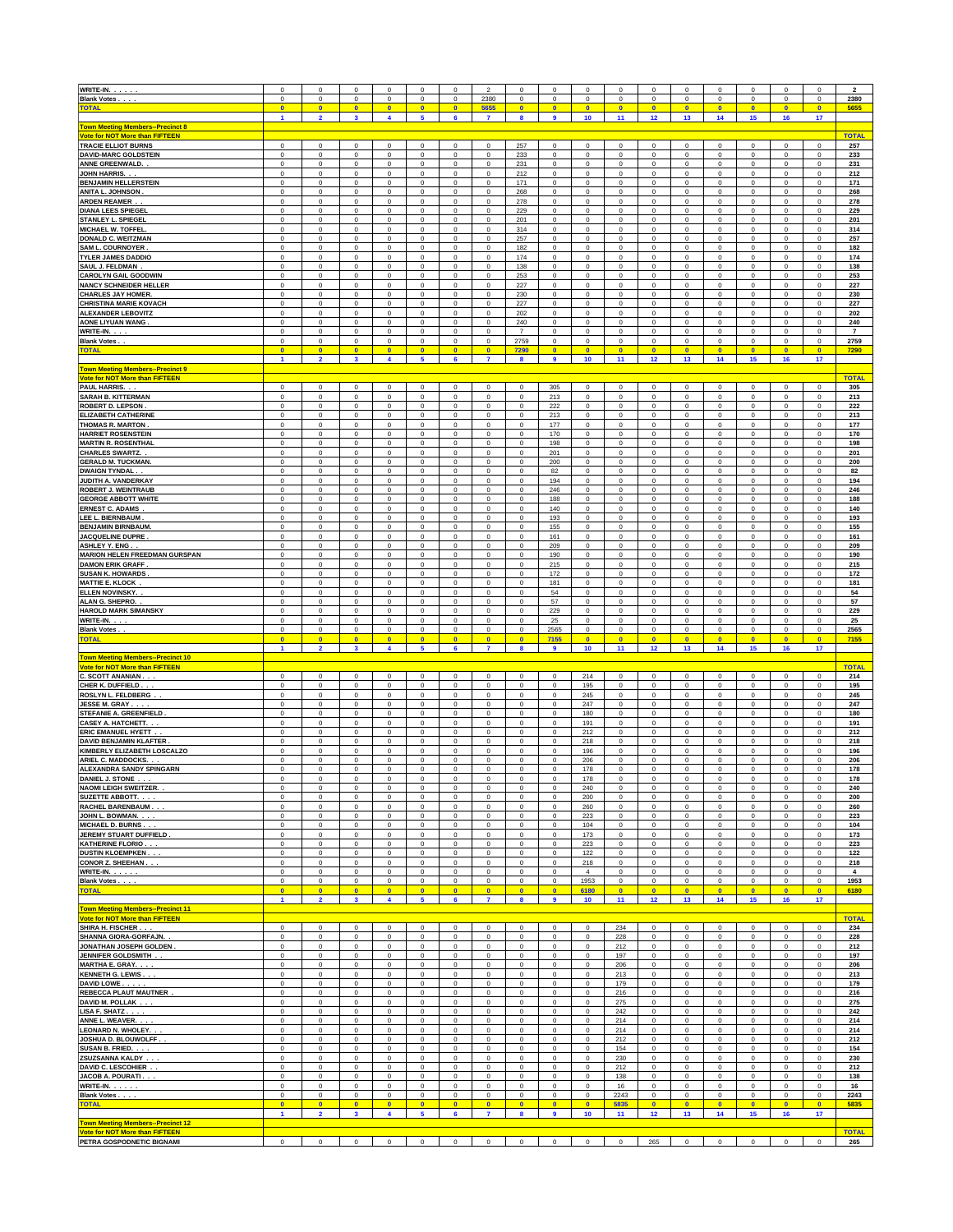| STEPHANIE A. BRUCE                                                                | $\mathbf 0$                 | $\mathbf 0$                            | $\mathbf 0$                          | $\mathbf 0$                       | $^{\circ}$                                | $\mathbf 0$              | $\circ$                          | $\mathbf 0$                | $\mathbf 0$                            | $\mathbf 0$                | $^{\circ}$                 | 149                        | $\mathbf 0$          | $^{\circ}$                             | $\mathbf 0$                | $\mathbf 0$                                | 0                            | 149                     |
|-----------------------------------------------------------------------------------|-----------------------------|----------------------------------------|--------------------------------------|-----------------------------------|-------------------------------------------|--------------------------|----------------------------------|----------------------------|----------------------------------------|----------------------------|----------------------------|----------------------------|----------------------|----------------------------------------|----------------------------|--------------------------------------------|------------------------------|-------------------------|
| <b>MICHAEL A. BURSTEIN</b>                                                        | $\mathsf 0$                 | $\mathbf 0$                            | $\mathsf 0$                          | $\mathbf 0$                       | $\mathbf 0$                               | $\mathbf 0$              | $\mathbf 0$                      | $\mathbf 0$                | $\pmb{0}$                              | $\mathbf 0$                | $\mathbf 0$                | 160                        | $\mathbf 0$          | $\pmb{0}$                              | $\mathbf 0$                | $\mathbf 0$                                | $\mathbf 0$                  | 160                     |
| <b>NANCY DALY CAVANAUGH</b>                                                       | $\pmb{0}$                   | $\mathbf 0$                            | $\mathbf 0$                          | $\mathbf 0$                       | $\mathbf 0$                               | $\mathbf 0$              | $\mathbf 0$                      | $\mathbf 0$                | $\mathbf 0$                            | $\mathbf 0$                | $\mathbf 0$                | 210                        | $\mathbf 0$          | $\bf{0}$                               | $\mathbf 0$                | $\mathbf 0$                                | $\mathbf 0$                  | 210                     |
| <b>LEE COOKE-CHILDS</b>                                                           | $\pmb{0}$                   | $\mathbf 0$                            | $\mathbf 0$                          | $\mathbf 0$                       | $\mathbf 0$                               | $\mathbf 0$              | $\mathbf 0$                      | $\mathbf 0$                | $\bf{0}$                               | $\mathbf 0$                | $\mathbf 0$                | 204                        | $\mathbf 0$          | $\mathbf{0}$                           | $\mathbf 0$                | $\mathbf 0$                                | $\mathbf 0$                  | 204                     |
| HARRY K. FRIEDMAN.                                                                | $\mathbf 0$                 | $\overline{0}$                         | $\mathbf 0$                          | $\mathbf{0}$                      | $\mathbf 0$                               | $\mathbf 0$              | $\mathbf 0$                      | $\mathbf 0$                | $\mathbf 0$                            | $\mathbf 0$                | $\mathbf{0}$               | 219                        | $\mathbf{0}$         | $\mathbf{0}$                           | $\mathbf 0$                | $\mathbf 0$                                | $\mathbf 0$                  | 219                     |
| AMY HUMMEL                                                                        | $\mathbf 0$                 | $\mathbf 0$                            | $\mathbf 0$                          | $\mathbf{0}$                      | $\mathbf{0}$                              | $\mathbf 0$              | $\mathbf 0$                      | $\mathbf 0$                | $\mathbf{0}$                           | $\mathbf 0$                | $\mathbf{0}$               | 261                        | $\mathbf{0}$         | $\mathbf{0}$                           | $\mathbf 0$                | $\mathbf 0$                                | $\mathbf 0$                  | 261                     |
| MAZAL JARET.                                                                      | $\mathbf 0$                 | $\overline{0}$                         | $\mathbf 0$                          | $\mathbf{0}$                      | $\mathbf{0}$                              | $\mathbf 0$              | $\mathbf 0$                      | $\mathbf 0$                | $\overline{0}$                         | $\mathbf 0$                | $\mathbf 0$                | 191                        | $\mathbf{0}$         | $\overline{\mathbf{0}}$                | $\mathbf 0$                | $\mathbf 0$                                | $\bf{0}$                     | 191                     |
| <b>JONATHAN A. KARON.</b>                                                         | $\bf{0}$                    | $\overline{0}$                         | $\mathbf 0$                          | $\mathbf{0}$                      | $\mathbf{0}$                              | $\mathbf 0$              | $\mathbf 0$<br>$\mathbf 0$       | $\mathbf 0$                | $\overline{0}$                         | $\mathbf 0$                | $\mathbf 0$                | 196                        | $\mathbf{0}$         | $\overline{\mathbf{0}}$                | $\mathbf 0$                | $\mathsf 0$                                | $\bf{0}$                     | 196                     |
| <b>MARK LOWENSTEIN</b>                                                            | $\mathbf 0$                 | $\overline{0}$                         | $\mathbf 0$                          | $\mathbf{0}$                      | $\mathbf{0}$                              | $\mathbf 0$              | $\,$ 0                           | $\mathbf 0$                | $\overline{0}$                         | $\mathbf 0$                | $\mathbf{0}$               | 248                        | $\mathbf{0}$         | $\overline{\mathbf{0}}$                | $\mathbf 0$                | $\mathsf 0$                                | $\mathbf 0$                  | 248                     |
| JONATHAN MICHAEL ABBETT                                                           | 0                           | $\,0\,$                                | $\mathsf 0$                          | $\bf{0}$                          | $\,0\,$                                   | 0                        |                                  | $\bf{0}$                   | $\,0\,$                                | $\mathbf 0$                | $\mathbf 0$                | 157                        | 0                    | $\mathbf 0$                            | 0                          | $\,0\,$                                    | 0                            | 157                     |
| EMILY J. DOLBEAR.                                                                 | 0                           | $\mathbf 0$                            | $\mathsf 0$                          | $\bf{0}$                          | $\mathbf 0$                               | 0                        | $\mathbf 0$                      | $\bf{0}$                   | $\bf{0}$                               | 0                          | $\mathbf 0$                | 256                        | 0                    | $\mathbf 0$                            | 0                          | $\bf{0}$                                   | 0                            | 256                     |
| DAVID FREY                                                                        | 0                           | $\mathbf 0$                            | $\mathsf 0$                          | $\bf{0}$                          | $\mathbf 0$                               | 0                        | $\mathsf 0$                      | $\bf{0}$                   | $\bf{0}$                               | 0                          | $\mathbf 0$                | 198                        | 0                    | $\mathbf 0$                            | 0                          | $\mathbf 0$                                | 0                            | 198                     |
| <b>MICHAEL KUSHNER</b>                                                            | $\mathbf 0$                 | $\mathbf 0$                            | $\mathbf 0$                          | $\bf{0}$                          | $\mathbf 0$                               | 0                        | $\mathsf 0$                      | $\bf{0}$                   | $\mathbf 0$                            | 0                          | $\mathbf 0$                | 144                        | $\mathbf 0$          | $\mathbf 0$                            | 0                          | $\mathbf 0$                                | 0                            | 144                     |
| STEVEN MORRIS LADUZINSKI                                                          | $\mathbf 0$                 | $\mathbf 0$                            | $\mathbf 0$                          | $\bf{0}$                          | $\mathbf 0$                               | 0                        | $\mathsf 0$                      | $\bf{0}$                   | $\mathbf 0$                            | $\,0\,$                    | $\mathbf 0$                | 224                        | $\mathbf 0$          | $\mathbf 0$                            | $\,0\,$                    | $\mathbf 0$                                | 0                            | 224                     |
| WRITE-IN.                                                                         | $\mathbf 0$                 | $\mathbf 0$                            | $\mathbf 0$                          | $\bf{0}$                          | $\mathbf 0$                               | 0                        | $\mathbf 0$<br>$\mathsf 0$       | $\bf{0}$<br>$\mathbf 0$    | $\mathbf 0$                            | $\mathbf 0$                | $\mathbf 0$                | 32                         | $\mathbf 0$          | $\pmb{0}$                              | 0<br>$\mathbf 0$           | $\mathbf 0$                                | 0                            | 32                      |
| Blank Votes<br><b>TOTAL</b>                                                       | $\mathbf 0$<br>$\bullet$    | $\mathbf 0$<br>$\overline{\mathbf{0}}$ | $\mathsf{O}\xspace$<br>$\bullet$     | $\bf{0}$<br>$\bullet$             | $\mathbf 0$<br>$\bullet$                  | 0<br>$\bullet$           | $\bullet$                        | $\bullet$                  | $\mathbf 0$<br>$\overline{\mathbf{0}}$ | $\,0\,$<br>$\bullet$       | $\mathbf 0$<br>$\bullet$   | 2721<br>5835               | 0<br>$\bullet$       | $\mathbf 0$<br>$\overline{\mathbf{0}}$ | $\bullet$                  | $\mathbf 0$<br>$\overline{\mathbf{0}}$     | 0<br>$\bullet$               | 2721<br>5835            |
| Town Meeting Members--Precinct 13                                                 | $\overline{\mathbf{1}}$     | $\overline{2}$                         | $\mathbf{3}$                         | $\overline{\mathbf{4}}$           | 5                                         | 6                        | $\overline{7}$                   | 8                          | 9                                      | 10                         | 11                         | 12                         | 13                   | 14                                     | 15                         | 16                                         | 17                           |                         |
| <u>Vote for NOT More than FIFTEEN</u><br><b>JOHN DOGGETT</b>                      | $\mathbf 0$                 | $\mathbf 0$                            | $\mathbf 0$                          | $\bf{0}$                          | $\mathbf 0$                               | $\mathbf 0$              | $\mathsf{o}\xspace$              | $\mathbf 0$                | $\mathbf 0$                            | $\mathsf 0$                | $\mathbf 0$                | $\mathbf 0$                | 259                  | $\mathbf 0$                            | $\mathbf 0$                | $\bf 0$                                    | $\mathbf 0$                  | <b>TOTAL</b><br>259     |
| <b>ANDREW M. FISCHER</b>                                                          | $\mathbf 0$<br>$\mathbf 0$  | $\mathbf 0$<br>$\mathbf 0$             | $\mathbf 0$<br>$\mathbf 0$           | $\bf{0}$                          | $\mathbf 0$<br>$\mathbf 0$                | $\mathbf 0$              | $\mathbf 0$<br>$\mathsf 0$       | $\mathbf 0$<br>$\mathbf 0$ | $\mathbf 0$<br>$\mathbf 0$             | $\mathsf 0$<br>$\mathbf 0$ | $\mathbf 0$<br>$\mathbf 0$ | $\mathbf 0$<br>$\mathbf 0$ | 281<br>225           | $\mathbf 0$<br>$\mathbf 0$             | $\mathsf 0$<br>$\mathsf 0$ | $\mathsf{O}\xspace$<br>$\mathsf{O}\xspace$ | 0                            | 281                     |
| <b>JOHN WELLFORD FREEMAN</b><br><b>FRANCIS CHARLTON HOY</b>                       | $\mathbf 0$                 | $\mathbf 0$                            | $\mathbf 0$                          | $\bf{0}$<br>$\bf{0}$              | $\mathbf 0$                               | 0<br>0                   | $\mathsf 0$                      | $\mathbf 0$                | $\bf{0}$                               | $\mathbf 0$                | $\mathbf 0$                | $\mathbf 0$                | 243                  | $\mathbf 0$                            | $\bf{0}$                   | $\mathbf 0$                                | 0<br>0                       | 225<br>243              |
| GIL HOY                                                                           | $\mathbf 0$                 | $\mathbf 0$                            | $\mathbf 0$                          | $\bf{0}$                          | $\mathbf 0$                               | 0                        | $\mathsf 0$                      | $\mathbf 0$                | $\bf{0}$                               | 0                          | $\mathbf 0$                | $\mathbf 0$                | 241                  | $\mathbf 0$                            | $\bf{0}$                   | $\mathbf 0$                                | 0                            | 241                     |
| <b>WERNER LOHE</b>                                                                | $\mathbf 0$                 | $\mathbf 0$                            | $\mathbf 0$                          | $\bf{0}$                          | $\mathbf 0$                               | 0                        | $\mathsf 0$                      | $\mathbf 0$                | $\bf{0}$                               | 0                          | $\mathbf 0$                | $\mathbf 0$                | 200                  | $\mathbf 0$                            | $\bf{0}$                   | $\mathbf 0$                                | 0                            | 200                     |
| <b>PAUL ANTHONY SANER</b>                                                         | $\mathbf 0$                 | $\mathbf 0$                            | $\mathbf 0$                          | $\bf{0}$                          | $\mathbf 0$                               | 0                        | $\mathbf 0$                      | $\mathbf 0$                | $\bf{0}$                               | 0                          | $\mathbf 0$                | $\mathbf 0$                | 208                  | $\mathbf 0$                            | $\mathbf 0$                | $\mathbf 0$                                | 0                            | 208                     |
| LEE L. SELWYN.                                                                    | $\mathbf 0$                 | $\mathbf 0$                            | $\mathsf 0$                          | $\mathbf 0$                       | $\,0\,$                                   | $\mathbf 0$              | $\mathsf 0$                      | $\mathbf 0$                | $\bf{0}$                               | $\,$ 0                     | $\mathbf 0$                | $\mathbf 0$                | 207                  | $\mathbf 0$                            | $\mathbf 0$                | $\mathsf{O}\xspace$                        | 0                            | 207                     |
| <b>BARBARA M. SENECAL</b>                                                         | $\pmb{0}$                   | $\mathbf 0$                            | $\mathsf 0$                          | $\mathbf 0$                       | $\bf{0}$                                  | $\mathbf 0$              | $\mathsf 0$                      | $\mathbf 0$                | $\pmb{0}$                              | $\mathbf 0$                | $\mathbf 0$                | $\mathbf 0$                | 216                  | $\mathbf 0$                            | $\mathbf 0$                | $\mathsf 0$                                | $\pmb{0}$                    | 216                     |
| <b>ADA TADMOR</b>                                                                 | $\bf{0}$                    | $\overline{0}$                         | $\mathbf 0$                          | $\bf{0}$                          | $\bf{0}$                                  | $\mathbf 0$              | $\mathbf 0$                      | $\mathbf 0$                | $\bf{0}$                               | $\mathbf 0$                | $\mathbf 0$                | $\mathbf 0$                | 172                  | $\pmb{0}$                              | $\mathbf 0$                | $\mathsf 0$                                | $\pmb{0}$                    | 172                     |
| <b>MICHAEL THOMAS BEST</b>                                                        | $\mathbf 0$                 | $\overline{0}$                         | $\mathbf 0$                          | $\bf{0}$                          | $\bf{0}$                                  | $\mathbf 0$              | $\mathbf 0$                      | $\mathbf 0$                | $\mathbf 0$                            | $\mathbf 0$                | $\mathbf{0}$               | $\mathbf 0$                | 154                  | $\pmb{0}$                              | $\mathbf 0$                | $\mathbf 0$                                | $\pmb{0}$                    | 154                     |
| <b>JOSEPH D. CHAFINS.</b>                                                         | $\mathbf 0$                 | $\overline{0}$                         | $\mathbf{0}$                         | $\mathbf{0}$                      | $\bf{0}$                                  | $\mathbf 0$              | $\mathbf 0$                      | $\mathbf 0$                | $\mathbf{0}$                           | $\mathbf{0}$               | $\mathbf{0}$               | $\mathbf 0$                | 141                  | $\mathbf 0$                            | $\mathbf 0$                | $\mathbf 0$                                | $\bf{0}$                     | 141                     |
| <b>MAXINE H. AIKEN FREEDMAN</b>                                                   | $\mathbf 0$                 | $\overline{0}$                         | $\mathbf 0$                          | $\mathbf{0}$                      | $\bf{0}$                                  | $\mathbf 0$              | $\mathbf 0$                      | $\mathbf 0$                | $\mathbf{0}$                           | $\mathbf{0}$               | $\mathbf 0$                | $\mathbf 0$                | 194                  | $\mathbf 0$                            | $\mathbf 0$                | $\mathbf 0$                                | $\mathbf 0$                  | 194                     |
| <b>VALERIE FRIAS.</b>                                                             | $\mathbf 0$                 | $\overline{0}$                         | $\mathbf 0$                          | $\mathbf{0}$                      | $\mathbf{0}$                              | $\mathbf 0$              | $\mathbf 0$                      | $\mathbf 0$                | $\overline{0}$                         | $\mathbf{0}$               | $\mathbf 0$                | $\mathbf 0$                | 243                  | $\mathbf 0$                            | $\mathbf 0$                | $\mathbf 0$                                | $\mathbf 0$                  | 243                     |
| <b>MARK N. GERBER.</b>                                                            | $\mathbf 0$                 | $\mathbf 0$                            | $\mathbf 0$                          | $\mathbf{0}$                      | $\mathbf 0$                               | $\mathbf 0$              | $\mathbf 0$                      | $\Omega$                   | $\mathbf{0}$                           | $\mathbf 0$                | $\mathbf 0$                | $\bf{0}$                   | 200                  | $\mathbf 0$                            | $\mathbf 0$                | $\mathbf 0$                                | $\mathbf 0$                  | 200                     |
| <b>BETH K. GILLIGAN</b>                                                           | $\mathbf 0$                 | $\mathbf 0$                            | $\mathbf 0$                          | $\mathbf{0}$                      | $\bf{0}$                                  | $\mathbf 0$              | $\mathbf 0$                      | $\Omega$                   | $\overline{0}$                         | $\mathbf 0$                | $\mathbf{0}$               | $\bf{0}$                   | 175                  | $\mathbf 0$                            | $\mathbf 0$                | $\mathbf 0$                                | $\mathbf 0$                  | 175                     |
|                                                                                   | $\mathbf 0$                 | $\mathbf 0$                            | $\overline{0}$                       | $\mathbf{0}$                      | $\mathbf{0}$                              | $\mathbf 0$              | $\mathbf 0$                      | $\Omega$                   | $\overline{0}$                         | $\mathbf 0$                | $\mathbf{0}$               | $\bf{0}$                   | 122                  | $\mathbf 0$                            | $\mathbf 0$                | $\mathbf 0$                                | $\mathbf 0$                  | 122                     |
| JAMES LEE<br><b>KEVIN THOMAS MACKENZIE</b>                                        | $\Omega$                    | $\mathbf 0$                            | $\mathbf 0$                          | $\mathbf 0$                       | $\mathbf 0$                               | $\mathbf 0$              | $\mathsf{o}\xspace$              | $\Omega$                   | $\bf{0}$                               | $\Omega$                   | $\mathbf 0$                | $\mathbf 0$                | 141                  | $\mathbf 0$                            | $\Omega$                   | $\mathsf 0$                                | $\Omega$                     | 141                     |
| <b>NANCY RHEI-GORER</b>                                                           | $\mathbf 0$                 | $\mathbf 0$                            | $\mathbf 0$                          | $\mathbf 0$                       | $\mathbf 0$                               | $\mathbf 0$              | $\mathbf 0$                      | $\Omega$                   | $\bf{0}$                               | $\Omega$                   | $\mathbf 0$                | $\mathbf 0$                | 217                  | $\mathbf 0$                            | $\Omega$                   | $\mathsf 0$                                | $\Omega$                     | 217                     |
| JUDITH E. SELWYN                                                                  | $\mathbf 0$                 | $\mathbf 0$                            | $\mathbf 0$                          | $\mathbf 0$                       | $\mathbf 0$                               | $\mathbf 0$              | $\mathbf 0$                      | $\Omega$                   | $\bf{0}$                               | $\Omega$                   | $\mathbf 0$                | $\mathbf 0$                | 207                  | $\mathbf 0$                            | $\Omega$                   | $\mathsf 0$                                | $\Omega$                     | 207                     |
| <b>DONALD A. WARNER</b>                                                           | $\mathbf 0$                 | $\mathbf 0$                            | $\mathbf 0$                          | $\mathbf 0$                       | $\mathbf 0$                               | $\mathbf 0$              | $\mathbf 0$                      | $\Omega$                   | $\bf{0}$                               | $\Omega$                   | $\mathbf 0$                | $\mathbf 0$                | 290                  | $\mathbf 0$                            | $\Omega$                   | $\mathbf 0$                                | $\Omega$                     | 290                     |
| WRITE-IN.                                                                         | $\mathbf 0$                 | $\mathbf 0$                            | $\mathbf 0$                          | $\mathbf 0$                       | $\mathbf 0$                               | $\mathbf 0$              | $\mathbf 0$                      | $\Omega$                   | $\bf{0}$                               | $\Omega$                   | $\mathbf 0$                | $\mathbf 0$                | 12                   | $\mathbf 0$                            | $\Omega$                   | $\mathbf 0$                                | $\mathbf 0$                  | 12                      |
| <b>Blank Votes.</b>                                                               | $\mathbf 0$                 | $\mathbf 0$                            | $\mathbf 0$                          | $\mathbf 0$                       | $\mathbf 0$                               | $\mathbf 0$              | $\mathsf{o}\,$                   | $\Omega$                   | $\bf{0}$                               | $\mathbf 0$                | $\mathbf 0$                | 0                          | 2177                 | $\mathbf 0$                            | $\Omega$                   | $\mathbf 0$                                | $\mathbf 0$                  | 2177                    |
| <b>TOTAL</b>                                                                      | $\bullet$                   | $\overline{\mathbf{0}}$                | $\bullet$                            | $\bullet$                         | $\bullet$                                 | $\bullet$                | $\bullet$                        | $\bullet$                  | $\overline{\mathbf{0}}$                | $\bullet$                  | $\bullet$                  | $\bullet$                  | 6525                 | $\bullet$                              | $\bullet$                  | $\bullet$                                  | $\bullet$                    | 6525                    |
|                                                                                   | $\overline{1}$              | $\overline{2}$                         | $\overline{\mathbf{3}}$              | $\overline{\mathbf{4}}$           | 5                                         | 6                        | $\overline{7}$                   | 8                          | $\overline{9}$                         | 10                         | 11                         | 12                         | 13                   | 14                                     | 15                         | 16                                         | 17                           |                         |
| <b>Town Meeting Members--Precinct 14</b><br><b>Vote for NOT More than FIFTEEN</b> |                             |                                        |                                      |                                   |                                           |                          |                                  |                            |                                        |                            |                            |                            |                      |                                        |                            |                                            |                              | <b>TOTAL</b>            |
| <b>CARLA WYMAN BENKA</b>                                                          | $\Omega$                    | $\mathbf 0$                            | $\Omega$                             | $\mathbf 0$                       | $\mathbf 0$                               | $\mathbf 0$              | $\Omega$                         | $\Omega$                   | $\mathbf 0$                            | $\Omega$                   | $\mathbf 0$                | $\mathbf 0$                | $\mathbf 0$          | 371                                    | $\Omega$                   | $\Omega$                                   | $\Omega$                     | 371                     |
| <b>RICHARD DICK BENKA</b>                                                         | $\Omega$                    | $\mathbf 0$                            | $\mathbf 0$                          | $\mathbf 0$                       | $\mathbf 0$                               | $\mathbf 0$              | $\Omega$                         | $\Omega$                   | $\mathbf 0$                            | $\Omega$                   | $\mathbf 0$                | $\mathbf 0$                | $\mathbf 0$          | 361                                    | $\Omega$                   | $\mathsf 0$                                | $\Omega$                     | 361                     |
| <b>CLIFFORD MICHAEL BROWN</b>                                                     | $\mathbf 0$                 | $\mathbf 0$                            | $\mathbf 0$                          | $^{\circ}$                        | $\mathbf 0$                               | $^{\circ}$               | $\mathbf 0$                      | $\Omega$                   | $^{\circ}$                             | $\Omega$                   | $^{\circ}$                 | $\mathbf 0$                | $\mathbf 0$          | 102                                    | $\Omega$                   | $\mathbf 0$                                | $\Omega$                     | 102                     |
| PAULA K. FRIEDMAN.                                                                | $\mathbf 0$                 | $\mathbf 0$                            | $\mathbf 0$                          | $^{\circ}$                        | $\mathbf 0$                               | $^{\circ}$               | $\Omega$                         | $\Omega$                   | $^{\circ}$                             | $\Omega$                   | $^{\circ}$                 | $\mathbf 0$                | $\mathbf 0$          | 334                                    | $\Omega$                   | $\mathbf 0$                                | $\Omega$                     | 334                     |
| DAVID QUINN GACIOCH                                                               | $\Omega$                    | $\mathbf 0$                            | $\mathbf 0$                          | $^{\circ}$                        | $\mathbf 0$                               | $^{\circ}$               | $\Omega$                         | $\Omega$                   | $^{\circ}$                             | $\Omega$                   | $\mathbf 0$                | $\mathbf 0$                | $\mathbf 0$          | 132                                    | $\Omega$                   | $\mathbf 0$                                | $\Omega$                     | 132                     |
| <b>KENNETH MICHAEL GOLDSTEIN</b>                                                  | $\Omega$                    | $\mathbf 0$                            | $\mathbf 0$                          | $^{\circ}$                        | $\mathbf 0$                               | $^{\circ}$               | $\Omega$                         | $\Omega$                   | $^{\circ}$                             | $\Omega$                   | $\mathbf 0$                | $\mathbf 0$                | $\mathbf 0$          | 109                                    | $\Omega$                   | $\Omega$                                   | $\Omega$                     | 109                     |
| <b>ROGER R. LIPSON</b>                                                            | $\Omega$                    | $\mathbf 0$                            | $\Omega$                             | $^{\circ}$                        | $\Omega$                                  | $\Omega$                 | $\Omega$                         | $\Omega$                   | $^{\circ}$                             | $\Omega$                   | $\mathbf 0$                | $\mathbf 0$                | $\mathbf 0$          | 344                                    | $\Omega$                   | $\Omega$                                   | $\Omega$                     | 344                     |
| PAMELA C. LODISH                                                                  | $\Omega$                    | $\mathbf 0$                            | $\Omega$                             | $\Omega$                          | $\Omega$                                  | $\Omega$                 | $\Omega$                         | $\Omega$                   | $^{\circ}$                             | $\Omega$                   | $\mathbf 0$                | $\Omega$                   | $\mathbf 0$          | 354                                    | $\Omega$                   | $\Omega$                                   | $\Omega$                     | 354                     |
| <b>SHAARI S. MITTEL</b>                                                           | $\Omega$                    | $\mathbf 0$                            | $\Omega$                             | $\Omega$                          | $\Omega$                                  | $\Omega$                 | $\Omega$                         | $\Omega$                   | $\Omega$                               | $\Omega$                   | $\mathbf 0$                | $\Omega$                   | $^{\circ}$           | 317                                    | $\Omega$                   | $\Omega$                                   | $\Omega$                     | 317                     |
| KATHLEEN M. O'CONNELL                                                             | $\Omega$                    | $\mathbf 0$                            | $\Omega$                             | $\Omega$                          | $\Omega$                                  | $\Omega$                 | $\Omega$                         | $\Omega$                   | $\Omega$                               | $\Omega$                   | $\mathbf 0$                | $\Omega$                   | $^{\circ}$           | 370                                    | $\Omega$                   | $\Omega$                                   | $\Omega$                     | 370                     |
| <b>CARLOS MATEO RIDRUEJO</b>                                                      | $\Omega$                    | $\Omega$                               | $\Omega$                             | $\Omega$                          | $\Omega$                                  | $\Omega$                 | $\Omega$                         | $\Omega$                   | $\Omega$                               | $\Omega$                   | $\mathbf 0$                | $\Omega$                   | $\mathbf 0$          | 342                                    | $\Omega$                   | $\Omega$                                   | $\Omega$                     | 342                     |
| <b>LYNDA E. ROSEMAN</b>                                                           | $\Omega$<br>$\Omega$        | $\Omega$<br>$\Omega$                   | $\Omega$<br>$\Omega$                 | $\Omega$<br>$\Omega$              | $\Omega$<br>$\Omega$                      | $\Omega$<br>$\Omega$     | $\Omega$<br>$\Omega$             | $\Omega$<br>$\Omega$       | $\Omega$<br>$\Omega$                   | $\Omega$<br>$\Omega$       | $^{\circ}$<br>$\Omega$     | $\Omega$<br>$\Omega$       | $\Omega$<br>$\Omega$ | 358                                    | $\Omega$<br>$\Omega$       | $\Omega$<br>$\Omega$                       | $\Omega$<br>$\Omega$         | 358<br>294              |
| YOUKAVET SAMIH.<br><b>SHARON R. SCHOFFMANN.</b>                                   | $\Omega$                    | $\Omega$                               | $\Omega$                             | $\Omega$                          | $\Omega$                                  | $\Omega$                 | $\Omega$                         | $\Omega$                   | $\Omega$                               | $\Omega$                   | $\Omega$                   | $\Omega$                   | $\Omega$             | 294<br>292                             | $\Omega$                   | $\Omega$                                   | $\Omega$                     | 292                     |
| <b>ARTHUR I. SEGEL</b>                                                            | $\Omega$                    | $\Omega$                               | $\Omega$                             | $\Omega$                          | $\Omega$                                  | $\Omega$                 | $\Omega$                         | $\Omega$                   | $\Omega$                               | $\Omega$                   | $\Omega$                   | $\Omega$                   | $\Omega$             | 127                                    | $\Omega$                   | $\Omega$                                   | $\Omega$                     | 127                     |
| <b>SAMI ZELKHA</b>                                                                | $\Omega$                    | $\Omega$                               | $\Omega$                             | $\Omega$                          | $\Omega$                                  | $\Omega$                 | $\Omega$                         | $\Omega$                   | $\Omega$                               | $\Omega$                   | $\Omega$                   | $\Omega$                   | $\Omega$             | 314                                    | $\Omega$                   | $\Omega$                                   | $\Omega$                     | 314                     |
| <b>SASSAN ZELKHA</b>                                                              | $\Omega$                    | $\Omega$                               | $\Omega$                             | $\Omega$                          | $\Omega$                                  | $\Omega$                 | $\Omega$                         | $\Omega$                   | $\Omega$                               | $\Omega$                   | $\Omega$                   | $\Omega$                   | $\Omega$             | 316                                    | $\Omega$                   | $\Omega$                                   | $\Omega$                     | 316                     |
| <b>RICHARD FREDKIN</b>                                                            | $\mathbf 0$                 | $\mathbf 0$                            | $\mathbf 0$                          | $\mathbf 0$                       | $\mathbf 0$                               | $\mathbf 0$              | $\mathbf 0$                      | $\Omega$                   | $\mathbf 0$                            | $\mathbf 0$                | $\mathbf 0$                | $\mathbf 0$                | $\mathbf 0$          | 336                                    | $\mathbf 0$                | $\mathsf 0$                                | $\mathbf 0$                  | 336                     |
| <b>JESSE HEFTER</b>                                                               | $\mathbf 0$                 | $\mathbf 0$                            | $\mathbf 0$                          | $\mathbf 0$                       | $\mathbf 0$                               | $\mathbf 0$              | $\mathbf 0$                      | $\Omega$                   | $\mathbf 0$                            | $\mathbf 0$                | $\mathbf 0$                | $\mathbf 0$                | $\mathbf 0$          | 371                                    | $\mathbf 0$                | $\mathsf 0$                                | $\mathbf 0$                  | 371                     |
| WRITE-IN.                                                                         | $\mathbf 0$                 | $\mathbf 0$                            | $\mathbf 0$                          | $\mathbf 0$                       | $\mathbf 0$                               | $\mathbf 0$              | $\mathbf 0$                      | $\mathbf 0$                | $\mathbf 0$                            | $\mathbf 0$                | $\mathbf 0$                | $\mathbf 0$                | $\mathbf 0$          | 20                                     | $\mathbf 0$                | $\mathbf 0$                                | $\mathbf 0$                  | 20                      |
| <b>Blank Votes.</b>                                                               | $\mathbf 0$                 | $\mathsf 0$                            | $\mathsf 0$                          | $\mathbf 0$                       | $\mathsf 0$                               | $\mathbf 0$              | $\mathsf 0$                      | $\mathbf 0$                | $\mathbf 0$                            | $\mathsf 0$                | $\mathbf 0$                | 0                          | $\mathsf 0$          | 1846                                   | $\mathsf 0$                | $\mathsf 0$                                | $\mathbf 0$                  | 1846                    |
| <b>TOTAL</b>                                                                      | $\overline{0}$              | $\overline{0}$                         | $\overline{0}$                       | $\Omega$                          | $\overline{0}$                            | $\overline{0}$           | $\overline{0}$                   | $\mathbf{0}$               | $\overline{0}$                         | $\overline{0}$             | $\overline{0}$             | $\overline{0}$             | $\overline{0}$       | 7410                                   | $\mathbf{0}$               | $\overline{0}$                             | $\mathbf{0}$                 | 7410                    |
|                                                                                   | $\mathbf{1}$                | $\overline{2}$                         | $\mathbf{3}$                         | $\overline{\mathbf{4}}$           | 5                                         | 6                        | $\overline{\mathbf{r}}$          | 8                          | $\overline{9}$                         | 10                         | 11                         | 12                         | 13                   | 14                                     | 15                         | 16                                         | 17                           |                         |
| Town Meeting Members--Precinct 15<br><b>Vote for NOT More than FIFTEEN</b>        |                             |                                        |                                      |                                   |                                           |                          |                                  |                            |                                        |                            |                            |                            |                      |                                        |                            |                                            |                              | <b>TOTAL</b>            |
| EILEEN CONNELL BERGER                                                             | $\mathbf 0$                 | $\mathsf 0$                            | $\mathsf 0$                          | $\mathbf 0$                       | $\mathbf 0$                               | $\mathbf 0$              | $\mathsf 0$                      | $\mathbf 0$                | $\mathbf 0$                            | $\mathsf 0$                | $\mathbf 0$                | $\mathbf 0$                | $\mathsf 0$          | $\mathbf 0$                            | 267                        | $\mathsf 0$                                | $\mathbf 0$                  | 267                     |
| <b>MICHAEL BERGER.</b>                                                            | $\bf{0}$                    | $\mathbf 0$                            | $\mathbf 0$                          | $\mathbf 0$                       | $\mathbf 0$                               | $\Omega$                 | $\mathbf 0$                      | $\mathbf 0$                | $\mathbf 0$                            | $\mathbf 0$                | $\mathbf 0$                | $\mathbf 0$                | $\mathbf 0$          | $\bf{0}$                               | 254                        | 0                                          | $\mathbf 0$                  | 254                     |
| ELISABETH W. CUNNINGHAM.                                                          | $\Omega$                    | $\mathbf 0$                            | $^{\circ}$                           | $^{\circ}$                        | $^{\circ}$                                | $\Omega$                 | $\Omega$                         | $\Omega$                   | $\mathbf 0$                            | $^{\circ}$                 | $^{\circ}$                 | $^{\circ}$                 | $^{\circ}$           | $\mathbf 0$                            | 172                        | $\Omega$                                   | $^{\circ}$                   | 172                     |
| <b>JASON CUNNINGHAM.</b>                                                          | $\mathbf 0$                 | $\mathsf 0$                            | $\mathbf 0$                          | $\mathbf 0$                       | $\mathsf 0$                               | $\mathbf 0$              | $\mathbf 0$                      | $\mathbf 0$                | $\mathbf 0$                            | $\mathsf 0$                | $\mathbf 0$                | $\mathbf 0$                | $\mathbf 0$          | $\mathbf 0$                            | 234                        | $\mathsf 0$                                | $\mathbf 0$                  | 234                     |
| JANE M. FLANAGAN.                                                                 | $\mathbf 0$                 | $\mathsf 0$                            | $\mathsf 0$                          | $\mathbf 0$                       | $\mathsf 0$                               | $\mathsf 0$              | $\mathsf 0$                      | $\mathbf 0$                | $\mathbf 0$                            | $\mathsf 0$                | $\mathbf 0$                | 0                          | $\mathsf 0$          | $\mathbf 0$                            | 245                        | $\mathsf 0$                                | $\mathsf 0$                  | 245                     |
| BARBARA S. GUTMAN. .                                                              | $\mathbf 0$                 | $\mathsf 0$                            | $\mathsf 0$                          | $\mathbf 0$                       | $\mathsf 0$                               | $\mathsf 0$              | $\mathsf 0$                      | $\mathbf 0$                | $\mathbf 0$                            | $\mathsf 0$                | $\mathbf 0$                | 0                          | $\mathsf 0$          | $\mathbf 0$                            | 131                        | $\mathsf 0$                                | $\mathsf 0$                  | 131                     |
| <b>BENEDICTE HALLOWELL</b>                                                        | $\mathbf 0$                 | $\mathsf 0$                            | $\mathsf 0$                          | $\mathbf 0$                       | $\mathsf 0$                               | $\mathsf 0$              | $\mathsf 0$                      | $\mathbf 0$                | $\mathbf 0$                            | $\mathsf 0$                | $\mathbf 0$                | 0                          | $\mathsf 0$          | $\mathbf 0$                            | 232                        | $\mathsf 0$                                | $\mathsf 0$                  | 232                     |
| JANICE S. KAHN.                                                                   | $\mathbf 0$                 | $\mathsf 0$                            | $\mathsf 0$                          | $\mathbf 0$                       | $\mathsf 0$                               | $\mathsf 0$              | $\mathsf 0$                      | $\mathbf 0$                | $\mathbf 0$                            | $\mathsf 0$                | $\mathbf 0$                | 0                          | $\mathsf 0$          | $\mathbf 0$                            | 279                        | $\mathsf 0$                                | $\mathsf 0$                  | 279                     |
| <b>KRISTINE L. KNAUF</b>                                                          | $\mathbf 0$                 | $\mathsf 0$                            | $\mathsf 0$                          | $\mathbf 0$                       | $\mathsf 0$                               | $\mathsf 0$              | $\mathsf 0$                      | $\mathbf 0$                | $\mathbf 0$                            | $\mathsf 0$                | $\mathbf 0$                | 0                          | $\mathsf 0$          | $\mathbf 0$                            | 255                        | $\mathsf 0$                                | $\mathsf 0$                  | 255                     |
| IRA PAUL KREPCHIN.                                                                | $\mathbf 0$                 | $\mathsf 0$                            | $\mathsf 0$                          | $\mathbf 0$                       | $\mathsf 0$                               | $\mathsf 0$              | $\mathsf 0$                      | $\mathbf 0$                | $\mathbf 0$                            | $\mathsf 0$                | $\mathbf 0$                | 0                          | $\mathsf 0$          | $\mathbf 0$                            | 255                        | $\mathsf 0$                                | $\mathsf 0$                  | 255                     |
| RICHARD A. NANGLE. .                                                              | $\mathbf 0$                 | $\mathsf 0$                            | $\mathsf 0$                          | $\mathbf 0$                       | $\mathsf 0$                               | $\mathsf 0$              | $\mathsf 0$                      | $\mathbf 0$                | $\mathbf 0$                            | $\mathsf 0$                | $\mathbf 0$                | 0                          | $\mathsf 0$          | $\mathbf 0$                            | 267                        | $\mathsf 0$                                | $\mathsf 0$                  | 267                     |
| <b>DAVID ARENAS PEARLMAN.</b>                                                     | $\mathbf 0$                 | $\mathsf 0$                            | $\mathsf 0$                          | $\mathbf 0$                       | $\mathsf 0$                               | $\mathsf 0$              | $\mathsf 0$                      | $\mathbf 0$                | $\mathbf 0$                            | $\mathsf 0$                | $\mathbf 0$                | 0                          | $\mathsf 0$          | $\mathbf 0$                            | 271                        | $\mathsf 0$                                | $\mathsf 0$                  | 271                     |
| JAMES C. ROURKE, JR                                                               | $\mathbf 0$                 | $\mathsf 0$                            | $\mathsf 0$                          | $\mathbf 0$                       | $\mathsf 0$                               | $\mathsf 0$              | $\mathsf 0$                      | $\mathbf 0$                | $\mathbf 0$                            | $\mathsf 0$                | $\mathbf 0$                | 0                          | $\mathsf 0$          | $\mathbf 0$                            | 213                        | $\mathsf 0$                                | $\mathsf 0$                  | 213                     |
| JEAN SENAT-FLEURY. .                                                              | $\mathbf 0$                 | $\mathsf 0$                            | $\mathsf 0$                          | $\mathbf 0$                       | $\mathsf 0$                               | $\mathbf 0$              | $\mathsf 0$                      | $\mathbf 0$                | $\mathbf 0$                            | $\mathsf 0$                | $\mathbf 0$                | 0                          | $\mathsf 0$          | $\mathbf 0$                            | 245                        | $\mathsf 0$                                | $\mathsf 0$                  | 245                     |
| CORNELIA H. J. VAN DER ZIEL                                                       | $\mathbf 0$                 | $\mathsf 0$                            | $\mathsf 0$                          | $\mathbf 0$                       | $\mathsf 0$                               | $\mathbf 0$              | $\mathsf 0$                      | $\mathbf 0$                | $\mathbf 0$                            | $\mathsf 0$                | $\mathbf 0$                | 0                          | $\mathsf 0$          | $\mathbf 0$                            | 122                        | $\mathsf 0$                                | $\mathsf 0$                  | 122                     |
| DEBORAH L. HATZIELEFTHERIADIS                                                     | $\mathbf 0$                 | $\mathsf 0$                            | $\mathsf 0$                          | $\mathbf 0$                       | $\mathsf 0$                               | $\mathbf 0$              | $\mathsf 0$                      | $\mathbf 0$                | $\mathbf 0$                            | $\mathsf 0$                | $\mathbf 0$                | 0                          | $\mathsf 0$          | $\mathbf 0$                            | 252                        | $\mathsf 0$                                | $\mathsf 0$                  | 252                     |
| <b>WADNER OGE.</b>                                                                | $\mathbf 0$                 | $\mathsf 0$                            | $\mathsf 0$                          | $\mathbf 0$                       | $\mathsf 0$                               | $\mathbf 0$              | $\mathsf 0$                      | $\mathbf 0$                | $\mathsf 0$                            | $\mathsf 0$                | $\mathbf 0$                | 0                          | $\mathsf 0$          | $\mathbf 0$                            | 291                        | $\mathsf 0$                                | $\mathsf 0$                  | 291                     |
| JOHN P. PARLA.                                                                    | $\mathbf 0$                 | $\mathsf 0$                            | $\mathsf 0$                          | $\mathbf 0$                       | $\mathsf 0$                               | $\mathbf 0$              | $\mathsf 0$                      | $\mathbf 0$                | $\mathbf 0$                            | $\mathsf 0$                | $\mathbf 0$                | 0                          | $\mathsf 0$          | $\mathbf 0$                            | 220                        | $\mathsf 0$                                | $\mathsf 0$                  | 220                     |
| WRITE-IN.                                                                         | $\mathbf 0$                 | $\mathsf 0$                            | $\mathsf 0$                          | $\mathbf 0$                       | $\mathsf 0$                               | $\mathbf 0$              | $\mathsf 0$                      | $\mathbf 0$                | $\mathbf 0$                            | $\mathsf 0$                | $\mathbf 0$                | 0                          | $\mathsf 0$          | $\mathbf 0$                            | 8                          | $\mathsf 0$                                | $\mathsf 0$                  | 8                       |
| Blank Votes                                                                       | $\mathbf 0$                 | $\mathsf{O}\xspace$                    | $\mathsf{O}\xspace$                  | $\mathbf 0$                       | $\mathbf 0$                               | $\,0\,$                  | $\mathbf 0$                      | $\mathbf 0$                | $\,0\,$                                | $\mathbf 0$                | $\mathbf 0$                | 0                          | $\,$ 0               | $\mathbf 0$                            | 2162                       | $\mathsf{O}\xspace$                        | $\mathbf 0$                  | 2162                    |
| <b>TOTAL</b>                                                                      | $\bullet$<br>$\blacksquare$ | $\bullet$<br>$\overline{\mathbf{2}}$   | $\bullet$<br>$\overline{\mathbf{3}}$ | $\bullet$<br>$\blacktriangleleft$ | $\overline{0}$<br>$\overline{\mathbf{5}}$ | $\bullet$<br>6           | $\overline{0}$<br>$\overline{7}$ | $\bullet$<br>8             | $\bullet$<br>$\overline{9}$            | $\bullet$<br>10            | $\bullet$<br>11            | $\bullet$<br>12            | $\overline{0}$<br>13 | $\bullet$<br>14                        | 6375<br>15                 | $\bullet$<br>16                            | $\bullet$<br>17 <sub>2</sub> | 6375                    |
| <b>Town Meeting Members--Precinct 16--For Five Years</b>                          |                             |                                        |                                      |                                   |                                           |                          |                                  |                            |                                        |                            |                            |                            |                      |                                        |                            |                                            |                              |                         |
| Vote for NOT More than FIVE<br><b>LAURA KATHRYN BAINE-WALSH</b>                   | $\mathsf 0$                 | $\mathsf 0$                            | $\mathsf 0$                          | $\mathbf 0$                       | $^{\circ}$                                | $^{\circ}$               | $\circ$                          | $\mathbf 0$                | $\mathbf 0$                            | $\mathsf 0$                | $\mathbf 0$                | $\mathbf 0$                | $\mathsf 0$          | $^{\circ}$                             | $\mathbf 0$                | 185                                        | $\mathbf 0$                  | <b>TOTAL</b><br>185     |
| <b>ADRIENNE S. BOWMAN</b>                                                         | $\mathbf 0$                 | $\mathbf 0$                            | $\mathbf 0$                          | $\mathbf 0$                       | $^{\circ}$                                | 0                        | $\mathbf 0$                      | $\mathbf 0$                | $\,0\,$                                | $\mathbf 0$                | $\mathbf 0$                | 0                          | 0                    | $\mathbf 0$                            | $\mathbf 0$                | 198                                        | 0                            | 198                     |
| STEPHEN CHIUMENTI.                                                                | $\mathbf 0$                 | $\mathbf 0$                            | $\mathsf 0$                          | $\mathbf 0$                       | $\mathbf 0$                               | $\,0\,$                  | $\mathbf 0$                      | $\mathbf 0$                | $\,0\,$                                | $\mathbf 0$                | $\mathbf 0$                | 0                          | $\mathbf 0$          | $\mathbf 0$                            | $\mathbf 0$                | 165                                        | 0                            | 165                     |
| CAROLYN R. THALL.                                                                 | $\mathbf 0$                 | $\mathbf 0$                            | $\mathsf 0$                          | $\pmb{0}$                         | $\mathbf 0$                               | 0                        | $\mathbf 0$                      | $\mathbf 0$                | $\,0\,$                                | $\mathbf 0$                | $\mathbf 0$                | 0                          | $\mathbf 0$          | $\mathbf 0$                            | $\mathbf 0$                | 193                                        | 0                            | 193                     |
| JOSLIN H. MURPHY.                                                                 | $\mathbf 0$                 | $\mathbf 0$                            | $\mathsf 0$                          | $\pmb{0}$                         | $\mathbf 0$                               | 0                        | $\mathbf 0$                      | $\mathbf 0$                | $\mathbf 0$                            | $\mathbf 0$                | $\mathbf 0$                | 0                          | $\mathbf 0$          | $\mathbf 0$                            | $\mathbf 0$                | 189                                        | $\mathbf 0$                  | 189                     |
| WRITE-IN.                                                                         | $\mathbf 0$                 | $\mathbf 0$                            | $\mathsf 0$                          | $\pmb{0}$                         | $\mathbf 0$                               | $\,0\,$                  | $\mathbf 0$                      | $\mathbf 0$                | $\,0\,$                                | $\mathbf 0$                | $\mathbf 0$                | 0                          | $\mathbf 0$          | $\mathbf 0$                            | $\mathbf 0$                | $\overline{2}$                             | $\pmb{0}$                    | $\overline{\mathbf{2}}$ |
| Blank Votes                                                                       | $\mathbf 0$                 | $\mathsf{O}\xspace$                    | $\mathsf{O}\xspace$                  | $\mathbf 0$                       | $\,0\,$                                   | $\,0\,$                  | $\mathbf 0$                      | $\mathbf 0$                | $\,0\,$                                | $\mathbf 0$                | $\mathbf 0$                | 0                          | $\mathbf 0$          | $\mathbf 0$                            | $\mathbf 0$                | 473                                        | $\mathbf 0$                  | 473                     |
| <b>TOTAL</b>                                                                      | $\bullet$                   | $\bullet$                              | $\bullet$                            | $\bullet$                         | $\bullet$                                 | $\bullet$                | $\bullet$                        | $\bullet$                  | $\bullet$                              | $\bullet$                  | $\bullet$                  | $\bullet$                  | $\overline{0}$       | $\bullet$                              | $\bullet$                  | 1405                                       | $\bullet$                    | 1405                    |
| Town Meeting Members--Precinct 16--For One Years                                  | $\blacksquare$              | $\overline{\mathbf{2}}$                | $\mathbf{3}$                         | $\blacktriangleleft$              | $\sqrt{5}$                                | 6                        | $\mathbf{7}$                     | 8                          | $\overline{9}$                         | 10                         | 11                         | 12                         | 13                   | 14                                     | 15                         | 16                                         | 17 <sub>2</sub>              |                         |
| Vote for NOT More than ONE<br>MICHELLE MARIE MORRISSEY                            | $\mathbf 0$                 | $\mathsf 0$                            | $\mathsf 0$                          | $\mathbf 0$                       | $^{\circ}$                                | $^{\circ}$               | $\mathbf 0$                      | $\mathbf 0$                | $\mathbf 0$                            | $\mathbf 0$                | $\mathbf 0$                | 0                          | $\mathsf 0$          | $\mathbf 0$                            | $\mathbf 0$                | 117                                        | $\mathbf 0$                  | <b>TOTAL</b><br>117     |
| RICHARD MYLES MURPHY                                                              | $\mathbf 0$                 | $\mathbf 0$                            | $\mathsf 0$                          | $\bf{0}$                          | $\,0\,$                                   | $\,0\,$                  | $\mathbf 0$                      | $\mathbf 0$                | $\,0\,$                                | $\mathbf 0$                | $\mathbf 0$                | 0                          | $\,0\,$              | $\mathbf 0$                            | 0                          | 138                                        | $\mathbf 0$                  | 138                     |
| WRITE-IN.                                                                         | $\mathbf 0$                 | $\mathsf 0$                            | $\mathsf{O}\xspace$                  | $\mathbf 0$                       | $\mathbf 0$                               | $\,0\,$                  | $\mathsf 0$                      | $\mathbf 0$                | $\mathbf 0$                            | $\mathbf 0$                | $\mathbf 0$                | 0                          | $\mathsf 0$          | $\mathbf 0$                            | $\mathsf 0$                | $\overline{1}$                             | 0                            | $\mathbf{1}$            |
| Blank Votes                                                                       | $\mathbf 0$                 | $\mathsf{O}\xspace$                    | $\mathsf{O}\xspace$                  | $\mathbf 0$                       | $\mathbf 0$                               | $\bf{0}$                 | $\mathbf 0$                      | $\mathbf 0$                | $\mathbf 0$                            | $\mathsf 0$                | $\mathbf 0$                | $\mathbf 0$                | $\mathbf 0$          | $\mathbf 0$                            | $\mathbf 0$                | 25                                         | $\mathbf 0$                  | 25                      |
| <b>TOTAL</b>                                                                      | $\bullet$<br>$\blacksquare$ | $\bullet$<br>$\overline{2}$            | $\bullet$<br>$\mathbf{3}$            | $\bullet$<br>$\blacktriangleleft$ | $\bullet$<br>$\sqrt{5}$                   | $\bullet$<br>$6^{\circ}$ | $\bullet$<br>$\mathbf{7}$        | $\bullet$<br>8             | $\bullet$<br>$\overline{9}$            | $\bullet$<br>10            | $\bullet$<br>11            | $\bullet$<br>12            | $\bullet$<br>13      | $\bullet$<br>14                        | $\bullet$<br>15            | 281<br>16                                  | $\bullet$<br>17              | 281                     |
| <b>Town Meeting Members--Precinct 1</b>                                           |                             |                                        |                                      |                                   |                                           |                          |                                  |                            |                                        |                            |                            |                            |                      |                                        |                            |                                            |                              |                         |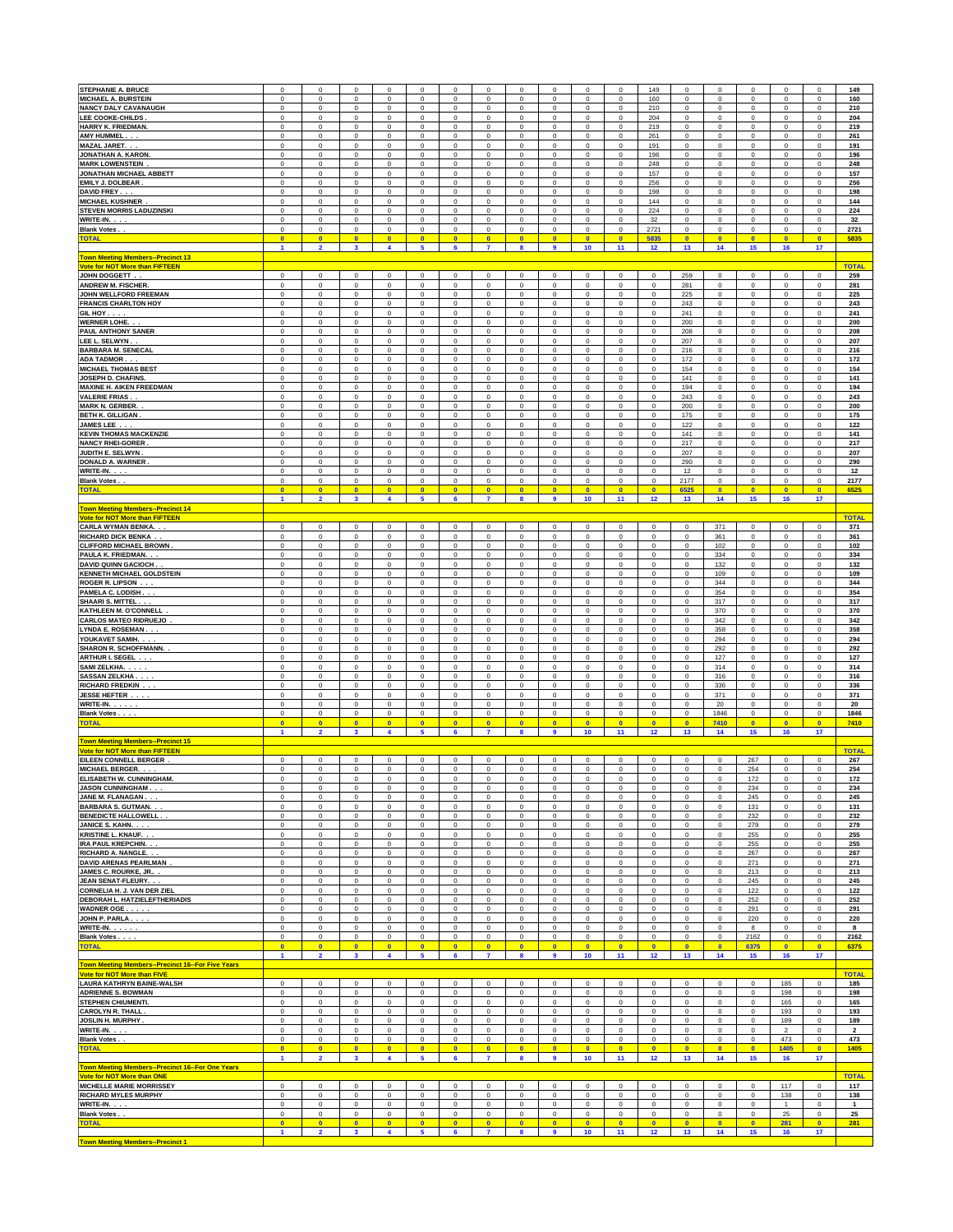| Vote for NOT More than FIFTEEN        |            |                          |                         |            |              |              |                |            |              |                  |                |              |                |             |              |             |        | <b>TOTAL</b> |
|---------------------------------------|------------|--------------------------|-------------------------|------------|--------------|--------------|----------------|------------|--------------|------------------|----------------|--------------|----------------|-------------|--------------|-------------|--------|--------------|
| <b>JACQUELINE BAUM</b>                | $\Omega$   | $\Omega$                 | $\Omega$                | $^{\circ}$ | $\Omega$     | $\Omega$     | $\Omega$       | $\Omega$   | $\Omega$     | $\Omega$         | $\Omega$       | $\Omega$     | $\Omega$       | $\circ$     | $\Omega$     | $\mathbf 0$ | 221    | 221          |
| <b>LAUREN SARA BERNARD</b>            | $\Omega$   | $\Omega$                 | $\Omega$                | $\Omega$   | $\Omega$     | $\Omega$     |                | $\Omega$   | $\Omega$     | $\Omega$         | $\Omega$       | $\Omega$     | $\Omega$       | $\Omega$    | $\Omega$     | $\Omega$    | 195    | 195          |
| JONATHAN H. DAVIS.                    | $\Omega$   | $\Omega$                 | $\Omega$                | $\Omega$   | $\Omega$     | $\Omega$     | $\Omega$       | $\Omega$   | $\Omega$     | $\Omega$         | $\Omega$       | $\Omega$     | $\Omega$       | $\circ$     | $\Omega$     | $\Omega$    | 219    | 219          |
| JONATHAN KLEIN.                       | $\Omega$   | $\Omega$                 | $\Omega$                | $\Omega$   | $\Omega$     | $\Omega$     | $\Omega$       | $\Omega$   | $\Omega$     | $\Omega$         | $\Omega$       | $\Omega$     | $\Omega$       | $^{\circ}$  | $\Omega$     | $\Omega$    | 146    | 146          |
| <b>RITA K. MCNALLY.</b>               | $\Omega$   | $\Omega$                 | $\Omega$                | $\Omega$   | $\Omega$     | $\Omega$     | $\Omega$       | $\Omega$   | $\Omega$     | $\Omega$         | $\Omega$       | 0            | $\Omega$       | $^{\circ}$  | $\Omega$     | $\Omega$    | 201    | 201          |
| <b>SUSAN PARK</b>                     | $\Omega$   | $\Omega$                 | $\Omega$                | $\Omega$   | $\Omega$     | $\Omega$     | $\Omega$       | $\Omega$   | $\Omega$     | $\Omega$         | $\sqrt{2}$     | $\Omega$     | $\Omega$       | $^{\circ}$  | $\Omega$     | $\Omega$    | 276    | 276          |
| <b>LINDA OLSON PEHLKE</b>             | $\Omega$   | $\Omega$                 | $\Omega$                | $\Omega$   | $\Omega$     | $\Omega$     | $\Omega$       | $\Omega$   | $\Omega$     | $\Omega$         | $\Omega$       | $\Omega$     | $\Omega$       | $^{\circ}$  | $\Omega$     | $\Omega$    | 217    | 217          |
| <b>SUSAN M. ROBERTS.</b>              | $\Omega$   | $\Omega$                 | $\Omega$                | $\Omega$   | $\Omega$     | $\Omega$     | $\Omega$       | $\Omega$   | $\Omega$     | $\Omega$         | $\Omega$       | $\Omega$     | $\Omega$       | $^{\circ}$  | $\Omega$     | $\Omega$    | 212    | 212          |
| <b>LIVIA SCHACHTER-KAHL</b>           | $\Omega$   | $\Omega$                 | $\Omega$                | $\Omega$   | $\Omega$     | $\Omega$     | $\Omega$       | $\Omega$   | $\Omega$     | $\Omega$         | $\Omega$       | $\Omega$     | $\Omega$       | $^{\circ}$  | $\Omega$     | $\Omega$    | 208    | 208          |
| <b>JOHN R. SHREFFLER.</b>             | $\Omega$   | $\Omega$                 | $\Omega$                | $\Omega$   | $\Omega$     | $\Omega$     | $\Omega$       | $\Omega$   | $\Omega$     | $\Omega$         | $\sqrt{2}$     | $\Omega$     | $\Omega$       | $\Omega$    | $\Omega$     | $\Omega$    | 200    | 200          |
| <b>ISAAC FREDRIC LOUIS SILBERBERG</b> | $\Omega$   | $\Omega$                 | $\Omega$                | $\Omega$   | $\Omega$     | $\Omega$     | $\Omega$       | $\Omega$   | $\Omega$     | $\Omega$         | $\Omega$       | $\Omega$     | $\Omega$       | $^{\circ}$  | $\Omega$     | $\Omega$    | 187    | 187          |
| <b>MARTIN D. YASEEN</b>               | $\Omega$   | $\Omega$                 | $\Omega$                | $\Omega$   | $\mathbf 0$  | $\Omega$     | $\Omega$       | $\Omega$   | $\Omega$     | $\Omega$         | $\sqrt{2}$     | $\Omega$     | $\Omega$       | $\circ$     | $\Omega$     | $\Omega$    | 193    | 193          |
| CHRISTOPHER A. KAHL                   | $\Omega$   | $\Omega$                 | $\Omega$                | $\Omega$   | $\Omega$     | $\Omega$     |                | $\Omega$   | $\Omega$     | $\Omega$         | Λ              | $\Omega$     | $\Omega$       | $\Omega$    | $\Omega$     | $\Omega$    | 182    | 182          |
| <b>BRUCE D. LEVIN.</b> .              | $\Omega$   | $\Omega$                 | $\Omega$                | $\Omega$   | $\Omega$     | $\Omega$     | $\Delta$       | $\Omega$   | $\Omega$     | $\Omega$         | $\sqrt{2}$     | $\Omega$     | $\Omega$       | $^{\circ}$  | $\Omega$     | $\Omega$    | 219    | 219          |
| URI MARIASH                           | $\Omega$   | $\Omega$                 | $\Omega$                | $\Omega$   | $\Omega$     | $\Omega$     | $\Omega$       | $\Omega$   | $\Omega$     | $\Omega$         | $\Omega$       | $\Omega$     | $\Omega$       | $\Omega$    | $\Omega$     | $\Omega$    | 211    | 211          |
| <b>SAMUEL CARSON PARNELL</b>          | $\Omega$   | $\Omega$                 | $\Omega$                | $\Omega$   | $\Omega$     | $\Omega$     | $\Omega$       | $\Omega$   | $\Omega$     | $\Omega$         | Λ              | $\Omega$     | $\Omega$       | $\Omega$    | $\Omega$     | $\mathbf 0$ | 140    | 140          |
| <b>ELIZABETH A. SCHAFER</b>           | $\Omega$   | $\Omega$                 | $\Omega$                | $\Omega$   | $\Omega$     | $\Omega$     | $\Omega$       | $\Omega$   | $\Omega$     | $\Omega$         | $\sqrt{2}$     | $\Omega$     | $\Omega$       | $^{\circ}$  | $\Omega$     | $\Omega$    | 167    | 167          |
| <b>BEATA J. ZAKRZEWSKI</b>            | $\Omega$   | $\Omega$                 | $\Omega$                | $\Omega$   | $\mathbf 0$  | $\Omega$     |                | $\Omega$   | $\Omega$     | $\Omega$         |                | $\Omega$     | $\Omega$       | $\mathbf 0$ | $\Omega$     | $\mathbf 0$ | 201    | 201          |
| WRITE-IN.                             | $\Omega$   | $\Omega$                 | $\Omega$                | $\Omega$   | $\mathbf 0$  | $\Omega$     | $\Omega$       | $\Omega$   | $\Omega$     | $\Omega$         | $\overline{a}$ | $\Omega$     | $\Omega$       | $\mathbf 0$ | $\Omega$     | $\mathbf 0$ | 11     | 11           |
| <b>Blank Votes.</b>                   | $\Omega$   | $\Omega$                 | $\Omega$                | $\Omega$   | $\Omega$     | $\Omega$     | $\Omega$       | $\Omega$   | $\Omega$     | $\Omega$         | $\Omega$       | $\Omega$     | $\Omega$       | $\Omega$    | $\Omega$     | $\Omega$    | 2169   | 2169         |
| <b>TOTAL</b>                          | $\sqrt{2}$ | $\Omega$                 | $\mathbf{0}$            | $\Omega$   | $\mathbf{0}$ | $\mathbf{0}$ | $\overline{0}$ | $\sqrt{2}$ | $\mathbf{0}$ | $\Omega$         | $\mathbf{0}$   | $\mathbf{0}$ | $\overline{0}$ | $\Omega$    | $\mathbf{0}$ | $\Omega$    | 5775   | 5775         |
|                                       |            | $\overline{\phantom{a}}$ | $\overline{\mathbf{a}}$ |            | 5            |              | ۰.             |            | $\sim$       | 10 <sup>10</sup> | 11             | 12           | 13             | 14          | 15           | 16          | 17     |              |
| <b>Statistics</b>                     |            |                          |                         |            |              |              |                |            |              |                  |                |              |                |             |              |             |        | <b>TOTAL</b> |
| <b>Registered Voters</b>              | 2,203      | 1,489                    | 2,354                   | 2,099      | 2,401        | 2,505        | 2,205          | 2,245      | 2,444        | 2,393            | 2,512          | 2,510        | 2,596          | 2,840       | 2,726        | 2,245       | 2,197  | 39,964       |
| <b>Ballots Cast</b>                   | 441        | 276                      | 526                     | 262        | 539          | 555          | 377            | 486        | 477          | 412              | 389            | 389          | 435            | 494         | 425          | 281         | 385    | 7,149        |
| <b>Voter Turnout</b>                  | 20.02%     | 18.54%                   | 22.34%                  | 12.48%     | 22.45%       | 22.16%       | 17.10%         | 21.65%     | 19.52%       | 17.22%           | 15.49%         | 15.50%       | 16.76%         | 17.39%      | 15.59%       | 12.52%      | 17.52% | 17.89%       |
|                                       |            |                          |                         |            |              |              |                |            |              |                  |                |              |                |             |              |             |        |              |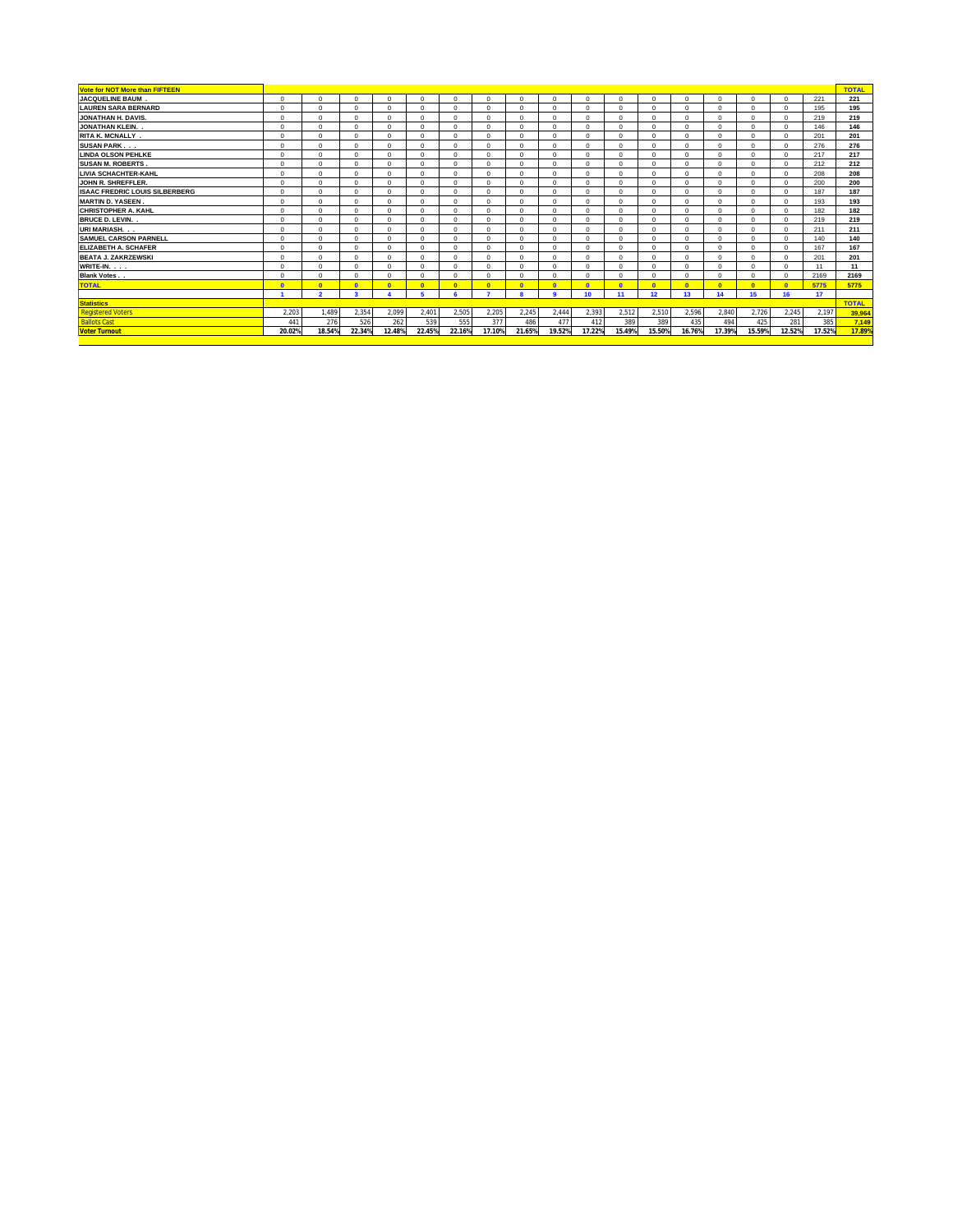| E &I2a0o7c067F (s0p16.66h 3b<br><b>SUMMARY REPORT</b> |                        | 6T                                | &a0        | OL                  |                       | <b>Brookline TiElection</b><br>3-May-22  |            | U            | <b>NOFF</b> | IС        | IAL | <b>RESULTS</b> |                               |
|-------------------------------------------------------|------------------------|-----------------------------------|------------|---------------------|-----------------------|------------------------------------------|------------|--------------|-------------|-----------|-----|----------------|-------------------------------|
|                                                       |                        |                                   |            |                     |                       | <b>Brookline MA</b>                      |            |              |             |           |     |                |                               |
| Run Date:05/03/22 10:12 PM                            |                        |                                   |            |                     |                       |                                          |            |              |             | R         | epo | rt EL45        | Page 001                      |
|                                                       |                        |                                   |            |                     | <b>VOTES</b>          | PERCENT                                  |            |              |             |           |     | <b>VOTES</b>   | PERCENT                       |
| PRECINCTS COUNTED (OF 17)                             |                        |                                   |            |                     | 17                    | 100CONSTABLE                             |            |              |             |           |     |                |                               |
| REGISTERED VOTERS - TOTAL .<br>BALLOTS CAST - TOTAL   | $\mathbf{r}$           |                                   |            |                     | 39,964<br>7,141       | (VOTE FOR) 5<br>(WITH 17 ORECINC         | TS C       | 0            | <b>UNTE</b> | D)        |     |                |                               |
| BALLOTS CAST - BLANK                                  |                        |                                   |            |                     | 7                     | 0.1JOSEPH G. F.                          |            |              |             | $\cdot$   |     | 3,195          | 8.95                          |
| VOTER TURNOUT - TOTAL.                                | $\sim$                 |                                   |            |                     |                       | 17.87 REGINA M.                          |            | $\mathbf{r}$ |             | $\lambda$ |     | 3,532          | 9.89                          |
| VOTER TURNOUT - BLANK.                                | $\overline{a}$         |                                   |            |                     |                       | 0.02NEIL ROGEF<br><b>DEBORAH LFTHERI</b> | ADIS       |              |             |           |     | 3,534<br>3,452 | 9.9<br>9.67                   |
| <b>SELECT BOARD</b>                                   |                        |                                   |            |                     |                       | WRITE-IN.                                |            |              |             |           |     | 108            | 0.3                           |
| (VOTE FOR) 1                                          |                        |                                   |            |                     |                       | Blank Votes                              |            |              |             |           |     | 21,884         | 61.29                         |
| (WITH 17 OF 17 PRECINC                                | TS                     | CO                                | UNT        | ED)                 |                       | Total<br>$\sim$ $\sim$                   |            |              |             |           |     | 35,705         |                               |
| MICHAEL A. SANDMAN<br>WRITE-IN.                       |                        | $\epsilon$                        | $\sim$     | $\sim$              | 4,686<br>49           | 65.62<br>0.69                            |            |              |             |           |     |                |                               |
| Blank Votes                                           |                        |                                   |            |                     | 2,406                 | 33.69TOWN MEEPRECI                       | <b>NCT</b> |              | 1           |           |     |                |                               |
| Total                                                 |                        |                                   |            |                     | 7,141                 | (VOTE FOR) 15                            |            |              |             |           |     |                |                               |
|                                                       |                        |                                   |            |                     |                       | (WITH 1 OF CINCTS                        | COU        | Ν            | TED)        |           |     |                |                               |
| TRUSTEES OF THE PUBLIC LIB RA                         |                        | RY                                |            |                     |                       | ANA M. ALE<br>DEBORAH E.                 |            |              |             |           |     | 320<br>149     | 4.86<br>2.26                  |
| (VOTE FOR) 4                                          |                        |                                   |            |                     |                       | CATHLEEN (                               |            |              |             |           |     | 344            | 5.22                          |
| (WITH 17 OF 17 PRECINC                                | ΤS                     | CO                                | <b>UNT</b> | ED)                 |                       | SUSAN HELI                               |            |              |             |           |     | 324            | 4.92                          |
| MICHAEL A. BURSTEIN<br>KOINONIA I. MARTIN-PAGE.       | ł,                     |                                   | $\sim$     | $\epsilon$          | 4,521<br>4,103        | 15.83AMY R. EVE<br>14.36NEIL ROGEF       |            |              |             |           |     | 304<br>320     | 4.62<br>4.86                  |
| JUDITH A. VANDERKAY                                   |                        |                                   |            |                     | 4,345                 | 15.21 CAROL B. H.                        |            |              |             |           |     | 301            | 4.57                          |
| WRITE-IN.                                             |                        |                                   |            |                     | 557                   | 1.95SEAN LYNN                            |            |              |             |           |     | 340            | 5.16                          |
| Blank Votes                                           |                        |                                   |            |                     | 15,038                | 52.65BETTINA NE. .                       |            |              |             |           |     | 293            | 4.45                          |
| Total                                                 |                        |                                   |            |                     | 28,564                | ROBERT L. S.<br>KATHARINE                |            |              |             |           |     | 312<br>320     | 4.74<br>4.86                  |
|                                                       |                        |                                   |            |                     |                       | CHARLES TE. .                            |            |              |             |           |     | 307            | 4.66                          |
| TRUSTEES OF THE PUBLIC LIB RA                         |                        | <b>RY</b>                         |            |                     |                       | PAUL J. WA                               |            |              |             |           |     | 326            | 4.95                          |
| (VOTE FOR) 1                                          |                        |                                   |            |                     |                       | RUI ANDRE UQUERQ UE                      |            |              |             |           |     | 277            | 4.21                          |
| (WITH 17 OF 17 PRECINC<br>LORI GENESE CAWTHORNE .     | TS                     | CO                                | <b>UNT</b> | ED)<br>$\mathbf{r}$ | 4,402                 | JOHNATHO.<br>61.64SARAH S. EF            |            |              |             |           |     | 97<br>304      | 1.47<br>4.62                  |
| WRITE-IN. $\ldots$ .                                  | à.                     | $\mathbf{r}$                      | ÷          | $\mathcal{L}$       | 59                    | 0.83ANTHONY I.                           |            |              |             |           |     | 308            | 4.68                          |
| Blank Votes                                           |                        |                                   |            |                     | 2,680                 | 37.53DAVID A. W. .                       |            |              |             |           |     | 110            | 1.67                          |
| Total                                                 |                        |                                   |            |                     | 7,141                 | RACHEL RO<br>WRITE-IN.                   |            |              |             |           |     | 111<br>16      | 1.69<br>0.24                  |
|                                                       |                        |                                   |            |                     |                       | Blank Votes                              |            |              | ×.          | $\lambda$ |     | 1,402          | 21.29                         |
| SCHOOL COMMITTEE                                      |                        |                                   |            |                     |                       | Total                                    |            |              |             |           |     | 6,585          |                               |
| (VOTE FOR) 3                                          |                        |                                   |            |                     |                       |                                          |            |              |             |           |     |                |                               |
| (WITH 17 OF 17 PRECINC<br>HELEN ESTHER CHARLUPSKI.    | TS                     | CO                                | <b>UNT</b> | ED)                 | 4,202                 | 19.61                                    |            |              |             |           |     |                |                               |
| STEVEN I. EHRENBERG                                   |                        |                                   |            |                     | 4,192                 | 19.57                                    |            |              |             |           |     |                |                               |
| VALERIE FRIAS.                                        |                        |                                   |            |                     | 4,281                 | 19.98                                    |            |              |             |           |     |                |                               |
| WRITE-IN.                                             |                        |                                   |            |                     | 54                    | 0.25                                     |            |              |             |           |     |                |                               |
| Blank Votes<br>Total                                  |                        |                                   |            |                     | 8,694<br>21,423       | 40.58                                    |            |              |             |           |     |                |                               |
|                                                       |                        |                                   |            |                     |                       |                                          |            |              |             |           |     |                |                               |
| SCHOOL COMMITTEE                                      |                        |                                   |            |                     |                       |                                          |            |              |             |           |     |                |                               |
| (VOTE FOR) 1                                          |                        |                                   |            |                     |                       |                                          |            |              |             |           |     |                |                               |
| (WITH 17 OF 17 PRECINC                                | TS                     | CO                                | <b>UNT</b> | ED)                 |                       |                                          |            |              |             |           |     |                |                               |
| NANCY RHEI-GORER<br>WRITE-IN.                         | J.                     | $\mathcal{L}^{\mathcal{L}}$<br>÷. | ÷.         | $\epsilon$          | 4,229<br>28           | 59.22<br>0.39                            |            |              |             |           |     |                |                               |
| Blank Votes                                           |                        |                                   | ×.         | $\sim$              | 2,884                 | 40.39                                    |            |              |             |           |     |                |                               |
| Total                                                 |                        |                                   |            |                     | 7,141                 |                                          |            |              |             |           |     |                |                               |
| <b>SUMMARY REPORT</b>                                 |                        |                                   |            |                     |                       | <b>Brookline Tn Election</b>             |            |              | <b>UNOF</b> | FI        | CIA | L RESULTS      |                               |
|                                                       |                        |                                   |            |                     |                       | 3-May-22<br><b>Brookline MA</b>          |            |              |             |           |     |                |                               |
| Run Date:05/03/22 10:12 PM                            |                        |                                   |            |                     |                       |                                          |            |              |             | R         | epo | rt EL45        | Page 002                      |
|                                                       |                        |                                   |            |                     |                       |                                          |            |              |             |           |     |                |                               |
|                                                       |                        |                                   |            |                     | <b>VOTES</b>          | PERCENT                                  |            |              |             |           |     | <b>VOTES</b>   | PERCENT                       |
| TOWN MEETING MEMBERS PRINC                            |                        | T <sub>2</sub>                    |            |                     |                       | <b>TOWN MEEPRECI</b>                     | <b>NCT</b> |              | 4           |           |     |                |                               |
| (VOTE FOR) 15                                         |                        |                                   |            |                     |                       | (VOTE FOR) 15                            |            |              |             |           |     |                |                               |
| (WITH 1 OF 1 PRECINCTS<br>JAMES F. FRANCO             | С                      | <b>OUN</b>                        | TED<br>v.  | $\lambda$           | 147                   | (WITH 1 OF CINCTS<br>3.55ALAN CHRIS      | COU        | Ν            | TED)        |           |     | 157            | 3.99                          |
| ROBERT M. MILLER                                      |                        |                                   |            |                     | 119                   | 2.87 ROBERT STL.                         |            |              |             |           |     | 164            | 4.17                          |
| KIMBERLEY RICHARDSON. .                               |                        |                                   |            |                     | 133                   | 3.21 CHRISTOPHSEY.                       |            |              |             |           |     | 125            | 3.18                          |
| BARBARA C. SCOTTO.                                    | $\overline{a}$         |                                   |            |                     | 156                   | 3.77 WENDY S. N.                         |            |              |             |           |     | 169            | 4.3                           |
| MAURA TOOMEY<br>RAPHAEL BUENO                         | $\mathbf{r}$<br>$\sim$ |                                   |            |                     | 157<br>112            | 3.79WENDY WAAN.<br>2.71DONELLE S.SR.     |            |              |             |           |     | 111<br>179     | 2.82<br>4.55                  |
| REBECCA BUENO                                         |                        |                                   |            |                     | 124                   | 3 VENA LOUISY                            |            |              |             |           |     | 166            | 4.22                          |
| KRISTINA COLBERT LOURIE.                              |                        |                                   |            |                     | 82                    | 1.98JENNIFER N. .                        |            |              |             |           |     | 100            | 2.54                          |
| PAUL WILLIAM DICKINSON.<br>CAROL W. GLADSTONE         | $\sim$                 |                                   |            |                     | 147<br>149            | 3.55 KAREN E. Al.<br>3.6THOMAS AI.       |            |              |             |           |     | 157<br>155     | 3.99<br>3.94                  |
| CATHERINE HARRIS                                      | $\overline{a}$         |                                   |            |                     | 70                    | 1.69ELIZABETH \. .                       |            |              |             |           |     | 141            | 3.59                          |
| BRENDA J. HOCHBERG                                    | ÷.                     |                                   |            |                     | 151                   | 3.65KALYMBA C                            | a.         |              | ÷           | ÷         |     | 153            | 3.89                          |
| CHANDA L. JONES                                       | ÷                      |                                   |            |                     | 182                   | 4.4 RALPH G. G                           |            |              |             |           |     | 107            | 2.72                          |
| NINA MAKHORTOVA<br>CHRIS J. MEARS.                    | $\mathcal{L}$          | J.                                | ÷.         |                     | 94<br>49              | 2.27 PAUL F. HSI<br>1.18MATTHEW          | ÷          |              | ÷           | $\lambda$ |     | 172<br>131     | 4.38<br>3.33                  |
| JOSHUA CODY PATRICK OW OGUN                           |                        | GBA                               | DER        | $\mathsf{O}$ .      | 56                    | 1.35 ELIZABETH I.                        |            |              | ÷           |           |     | 144            | 3.66                          |
| MARKUS L. PENZEL                                      |                        |                                   | ÷          | $\mathbf{r}$        | 132                   | 3.19SHAWN K. C.                          |            |              |             |           |     | 161            | 4.1                           |
| PAMELA L. ROBERTS.                                    | l.                     |                                   |            | $\mathbf{r}$        | 163                   | 3.94 MARIANNA                            |            |              |             |           |     | 175            | 4.45                          |
| STUART P. RUBINOW.<br>RICHARD D. SNYDER.              | $\overline{a}$         |                                   |            |                     | 131<br>134            | 3.16 WRITE-IN.<br>3.24Blank Votes        |            |              | J.          | $\lambda$ |     | 1,262          | $\mathbf{1}$<br>0.03<br>32.11 |
| ARIEL JEREMY SOIFFER. .                               |                        |                                   |            |                     | 129                   | $3.12$ Total $\ldots$                    |            |              | J.          | J.        |     | 3,930          |                               |
| CARLOS MARIO TAMAYO                                   |                        |                                   |            |                     | 131                   | 3.16                                     |            |              |             |           |     |                |                               |
| DAVID E. TREVVETT.<br>WRITE-IN.                       |                        |                                   |            |                     | 132<br>$\overline{1}$ | 3.19<br>0.02TOWN MEEPRECI                | <b>NCT</b> |              | 5           |           |     |                |                               |
| Blank Votes                                           |                        |                                   |            |                     | 1,259                 | 30.41 (VOTE FOR) 15                      |            |              |             |           |     |                |                               |
| Total                                                 |                        |                                   |            |                     | 4,140                 | (WITH 1 OF CINCTS                        | COU        | Ν            | TED)        |           |     |                |                               |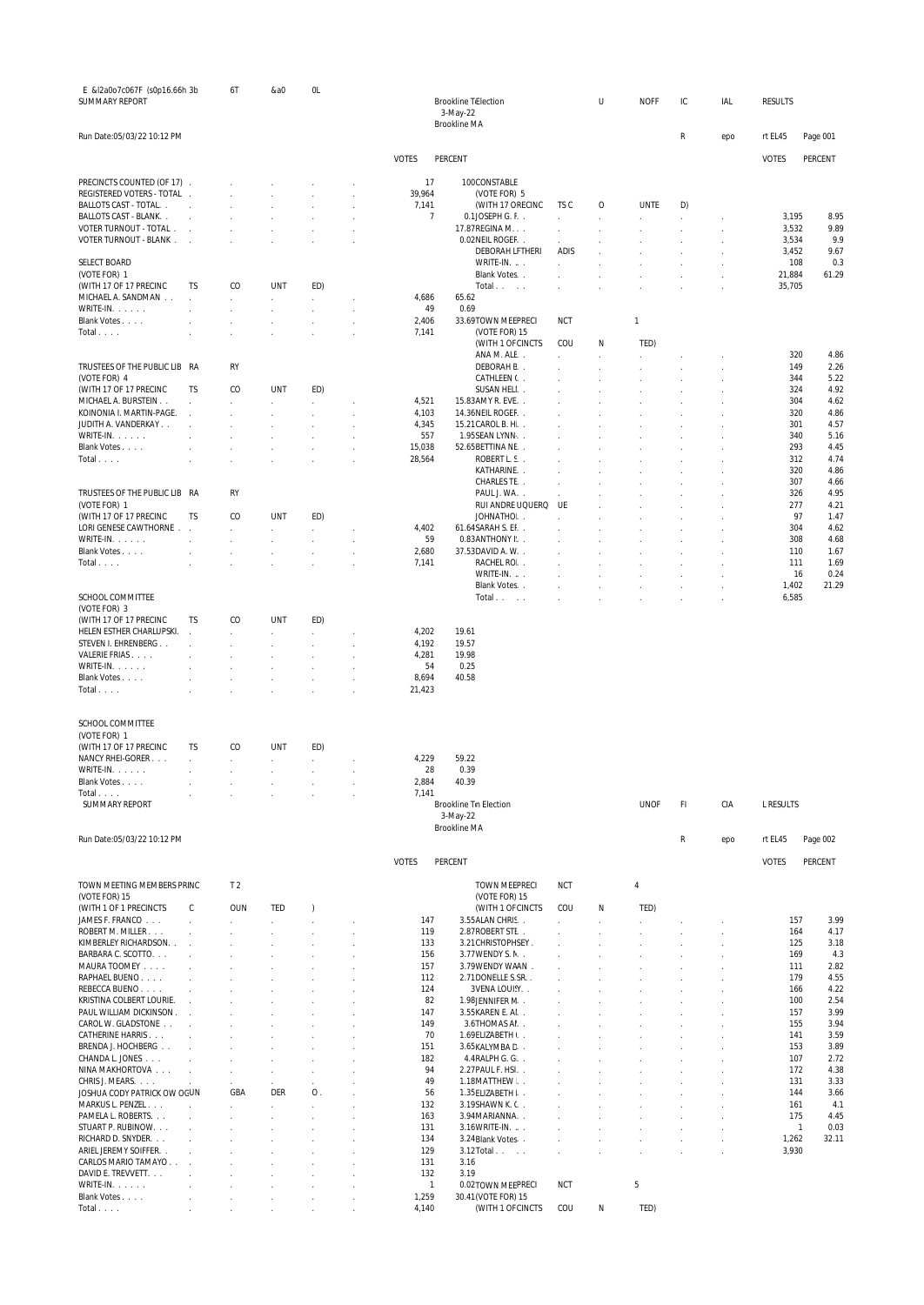|                                                             |                             |                               |                     |               |                         | BONNIE M                                        |                             |                             |               |                |     | 267            | 3.31                           |
|-------------------------------------------------------------|-----------------------------|-------------------------------|---------------------|---------------|-------------------------|-------------------------------------------------|-----------------------------|-----------------------------|---------------|----------------|-----|----------------|--------------------------------|
| TOWN MEETING MEMBERS PRINC                                  |                             | T <sub>3</sub>                |                     |               |                         | CYNTHIA DI<br>ANTHONY E. .                      | $\mathcal{L}$               |                             |               |                |     | 296<br>267     | 3.67<br>3.31                   |
| (VOTE FOR) 15                                               |                             |                               |                     |               |                         | MICHAEL A                                       |                             |                             |               |                |     | 330            | 4.1                            |
| (WITH 1 OF 1 PRECINCTS                                      | С                           | <b>OUN</b>                    | TED                 | $\lambda$     |                         | HUGH MAT                                        | $\mathcal{L}^{\mathcal{L}}$ |                             |               |                |     | 281            | 3.49                           |
| KATHRYN M. BECKER.                                          | $\mathcal{L}$               | V.                            | $\mathcal{L}^{\pm}$ | $\sim$        | 361                     | 4.58PHYLLIS O'L.                                | $\sim$                      |                             |               |                |     | 288            | 3.58                           |
| JEFFREY R. BENSON.<br>HARRY K. BOHRS.                       | $\sim$                      | $\mathcal{L}^{\pm}$           | ÷.                  |               | 238<br>327              | 3.02 WILLIAM E<br>4.15 NEIL A. WIS              | $\mathcal{L}^{\mathcal{L}}$ | $\mathcal{L}$               |               |                |     | 293<br>260     | 3.64<br>3.23                   |
| MARY D. DEWART.                                             |                             |                               |                     |               | 311                     | 3.95 WENDY SHE.                                 |                             |                             |               |                |     | 306            | 3.8                            |
| MURRAY W. DEWART, JR.                                       |                             | $\mathcal{L}$                 | o.                  |               | 276                     | 3.5KEVIN ALLE                                   | $\sim$                      |                             |               |                |     | 285            | 3.54                           |
| DENNIS L. DOUGHTY.                                          |                             |                               |                     |               | 378                     | 4.8WENDY A. F.                                  |                             |                             |               |                |     | 268            | 3.33                           |
| JANE C. GILMAN.                                             | $\sim 10^{-1}$              | $\mathcal{L}^{\text{max}}$    | $\mathcal{L}$       | $\mathcal{L}$ | 226<br>303              | 2.87EDWARD NR. .<br>3.85 PERRY GRO.             | $\sim$<br>$\mathcal{L}$     | o.                          | o.            | ÷              |     | 237<br>339     | 2.94<br>4.21                   |
|                                                             |                             | $\mathcal{L}$                 | o.                  |               | 293                     | 3.72KEITH O. LA. .                              | $\sim$                      | $\mathcal{L}^{\mathcal{L}}$ | $\mathcal{L}$ | $\overline{a}$ |     | 271            | 3.36                           |
| MARIAH C. NOBREGA.                                          |                             |                               |                     |               | 216                     | 2.740MAR S. M. .                                |                             |                             |               |                |     | 280            | 3.48                           |
| KATHLEEN M. SCANLON                                         |                             | $\sim 10^{-11}$               | $\mathcal{L}$       | $\mathcal{L}$ | 309                     | 3.92ALEXANDEFY.                                 | $\sim$                      | $\sim$                      | $\sim$        | $\mathcal{L}$  |     | 159            | 1.97                           |
|                                                             |                             | $\mathcal{L}^{\text{max}}$    | s.                  |               | 362                     | 4.6ALOK KUMA                                    |                             | o.                          |               |                |     | 240<br>260     | 2.98                           |
|                                                             |                             |                               |                     | $\sim$        | 316<br>135              | 4.01 SUSAN C. W.<br>$1.71$ WRITE-IN. $\ldots$ . | $\mathcal{L}^{\text{max}}$  |                             | $\sim$        | $\mathcal{L}$  |     | 22             | 3.23<br>0.27                   |
| SEAN THOMAS JOHNATHA LECIEY                                 |                             | $\mathcal{L}^{\pm}$           | s.                  |               | 124                     | 1.57Blank Votes                                 | s.                          | s.                          | $\sim$        | i.             |     | 3,106          | 38.56                          |
|                                                             |                             |                               |                     |               | 258                     | $3.28$ Total $\ldots$                           | $\sim$                      | $\mathcal{L}$               | $\mathcal{L}$ |                |     | 8,055          |                                |
| JOANNE MARIE LIAUTAUD.                                      |                             | $\mathcal{L}$                 | $\mathcal{L}$       | $\sim$        | 267                     | 3.39                                            |                             |                             |               |                |     |                |                                |
| FELINA SILVER ROBINSON<br>BENJAMIN M. STERN                 |                             |                               |                     |               | 272<br>220              | 3.45<br>2.79                                    |                             |                             |               |                |     |                |                                |
| NATHANIEL B. TUCKER                                         | $\sim 10^{-11}$             | $\mathcal{L}^{\mathcal{L}}$ . |                     |               | 348                     | 4.42                                            |                             |                             |               |                |     |                |                                |
| KARA JEAN VANGUILDER.                                       |                             |                               |                     |               | 192                     | 2.44                                            |                             |                             |               |                |     |                |                                |
| WRITE-IN.<br><b>Contract</b>                                |                             |                               |                     |               | $\overline{7}$          | 0.09                                            |                             |                             |               |                |     |                |                                |
| Blank Votes                                                 |                             |                               |                     |               | 2,136                   | 27.12                                           |                             |                             |               |                |     |                |                                |
| Total<br><b>SUMMARY REPORT</b>                              | $\mathcal{L}^{\mathcal{L}}$ | $\mathcal{L}^{\mathcal{L}}$   |                     |               | 7,875                   | <b>Brookline Tin Election</b>                   |                             |                             | <b>UNOF</b>   | FI             | CIA | L RESULTS      |                                |
|                                                             |                             |                               |                     |               |                         | 3-May-22                                        |                             |                             |               |                |     |                |                                |
|                                                             |                             |                               |                     |               |                         | <b>Brookline MA</b>                             |                             |                             |               |                |     |                |                                |
| Run Date:05/03/22 10:12 PM                                  |                             |                               |                     |               |                         |                                                 |                             |                             |               | R              | epo | rt EL45        | Page 003                       |
|                                                             |                             |                               |                     |               | <b>VOTES</b>            | PERCENT                                         |                             |                             |               |                |     | <b>VOTES</b>   | PERCENT                        |
|                                                             |                             |                               |                     |               |                         |                                                 |                             |                             |               |                |     |                |                                |
| TOWN MEETING MEMBERS PRINC<br>(VOTE FOR) 15                 |                             | T 6                           |                     |               |                         | <b>TOWN MEEPRECI</b><br>(VOTE FOR) 15           | <b>NCT</b>                  |                             | 8             |                |     |                |                                |
| (WITH 1 OF 1 PRECINCTS                                      | C                           | <b>OUN</b>                    | TED                 | $\lambda$     |                         | (WITH 1 OF CINCTS                               | COU                         | N                           | TED)          |                |     |                |                                |
| JOHN BASSETT                                                | $\mathcal{L}$               |                               |                     |               | 322                     | 3.88TRACIE ELLI                                 |                             |                             |               |                |     | 257            | 3.53                           |
| RYAN D. BLACK                                               | $\sim$                      | $\mathbf{r}$                  | $\mathbf{r}$        | $\mathbf{r}$  | 243                     | 2.93DAVID-MAFN                                  | s.                          | $\mathbf{r}$                | $\mathcal{L}$ | $\mathcal{L}$  |     | 233            | 3.2                            |
| ARTHUR WELLINGTON CONQUIT,                                  |                             | $\mathbf{H}$                  | Τ.                  |               | 265                     | 3.19ANNE GREE.                                  |                             |                             |               |                |     | 231            | 3.17                           |
| MALCOLM COLTRANE DOLDRO.<br>SCOTT L. ENGLANDER<br>$\sim 10$ |                             | ÷.                            | $\mathcal{L}$       | $\mathbf{r}$  | 277<br>285              | 3.34JOHN HARR<br>3.44 BENJAMIN IN. .            | $\mathcal{L}^{\pm}$         | s.                          | $\mathcal{L}$ | ÷              |     | 212<br>171     | 2.91<br>2.35                   |
| DANIEL REUVEN FISHMAN                                       |                             | $\mathcal{L}$                 | ÷                   |               | 231                     | 2.78ANITA L. JO                                 | s.                          | ÷                           | $\mathcal{L}$ | ÷              |     | 268            | 3.68                           |
| NATALIA LINOS<br>$\sim 100$ km                              |                             |                               |                     |               | 323                     | 3.89ARDEN REA                                   |                             |                             |               |                |     | 278            | 3.81                           |
| CLINTON Q. RICHMOND                                         |                             |                               |                     |               | 252                     | 3.04 DIANA LEES                                 | $\mathcal{L}$               |                             | ÷.            |                |     | 229            | 3.14                           |
| DANIEL G. SALTZMAN                                          |                             |                               |                     |               | 268<br>298              | 3.23STANLEY L.                                  | $\sim$                      |                             |               |                |     | 201<br>314     | 2.76                           |
| $KIM$ SMITH $\ldots$ $\ldots$                               |                             |                               |                     |               | 352                     | 3.59MICHAEL W.<br>4.24DONALD C                  | $\mathcal{L}^{\pm}$         |                             |               |                |     | 257            | 4.31<br>3.53                   |
| VIRGINIA A. SMITH.<br>$\sim 10^7$                           |                             |                               |                     |               | 297                     | 3.58SAM L. COL                                  |                             |                             |               |                |     | 182            | 2.5                            |
| RUTHANN SNEIDER<br>$\sim 10^{-1}$                           |                             |                               |                     |               | 240                     | 2.89TYLER JAME                                  |                             |                             |               |                |     | 174            | 2.39                           |
| MARISSA FARLAND VOGT                                        |                             |                               |                     |               | 264                     | 3.18SAUL J. FELI                                |                             |                             |               |                |     | 138            | 1.89                           |
| JENNIFER ANNE AMIGONE                                       |                             | $\mathcal{L}^{\text{max}}$    | $\mathcal{L}$       |               | 267                     | 3.22 CAROLYN GN. .                              | $\sim$                      | $\mathcal{L}$               |               |                |     | 253            | 3.47                           |
| GORDON E. BENNETT.<br>LAURA BETH BRADFORD                   |                             | $\mathcal{L}$                 | $\mathcal{L}$       |               | 195<br>229              | 2.35 NANCY SCHLER.<br>2.76CHARLES JA.           | $\mathcal{L}$               | $\mathcal{L}$               | $\mathcal{L}$ |                |     | 227<br>230     | 3.11<br>3.16                   |
| GIDEON COLTOF<br>$\sim 10$                                  |                             |                               |                     |               | 244                     | 2.94CHRISTINA ACH.                              |                             |                             |               |                |     | 227            | 3.11                           |
| ANA ROSA OTERO.                                             | $\mathcal{L}^{\text{max}}$  |                               |                     |               | 294                     | 3.54ALEXANDEF.                                  | a.                          |                             |               |                |     | 202            | 2.77                           |
| DAVID CRAWFORD PORTER                                       |                             |                               |                     |               | 198                     | 2.39AONE LIYU/                                  |                             |                             |               |                |     | 240            | 3.29                           |
| ETHAN JAMES TREISTMAN<br>LAWRENCE ARNOLD WHITNEY            |                             |                               |                     |               | 249<br>119              | 3WRITE-IN.                                      |                             |                             |               |                |     |                | $\overline{7}$<br>0.1<br>37.85 |
| WRITE-IN.                                                   |                             |                               |                     |               | 32                      | 1.43Blank Votes<br>0.39 Total                   |                             | $\mathcal{L}$               | $\sim$        | $\bar{z}$      |     | 2,759<br>7,290 |                                |
| Blank Votes                                                 |                             |                               |                     |               | 2,551                   | 30.75                                           |                             |                             |               |                |     |                |                                |
| Total                                                       | J.                          | $\mathbf{r}$                  |                     |               | 8,295                   |                                                 |                             |                             |               |                |     |                |                                |
|                                                             |                             |                               |                     |               |                         | <b>TOWN MEEPRECI</b><br>(VOTE FOR) 15           | <b>NCT</b>                  |                             | 9             |                |     |                |                                |
| TOWN MEETING MEMBERS PRINC                                  |                             | T 7                           |                     |               |                         | (WITH 1 OF CINCTS                               | COU                         | Ν                           | TED)          |                |     |                |                                |
| (VOTE FOR) 15                                               |                             |                               |                     |               |                         | PAUL HARR                                       |                             |                             | ÷.            |                |     | 305            | 4.26                           |
| (WITH 1 OF 1 PRECINCTS                                      | С                           | <b>OUN</b>                    | TED                 | $\lambda$     |                         | SARAH B. Kl<br>3.59ROBERT D. I.                 |                             |                             |               |                |     | 213            | 2.98                           |
| ERNEST A. FREY.<br>SUSAN N. GRANOFF                         | ÷                           | ÷.                            | ÷.                  | $\mathcal{A}$ | 203<br>214              | 3.78 ELIZABETH LOULA                            |                             | ÷.                          | ÷             | $\overline{a}$ | ÷.  | 222<br>213     | 3.1<br>2.98                    |
| KELLY A. HARDEBECK                                          |                             |                               |                     |               | 192                     | 3.4THOMAS R.                                    |                             |                             |               |                |     | 177            | 2.47                           |
| LARA F. JARRELL                                             |                             |                               |                     |               | 184                     | 3.25 HARRIET RC.                                |                             |                             |               |                |     | 170            | 2.38                           |
| MARK E. LEVY                                                |                             |                               |                     |               | 191                     | 3.38 MARTIN R. L.                               |                             |                             | ÷             |                |     | 198            | 2.77                           |
| JONATHAN J. MARGOLIS<br>STACEY ZELBOW PROVOST.              | $\overline{a}$              |                               |                     |               | 205<br>112              | 3.63CHARLES S\. .<br>1.98GERALD M               |                             |                             |               |                |     | 201<br>200     | 2.81<br>2.8                    |
| RITA SHON-BAKER                                             | $\sim$                      |                               |                     |               | 190                     | 3.36DWAIGN TY. .                                |                             |                             |               |                |     | 82             | 1.15                           |
| ILAN WAPINSKI                                               | $\overline{a}$              |                               |                     |               | 204                     | 3.61JUDITH A.V                                  |                             |                             |               |                |     | 194            | 2.71                           |
| CHI CHI WU.                                                 | $\mathcal{L}$               |                               |                     |               | 233                     | 4.12ROBERT J.V.                                 |                             |                             |               |                |     | 246            | 3.44                           |
| AMANDA L. ZIMMERMAN                                         |                             |                               |                     |               | 206                     | 3.64 GEORGE AB. .                               |                             |                             |               |                |     | 188            | 2.63                           |
| SUSAN F. COHEN.<br>SIMON DAVID ACE GROSSMAN.                |                             |                               |                     |               | 208<br>195              | 3.68ERNEST C. A.<br>3.45LEE L. BIERN            |                             |                             |               |                |     | 140<br>193     | 1.96<br>2.7                    |
| JOHN P. HEBERT.                                             | $\sim$                      | $\mathbf{r}$                  | ÷                   |               | 188                     | 3.32BENJAMIN I.                                 |                             |                             |               |                |     | 155            | 2.17                           |
| CRAIG E. MILLER                                             | $\overline{a}$              |                               |                     |               | 166                     | 2.94JACQUELINI.                                 |                             |                             |               |                |     | 161            | 2.25                           |
| JERRY O. NAVARRETE                                          | $\sim$                      |                               | ÷                   |               | 176                     | 3.11 ASHLEY Y. E.                               |                             |                             |               |                |     | 209            | 2.92                           |
| COLIN S. STOKES                                             | $\overline{a}$              |                               |                     |               | 206                     | 3.64 MARION HEAN GUR                            | SPAN                        |                             |               |                |     | 190            | 2.66                           |
| WRITE-IN.<br>Blank Votes                                    | s.                          | ÷                             | ÷                   | ÷             | $\overline{2}$<br>2,380 | 0.04DAMON ER.<br>42.09SUSAN K. H. .             |                             |                             | ÷             | ÷              |     | 215<br>172     | 3<br>2.4                       |
| Total                                                       | $\mathbf{r}$                |                               |                     |               | 5,655                   | MATTIE E. K.                                    | ÷                           | ÷                           | ÷             | ÷              |     | 181            | 2.53                           |
|                                                             |                             |                               |                     |               |                         | ELLEN NOVI                                      |                             |                             |               |                |     | 54             | 0.75                           |
|                                                             |                             |                               |                     |               |                         | ALANG. SH                                       |                             |                             | ÷             |                |     | 57             | 0.8                            |
|                                                             |                             |                               |                     |               |                         | HAROLD M/Y<br>WRITE-IN.                         |                             |                             | s.            |                |     | 229<br>25      | 3.2<br>0.35                    |
|                                                             |                             |                               |                     |               |                         | Blank Votes                                     |                             |                             |               |                |     | 2,565          | 35.85                          |
|                                                             |                             |                               |                     |               |                         | Total<br>$\sim$ $\sim$                          |                             |                             | $\mathbf{r}$  | $\cdot$        |     | 7,155          |                                |
| <b>SUMMARY REPORT</b>                                       |                             |                               |                     |               |                         | <b>Brookline Tin Election</b>                   |                             |                             | <b>UNOF</b>   | FI             | CIA | L RESULTS      |                                |
|                                                             |                             |                               |                     |               |                         | 3-May-22<br>Brookline MA                        |                             |                             |               |                |     |                |                                |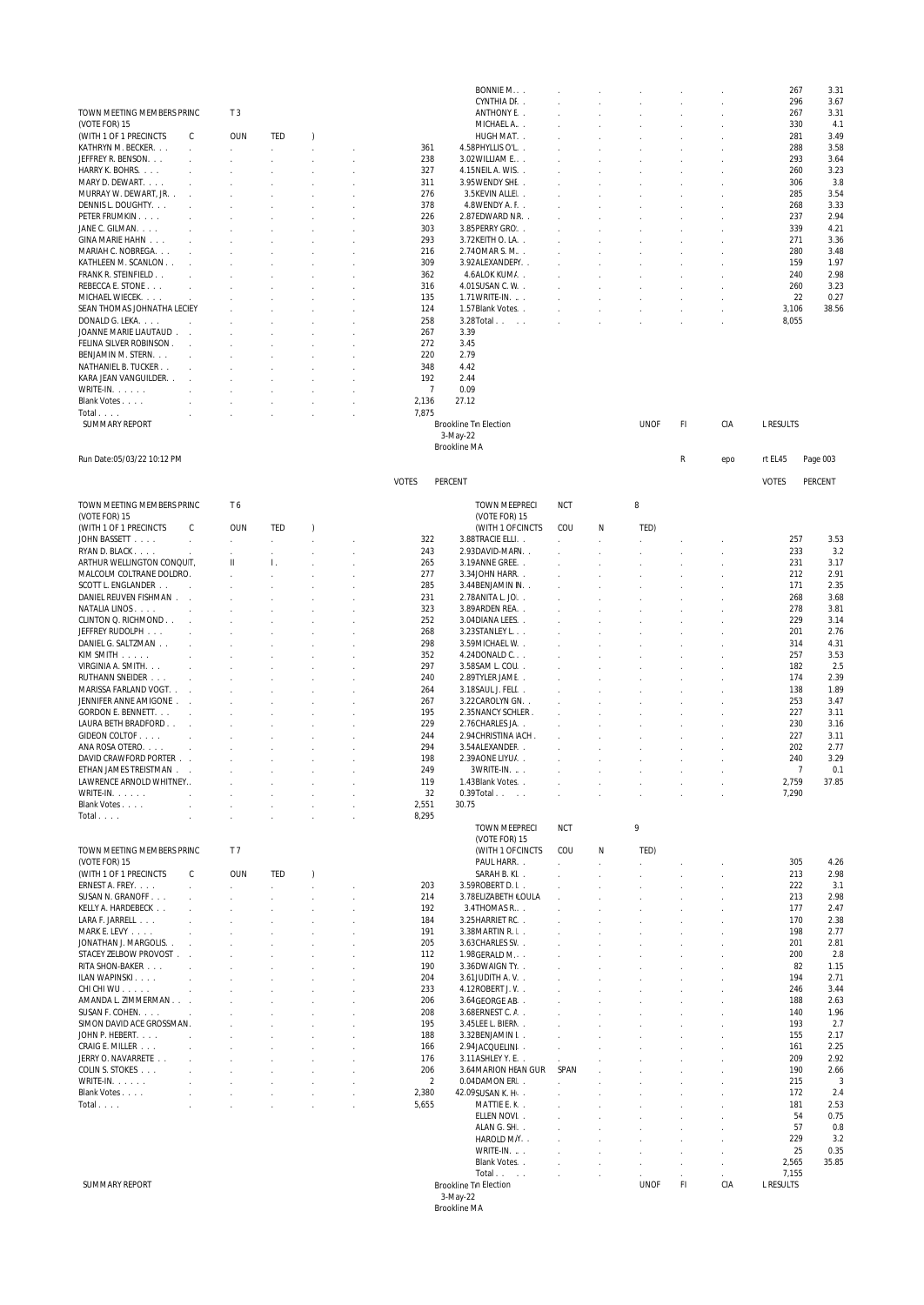| Run Date:05/03/22 10:12 PM                    |                             |                                              |                             |                     |          |                |                                             |                              |                              |                                | R                                | epo            | rt EL45        |                | Page 004       |
|-----------------------------------------------|-----------------------------|----------------------------------------------|-----------------------------|---------------------|----------|----------------|---------------------------------------------|------------------------------|------------------------------|--------------------------------|----------------------------------|----------------|----------------|----------------|----------------|
|                                               |                             |                                              |                             |                     |          | <b>VOTES</b>   | PERCENT                                     |                              |                              |                                |                                  |                | <b>VOTES</b>   |                | PERCENT        |
|                                               |                             |                                              |                             |                     |          |                |                                             |                              |                              |                                |                                  |                |                |                |                |
| TOWN MEETING MEMBERS PRINC<br>(VOTE FOR) 15   |                             | T <sub>1</sub>                               |                             | 0                   |          |                | TOWN MEEPRECI<br>(VOTE FOR) 15              | <b>NCT</b>                   |                              | 1                              | $\sqrt{2}$                       |                |                |                |                |
| (WITH 1 OF 1 PRECINCTS                        | C                           | <b>OUN</b>                                   | TED                         | $\lambda$           |          |                | (WITH 1 OF CINCTS                           | COU                          | Ν                            | TED)                           |                                  |                |                |                |                |
| C. SCOTT ANANIAN<br>CHER K. DUFFIELD          | $\mathcal{L}$               | ÷.                                           | v.<br>$\mathcal{L}$         | i,<br>÷.            |          | 214<br>195     | 3.46 PETRA GOSIGNAMI<br>3.16STEPHANIE       |                              |                              | ÷                              |                                  |                |                | 265<br>149     | 4.54<br>2.55   |
| ROSLYN L. FELDBERG                            |                             |                                              |                             |                     |          | 245            | 3.96MICHAEL A. .                            |                              |                              |                                |                                  |                |                | 160            | 2.74           |
| JESSE M. GRAY                                 | $\mathcal{L}$               | $\mathbf{r}$                                 | $\mathbf{r}$                | $\mathbf{r}$        |          | 247            | 4NANCY DALH                                 | ÷                            | ÷                            |                                |                                  |                |                | 210            | 3.6            |
| STEFANIE A. GREENFIELD.                       | $\mathcal{L}$               |                                              |                             |                     |          | 180            | 2.91LEE COOKE                               |                              |                              |                                |                                  |                |                | 204            | 3.5            |
| CASEY A. HATCHETT.<br>ERIC EMANUEL HYETT      | $\sim$<br>$\bar{z}$         | $\mathbf{r}$                                 | $\mathbf{r}$                | $\mathbf{r}$        |          | 191<br>212     | 3.09 HARRY K. FI.<br>3.43AMY HUMN           | $\mathcal{L}$                |                              | $\mathbf{r}$                   |                                  |                | 261            | 219            | 3.75<br>4.47   |
| DAVID BENJAMIN KLAFTER.                       | $\sim$                      | $\mathcal{L}$                                | $\mathcal{L}$               | $\mathbf{r}$        |          | 218            | 3.53 MAZAL JARI                             | s.                           | ÷                            | $\mathcal{L}$                  |                                  |                | 191            |                | 3.27           |
| KIMBERLY ELIZABETH LOSCAL ZO                  |                             |                                              |                             |                     |          | 196            | 3.17JONATHAN.                               |                              |                              |                                |                                  |                |                | 196            | 3.36           |
| ARIEL C. MADDOCKS.                            | $\sim 10$                   | $\mathbf{r}$                                 | $\mathbf{r}$                | $\mathbf{r}$        | ÷        | 206            | 3.33 MARK LOW.                              | $\mathcal{L}$                | o.                           | $\mathbf{r}$                   | ×.                               |                |                | 248            | 4.25           |
| ALEXANDRA SANDY SPINGARN.<br>DANIEL J. STONE  | $\mathbf{r}$                | $\mathbf{r}$                                 | $\mathbf{r}$                | $\mathbf{r}$        |          | 178<br>178     | 2.88JONATHAN BETT.<br>2.88 EMILY J. DC      | $\sim$                       | o.                           | s.                             |                                  |                |                | 157<br>256     | 2.69<br>4.39   |
| NAOMI LEIGH SWEITZER                          | $\sim$                      |                                              | J.                          |                     | ÷        | 240            | 3.88DAVID FREY                              |                              |                              |                                |                                  |                |                | 198            | 3.39           |
| SUZETTE ABBOTT.                               | $\sim 10$                   | $\mathbf{r}$                                 | $\mathbf{r}$                | $\mathbf{r}$        | ÷        | 200            | 3.24 MICHAEL KI.                            | $\mathbf{r}$                 | ÷                            | $\sim$                         | ÷                                |                |                | 144            | 2.47           |
| RACHEL BARENBAUM                              | $\sim$                      |                                              |                             |                     |          | 260            | 4.21 STEVEN MCINSKI                         |                              |                              |                                |                                  |                |                | 224            | 3.84           |
| JOHN L. BOWMAN.                               | $\sim$                      | $\mathbf{r}$                                 | $\mathbf{r}$                | $\mathbf{r}$        | ÷        | 223            | $3.61$ WRITE-IN. $\ldots$                   |                              |                              |                                |                                  |                |                | 32             | 0.55           |
| MICHAEL D. BURNS<br>JEREMY STUART DUFFIELD    | $\mathcal{L}$               | $\mathbf{r}$                                 | $\mathbf{r}$                | $\mathbf{r}$        | ÷        | 104<br>173     | 1.68Blank Votes<br>$2.8$ Total              | $\mathbf{r}$                 |                              |                                | $\overline{a}$                   |                | 2,721<br>5,835 |                | 46.63          |
| KATHERINE FLORIO                              | $\sim$                      |                                              |                             |                     |          | 223            | 3.61                                        |                              |                              |                                |                                  |                |                |                |                |
| DUSTIN KLOEMPKEN                              | $\mathcal{L}$               |                                              | $\mathbf{r}$                | $\mathbf{r}$        |          | 122            | 1.97                                        |                              |                              |                                |                                  |                |                |                |                |
| CONOR Z. SHEEHAN                              | $\mathcal{L}$               |                                              |                             |                     |          | 218            | 3.53TOWN MEEPRECI                           | <b>NCT</b>                   |                              | 1                              | 3                                |                |                |                |                |
| WRITE-IN.                                     |                             |                                              |                             |                     |          | 4              | 0.06 (VOTE FOR) 15                          |                              |                              |                                |                                  |                |                |                |                |
| Blank Votes<br>Total                          |                             |                                              |                             | ÷.<br>$\mathcal{L}$ |          | 1,953<br>6,180 | 31.6 (WITH 1 OF CINCTS<br>JOHN DOG(. .      | COU                          | Ν                            | TED)                           |                                  |                |                | 259            | 3.97           |
|                                               |                             |                                              |                             |                     |          |                | ANDREW N. .                                 |                              |                              |                                |                                  |                | 281            |                | 4.31           |
|                                               |                             |                                              |                             |                     |          |                | JOHN WELLAN.                                |                              |                              |                                |                                  |                |                | 225            | 3.45           |
| TOWN MEETING MEMBERS PRINC                    |                             | T <sub>1</sub>                               |                             | $\mathbf{1}$        |          |                | FRANCIS CFY. .                              |                              |                              |                                |                                  |                |                | 243            | 3.72           |
| (VOTE FOR) 15                                 |                             |                                              |                             |                     |          |                | GIL HOY                                     |                              |                              |                                |                                  |                | 241            |                | 3.69           |
| (WITH 1 OF 1 PRECINCTS<br>SHIRA H. FISCHER.   | C<br>$\mathcal{L}$          | <b>OUN</b><br>÷.                             | TED<br>V.                   | $\lambda$<br>i,     |          | 234            | WERNER LC<br>4.01 PAUL ANTH. .              | s.                           | ÷                            | s.                             |                                  |                |                | 200<br>208     | 3.07<br>3.19   |
| SHANNA GIORA-GORFAJN                          |                             | $\mathcal{L}$                                | $\mathcal{L}$               | $\mathcal{L}$       | J.       | 228            | 3.91 LEE L. SELW. .                         | s.                           |                              | $\mathbf{r}$                   |                                  |                |                | 207            | 3.17           |
| JONATHAN JOSEPH GOLDEN                        |                             |                                              |                             |                     |          | 212            | 3.63BARBARA N. .                            |                              |                              |                                |                                  |                |                | 216            | 3.31           |
| JENNIFER GOLDSMITH                            | $\sim 10$                   | $\sim$                                       | $\mathbf{r}$                | $\mathbf{r}$        |          | 197            | 3.38ADA TADMI                               | s.                           |                              | $\mathcal{L}$                  |                                  |                |                | 172            | 2.64           |
| MARTHA E. GRAY.                               | $\mathcal{L}$               |                                              |                             |                     |          | 206            | 3.53 MICHAEL TI.                            |                              |                              |                                |                                  |                |                | 154            | 2.36           |
| KENNETH G. LEWIS<br>DAVID LOWE                | $\mathcal{L}$<br>$\cdot$    | ÷                                            | $\mathbf{r}$                | $\mathbf{r}$        | ÷        | 213<br>179     | 3.65JOSEPH D. C.<br>3.07 MAXINE H. EDMAN    | $\mathbf{r}$                 |                              | $\sim$                         |                                  |                | 141            | 194            | 2.16<br>2.97   |
| REBECCA PLAUT MAUTNER                         |                             | $\mathcal{L}$                                | $\mathbf{r}$                | $\mathbf{r}$        | ÷        | 216            | 3.7VALERIE FRI                              | ÷                            |                              |                                |                                  |                |                | 243            | 3.72           |
| DAVID M. POLLAK                               |                             |                                              | J.                          | $\mathbf{r}$        |          | 275            | 4.71 MARK N. GL                             |                              |                              |                                |                                  |                |                | 200            | 3.07           |
| LISA F. SHATZ                                 | $\sim$                      | $\mathbf{r}$                                 | $\mathbf{r}$                | $\mathbf{r}$        | ÷        | 242            | 4.15 BETH K. GIL                            | $\sim$                       |                              | $\sim$                         | ÷                                |                |                | 175            | 2.68           |
| ANNE L. WEAVER.                               | $\mathcal{L}$               |                                              |                             |                     |          | 214            | 3.67 JAMES LEE                              |                              |                              |                                |                                  |                |                | 122            | 1.87           |
| LEONARD N. WHOLEY.<br>JOSHUA D. BLOUWOLFF     | $\mathcal{L}$               | $\mathbf{r}$                                 | $\mathbf{r}$                | $\mathbf{r}$        | ÷        | 214<br>212     | 3.67 KEVIN THOIZIE.<br>3.63 NANCY RHE.      |                              |                              |                                |                                  |                | 141            | 217            | 2.16<br>3.33   |
| SUSAN B. FRIED.                               | $\mathcal{L}$               | $\mathbf{r}$                                 | $\mathbf{r}$                | $\mathbf{r}$        | ×,       | 154            | 2.64JUDITH E. S.                            |                              |                              |                                |                                  |                | 207            |                | 3.17           |
| ZSUZSANNA KALDY                               | $\mathcal{L}$               |                                              |                             |                     |          | 230            | 3.94DONALD A                                |                              |                              |                                |                                  |                |                | 290            | 4.44           |
| DAVID C. LESCOHIER                            | $\mathcal{L}$               |                                              | ÷                           |                     | ÷.       | 212            | 3.63 WRITE-IN.                              |                              |                              |                                |                                  |                |                | 12             | 0.18           |
| JACOB A. POURATI<br>WRITE-IN.                 | $\mathcal{L}$               |                                              | $\mathbf{r}$                | $\mathbf{r}$        |          | 138<br>16      | 2.37 Blank Votes                            |                              |                              |                                |                                  |                | 2,177          |                | 33.36          |
| Blank Votes                                   |                             |                                              |                             |                     |          | 2,243          | $0.27$ Total<br>38.44                       |                              |                              |                                |                                  |                | 6,525          |                |                |
| Total                                         |                             |                                              |                             |                     |          | 5,835          |                                             |                              |                              |                                |                                  |                |                |                |                |
| <b>SUMMARY REPORT</b>                         |                             |                                              |                             |                     |          |                | Brookline Tin Election                      |                              |                              | <b>UNOF</b>                    | FI                               | CIA            | L RESULTS      |                |                |
|                                               |                             |                                              |                             |                     |          |                | 3-May-22                                    |                              |                              |                                |                                  |                |                |                |                |
| Run Date:05/03/22 10:12 PM                    |                             |                                              |                             |                     |          |                | <b>Brookline MA</b>                         |                              |                              |                                | R                                | epo            | rt EL45        |                | Page 005       |
|                                               |                             |                                              |                             |                     |          |                |                                             |                              |                              |                                |                                  |                |                |                |                |
|                                               |                             |                                              |                             |                     |          | <b>VOTES</b>   | PERCENT                                     |                              |                              |                                |                                  |                | <b>VOTES</b>   |                | PERCENT        |
| TOWN MEETING MEMBERS PRINC                    |                             | T <sub>1</sub>                               |                             | $\overline{4}$      |          |                | TOWN MEEPRECI                               | <b>NCT</b>                   |                              | $\mathbf{1}$                   | 6                                |                |                |                |                |
| (VOTE FOR) 15                                 |                             |                                              |                             |                     |          |                | (VOTE FOR) 5                                |                              |                              |                                |                                  |                |                |                |                |
| (WITH 1 OF 1 PRECINCTS                        | C                           | <b>OUN</b>                                   | TED                         | $\lambda$           |          |                | (WITH 1 OF CINCTS                           | COU                          | Ν                            | TED)                           |                                  |                |                |                |                |
| CARLA WYMAN BENKA.<br>RICHARD DICK BENKA      | $\mathcal{L}$               | $\mathcal{L}^{\mathcal{L}}$<br>$\mathcal{L}$ | $\mathcal{L}^{\pm}$<br>÷    | $\mathcal{L}$<br>÷. | ×,<br>÷. | 370<br>360     | 5LAURA KATS-WALS<br>4.87ADRIENNE S.         | Η.                           | $\mathbf{r}$<br>$\mathbf{r}$ | $\mathcal{L}$<br>÷             | $\mathcal{L}$<br>$\overline{a}$  |                |                | 185<br>198     | 13.17<br>14.09 |
| CLIFFORD MICHAEL BROWN.                       |                             | $\mathcal{L}$                                | $\mathbf{r}$                | $\mathbf{r}$        | ÷.       | 102            | 1.38STEPHEN CI.                             | s.                           | $\mathbf{r}$                 | $\mathbf{r}$                   | $\mathcal{L}$                    | $\overline{a}$ |                | 165            | 11.74          |
| PAULA K. FRIEDMAN.                            | $\mathcal{L}$               |                                              | J.                          | $\mathbf{r}$        |          | 333            | 4.5 CAROLYN R.                              |                              |                              |                                |                                  |                |                | 193            | 13.74          |
| DAVID QUINN GACIOCH                           |                             | $\mathbf{r}$                                 | $\mathbf{r}$                | $\mathbf{r}$        | ÷.       | 132            | 1.78 JOSLIN H. N. .                         | $\mathbf{r}$                 |                              | ÷                              |                                  |                |                | 189            | 13.45          |
| KENNETH MICHAEL GOLDSTEIN.<br>ROGER R. LIPSON |                             | $\mathcal{L}$                                | ÷                           |                     |          | 109<br>343     | 1.47 WRITE-IN.<br>4.64Blank Votes           |                              |                              |                                |                                  |                | 473            | $\overline{2}$ | 0.14<br>33.67  |
| PAMELA C. LODISH                              | $\mathcal{L}_{\mathcal{A}}$ | $\mathbf{r}$<br>$\mathcal{L}$                | $\mathbf{r}$<br>÷           | $\mathbf{r}$        | ÷<br>à.  | 353            | 4.77 Total                                  | $\mathbf{r}$<br>$\mathbf{r}$ |                              | $\mathcal{L}$<br>$\mathcal{L}$ | $\overline{a}$<br>$\overline{a}$ | $\overline{a}$ | 1,405          |                |                |
| SHAARI S. MITTEL                              | $\mathcal{L}$               | $\mathbf{r}$                                 | ÷.                          | $\mathbf{r}$        | ÷        | 316            | 4.27                                        |                              |                              |                                |                                  |                |                |                |                |
| KATHLEEN M. O'CONNELL                         |                             |                                              |                             |                     |          | 369            | 4.99                                        |                              |                              |                                |                                  |                |                |                |                |
| CARLOS MATEO RIDRUEJO                         |                             | ÷.                                           | ÷.                          |                     | k.       | 341            | 4.61TOWN MEEPRECIN                          | CT <sub>1</sub>              |                              | 6                              |                                  |                |                |                |                |
| LYNDA E. ROSEMAN<br>YOUKAVET SAMIH.           | $\sim$ $\sim$               | $\mathcal{L}$                                | ÷.                          | $\mathbf{r}$        |          | 357<br>293     | 4.83 (VOTE FOR) 1<br>3.96 (WITH 1 OF CINCTS | COU                          | Ν                            | TED)                           |                                  |                |                |                |                |
| SHARON R. SCHOFFMANN.                         | $\mathcal{L}$               | $\mathcal{L}$                                | v.<br>$\mathcal{L}$         | $\mathbf{r}$        |          | 291            | 3.94 MICHELLE NSSEY                         |                              |                              | ÷.                             |                                  |                |                | 117            | 41.64          |
| ARTHUR I. SEGEL                               | $\sim 10$                   |                                              | i,                          |                     |          | 127            | 1.72RICHARD MY. .                           |                              |                              |                                |                                  |                |                | 138            | 49.11          |
| SAMI ZELKHA.                                  | $\sim$                      | $\mathcal{L}$                                | $\mathcal{L}^{\mathcal{L}}$ | $\mathcal{L}$       |          | 313            | 4.23 WRITE-IN.                              |                              |                              |                                |                                  |                |                | $\mathbf{1}$   | 0.36           |
| SASSAN ZELKHA                                 | $\mathcal{L}$               | $\mathcal{L}$                                | ÷.                          | $\mathbf{r}$        |          | 315            | 4.26Blank Votes                             |                              |                              |                                |                                  |                |                | 25             | 8.9            |
| RICHARD FREDKIN<br>JESSE HEFTER               | $\sim$<br>$\mathcal{L}$     | $\mathcal{L}$<br>$\mathbf{r}$                | $\mathcal{L}$               | $\mathcal{L}$       | ÷        | 335<br>370     | 4.53 Total<br>5                             | $\mathcal{L}$                |                              |                                | $\overline{a}$                   |                | 281            |                |                |
| $WRITE-IN.$                                   | $\mathcal{L}$               | $\mathcal{L}$                                | $\mathbf{r}$                | $\mathcal{L}$       | ÷        | 20             | 0.27                                        |                              |                              |                                |                                  |                |                |                |                |
| Blank Votes                                   | $\overline{a}$              | ÷.                                           | i,                          | t,                  |          | 1,846          | 24.96TOWN MEEPRECI                          | <b>NCT</b>                   |                              | $\mathbf{1}$                   | 7                                |                |                |                |                |
| Total                                         | $\mathcal{L}$               | $\mathcal{L}$                                | $\mathcal{L}$               | ÷.                  | v.       | 7,395          | (VOTE FOR) 15                               |                              |                              |                                |                                  |                |                |                |                |
|                                               |                             |                                              |                             |                     |          |                | (WITH 1 OF CINCTS                           | COU                          | Ν                            | TED)                           |                                  |                |                |                |                |
| TOWN MEETING MEMBERS PRINC                    |                             | T <sub>1</sub>                               |                             | 5                   |          |                | JACQUELINI<br>LAUREN SAI                    |                              | $\mathcal{L}$                | ÷.                             | $\lambda$                        |                | 221            | 195            | 3.83<br>3.38   |
| (VOTE FOR) 15                                 |                             |                                              |                             |                     |          |                | JONATHAN                                    | $\mathbf{r}$                 | $\mathbf{r}$                 | ÷                              | s.                               | $\mathbf{r}$   |                | 219            | 3.79           |
| (WITH 1 OF 1 PRECINCTS                        | C                           | <b>OUN</b>                                   | TED                         | $\lambda$           |          |                | JONATHAN                                    |                              |                              |                                |                                  |                |                | 146            | 2.53           |
| EILEEN CONNELL BERGER.                        | $\overline{a}$              | $\mathbf{r}$                                 | ÷.                          | $\mathcal{L}$       |          | 267            | 4.19RITA K. MCI                             |                              |                              |                                |                                  |                | 201            |                | 3.48           |
| MICHAEL BERGER.<br>ELISABETH W. CUNNINGHAM. . | $\overline{a}$              |                                              | i,                          | $\mathbf{r}$        | ÷        | 254<br>172     | 3.98SUSAN PAR<br>2.7LINDA OLSC              |                              |                              |                                |                                  |                |                | 276<br>217     | 4.78<br>3.76   |
| JASON CUNNINGHAM                              |                             | $\mathbf{r}$<br>$\mathcal{L}$                | ÷<br>÷.                     | $\mathcal{L}$<br>÷. | à.       | 234            | 3.67SUSAN M. F. .                           | ÷.<br>$\sim$                 |                              | ÷.                             |                                  |                |                | 212            | 3.67           |
| JANE M. FLANAGAN                              |                             | $\mathbf{r}$                                 | $\mathbf{r}$                |                     |          | 245            | 3.84 LIVIA SCHAIL                           |                              |                              |                                |                                  |                |                | 208            | 3.6            |